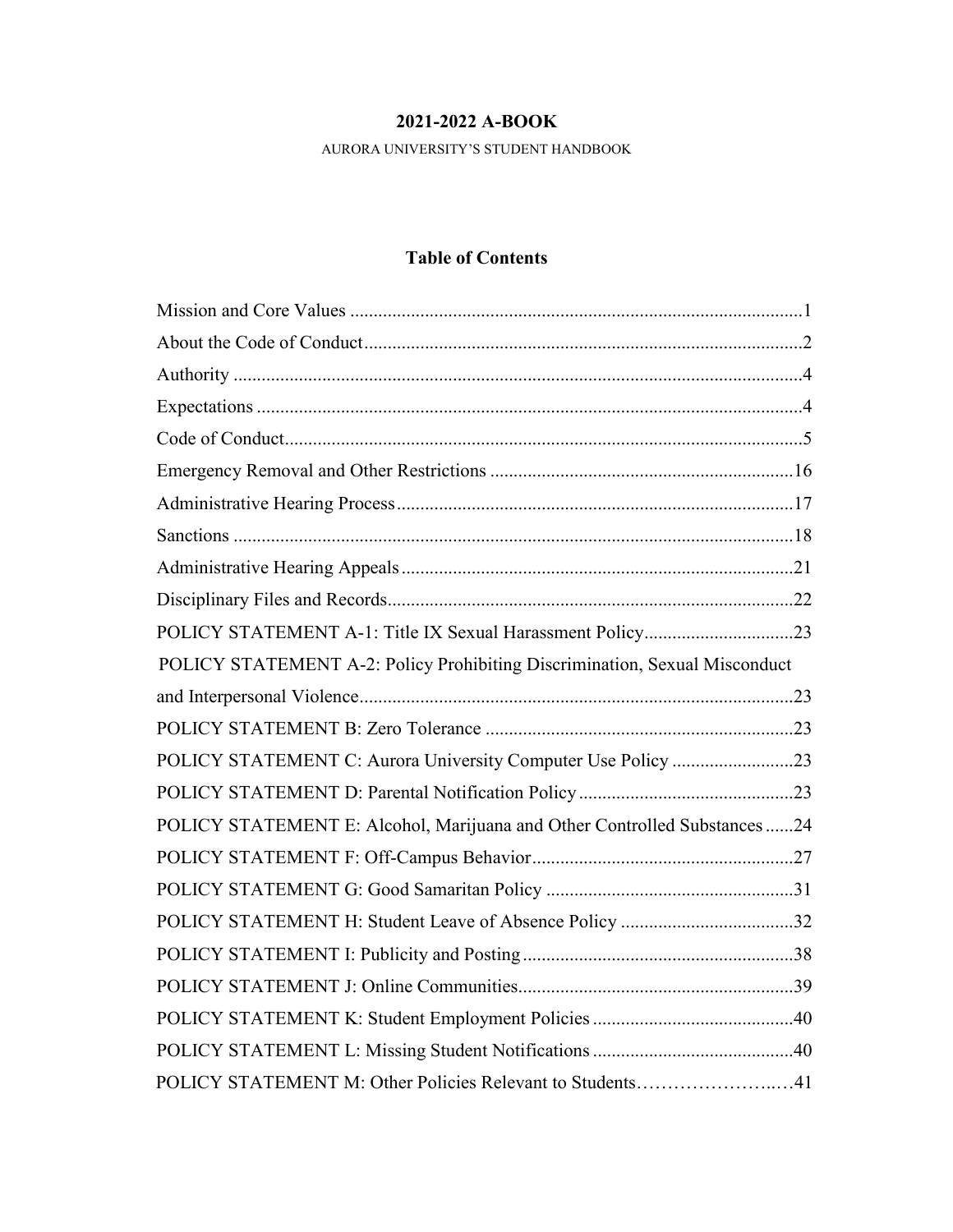

# **2021-2022 A-BOOK (updated 5/26/22)** AURORA UNIVERSITY'S STUDENT HANDBOOK

*This Handbook serves to familiarize all undergraduate, graduate, and doctoral students with Aurora University's services and policies. Some departments may have an additional handbook pertinent to their programs of study. These are your resource guides, and you should find them helpful as you become involved in student life at Aurora University.* 

*The policies and procedures in this Handbook are designed to promote fairness and will be adhered to as faithfully as possible. While the Handbook is comprehensive and applicable to all students, the Handbook is not a contract between the University and its students. It is not written with the specificity of a criminal statute, and it is not an exhaustive attempt to codify every possible type of problematic behavior.* 

*This Handbook may be modified by the University at any time and revisions will be posted on the University's website.* 

# **OUR INSTITUTION**

### **1. MISSION**

Aurora University is an inclusive community dedicated to the transformative power of learning. As a teaching-centered institution, we encourage undergraduate and graduate students to discover what it takes to build meaningful and examined lives. Our singular goal is to empower our students to achieve lasting personal and professional success.

### **2. CORE VALUES**

Aurora University draws upon the rich legacies of Aurora College and George Williams College to welcome learners to our campuses in Illinois and Wisconsin. Here all become members of an inclusive educational community dedicated to the development of mind, body and spirit. Today, as in the past, we prize the twin virtues of character and scholarship and affirm our commitment to the values of integrity, citizenship, continuous learning, and excellence.

- 2.01. Aurora University adheres to the highest standards of **integrity** in every aspect of institutional practice and operation. Through this proven dedication to honesty, fairness, and ethical conduct, we will lead by example and inspire our students to do the same.
- 2.02. Aurora University exercises the rights and responsibilities of **citizenship** in an inclusive educational community, founded upon the principles of mutual respect and open discourse. We will live within our means and manage our resources wisely and responsibly, while sustaining an environment that fosters teamwork and promotes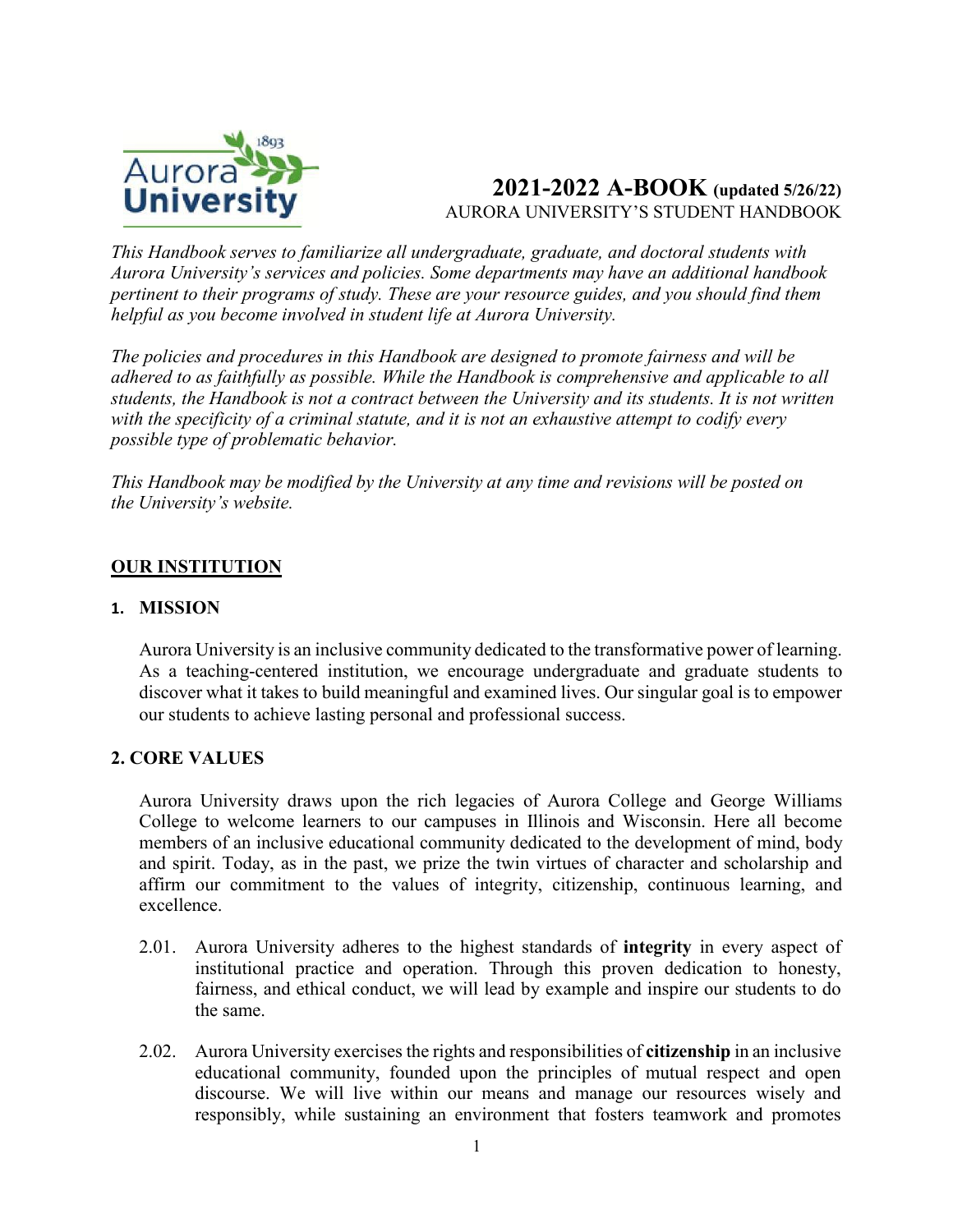service to others. We serve the needs of the Fox River Valley, McHenry County (Illinois), Walworth County (Wisconsin), and online learners by offering myriad educational and cultural opportunities to our students and the community at large.

- 2.03. Aurora University works and lives as a nonprofit organization dedicated to **continuous learning**. We help students achieve their full potential.
- 2.04. Aurora University pursues **excellence** by embracing quality as a way of community life.

The University's core values are the foundation upon which our aspirations rest. They undergird our belief in the transformative power of learning. As members of the Aurora University community, we enter into a voluntary compact with one another to live, learn, and work in ways consistent with these ideals. $<sup>1</sup>$  $<sup>1</sup>$  $<sup>1</sup>$ </sup>

## **3. OFFICE OF STUDENT LIFE**

- 3.01. Mission Statement: Student Life A collaborative team dedicated to the holistic development of students.
- 3.02. Vision Statement: To positively influence the transformation of **every** student.

### **OUR DISCIPLINARY SYSTEM**

## **1. ABOUT THE CODE OF CONDUCT**

- 1.01. Introduction
	- 1.01.a. The Code of Conduct illustrates the standards of behavior expected of every student at Aurora University. Each student is an integral part of our campus community and is encouraged to internalize these expectations. Ideally, each student is expected to use these guidelines as a catalyst to personally impact the Aurora University community in meaningful, thoughtful ways.
	- 1.01.b. It is the student's responsibility to know and abide by all University policies and procedures. The University reviews policies on a regular basis and reserves the right to amend any provision herein at any time in accordance with established University procedures.
	- 1.01.c. A student voluntarily joins the Aurora University community and thereby assumes the obligation of abiding by the standards prescribed in the Code of Conduct. Students also may be held responsible for their actions by local, state or federal authorities. The University has jurisdiction over alleged conduct violations that occur in its programs and activities or on University property.

<span id="page-2-0"></span> $1$  A copy of the University Notice of Nondiscrimination is available [here.](https://aurora.edu/documents/policies/university-notice-of-nondiscrimination.pdf)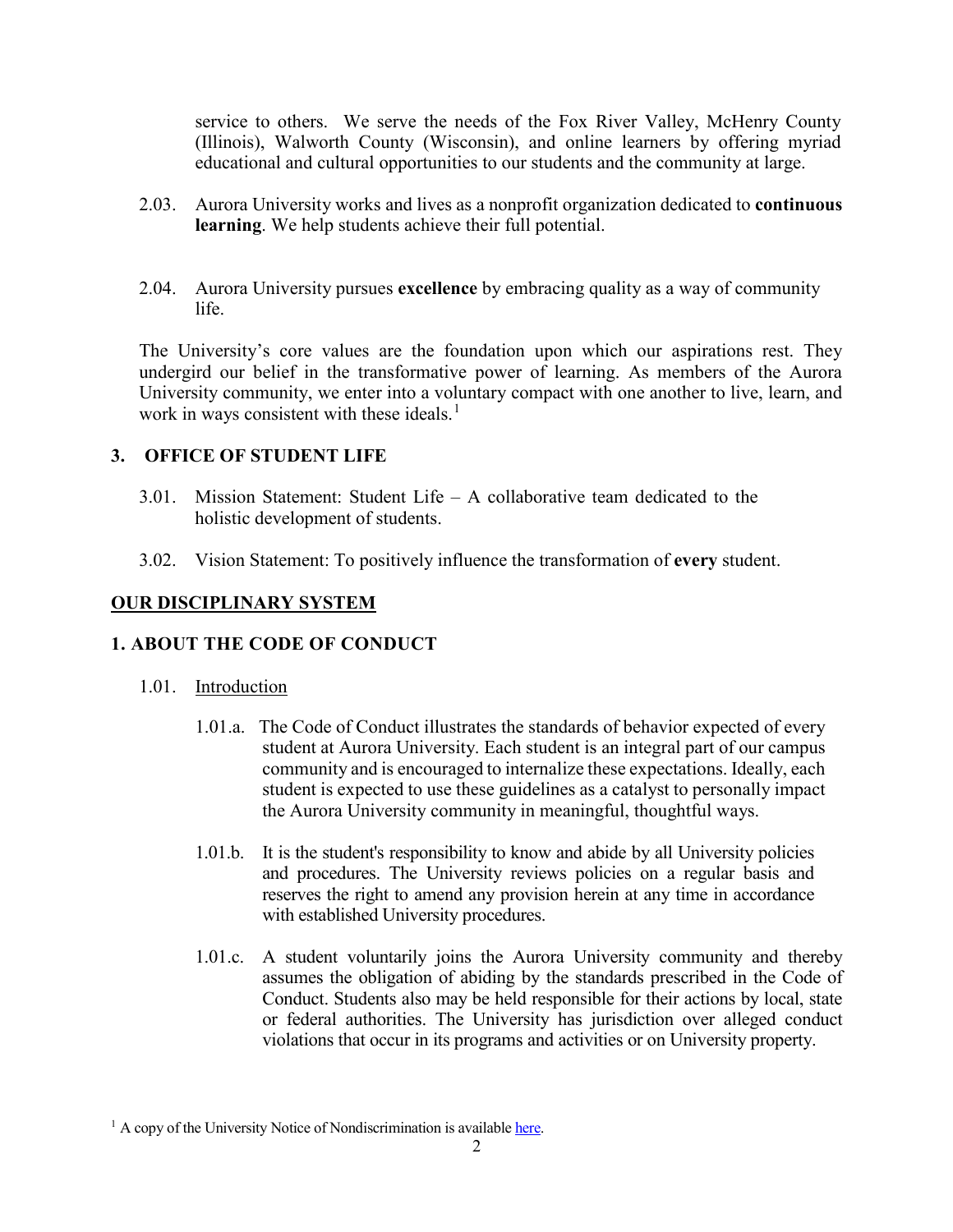- 1.01.d. Students must abide by this Code of Conduct anytime during the year, including term breaks, May Term, Summer Term, and academic sessions. If a student moves on campus prior to the first day of class, the student is responsible for adhering to all policies, regulations, and rules of Aurora University.
- 1.01.e. All students enrolled at Aurora University have access to the Code of Conduct through the Aurora University website [\(aurora.edu\)](https://aurora.edu/).
- 1.01.f. These regulations are set forth in writing in order to give students general notice of prohibited conduct and are not designed to define misconduct in all-inclusive terms.

#### 1.02. Jurisdiction

- 1.02.a. This Code of Conduct will apply to:
	- 1.02.a.1. conduct which occurs on University property.
	- 1.02.a.2. conduct which occurs within a University program or activity, including student teaching, student internships, clinical experiences, intercollegiate athletic competitions, student activities and other University events.
	- 1.02.a.3. when the University determines that its interests as a community are involved, conduct which occurs off-campus and violates the University's Mission and Core Values.
- 1.02.b. The University will use the following criteria in deciding when to take action for violations of University policy that occur off-campus. Not all criteria need to be met in order for the University to take action.
	- 1.02.b.1. The accused person was registered and/or enrolled as an Aurora University student at the time of the incident.
	- 1.02.b.2. The incident involves endangering behavior, defined as violent assault, rape, arson, or other similar serious offenses.
	- 1.02.b.3. The incident involves behavior that has the potential to damage the reputation of the student and/or the University.
	- 1.02.b.4. The incident involves behavior that puts students, faculty or staff or the property of students, faculty or staff at risk.
	- 1.02.b.5. The incident occurred at a University-sponsored event or function.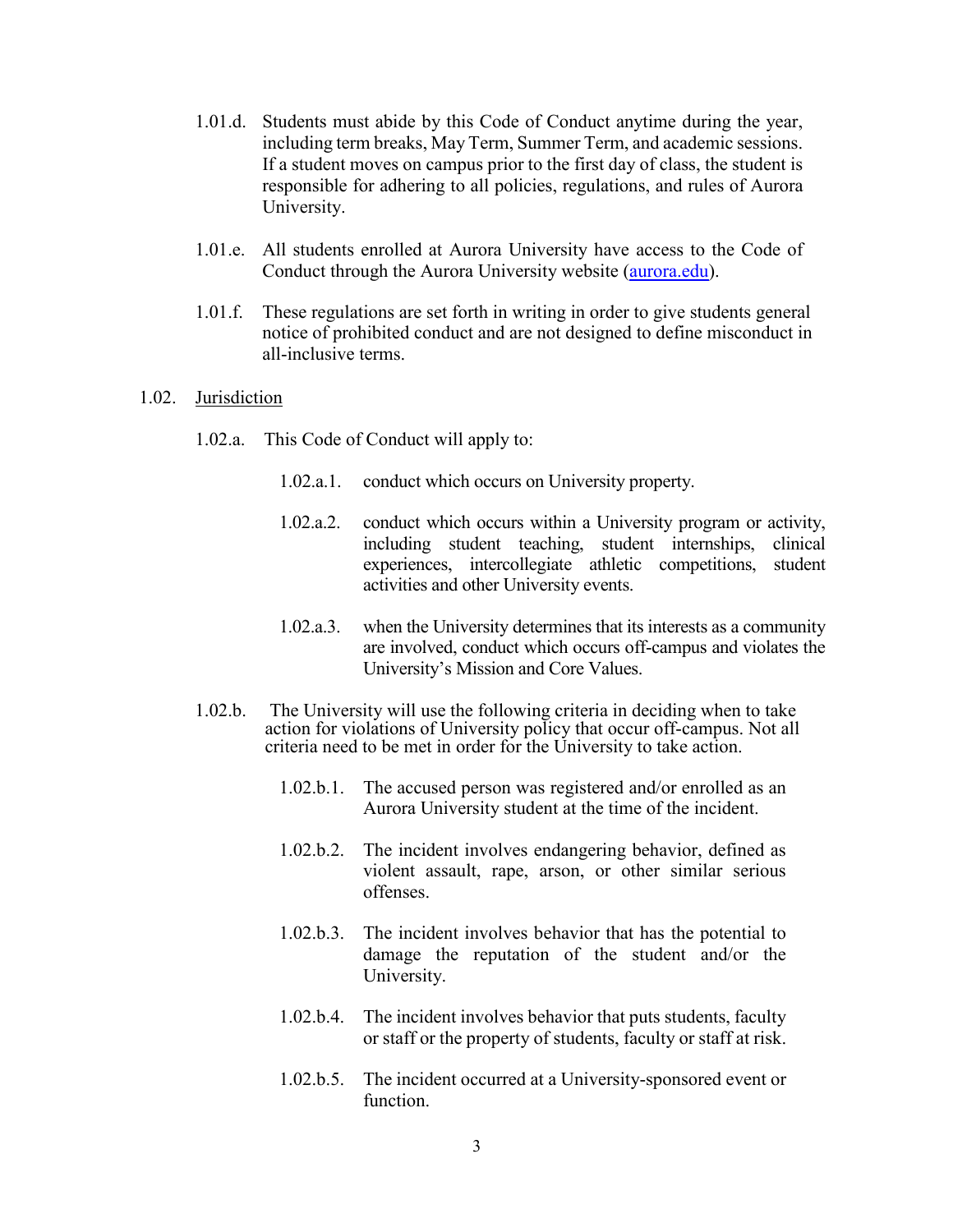- 1.02.c. The actions of a University-recognized student organization involved in activities that are in violation of University policies, regulations, and rules may result in disciplinary action against the organization and/or the individual.
- 1.02.d. Any policy violation that constitutes a felony under federal or state law may be reported to the appropriate law enforcement agency. Aurora University reserves the right to report misdemeanor crimes to the appropriate law enforcement agency. Aurora University also retains the right to conduct an internal investigation and adjudicate the matter according to stated University policies and procedures. University sanctions are separate from any pending or completed police investigation and will not be subject to challenge on the grounds that criminal charges involving the same incident have been dismissed or reduced.
- 1.02.e. Any behavior which may have been influenced by a student's mental state (regardless of the ultimate evaluation) or use of drugs or alcoholic beverages will not in any way limit the responsibility of the student for the consequences of his or her actions. *See* Section 4.03. Alcohol for the University's Good Samaritan Policy.

# **2. AUTHORITY**

- 2.01. The University has established these regulations regarding standards of conduct in order to give all students at Aurora University full opportunity to attain their educational goals and to protect the health, safety, welfare, property, and rights of all members of our community.
- 2.02. The University, through the Office of the Vice President for Student Life, maintains the exclusive authority to impose sanctions for behaviors that violate the Code of Conduct. The Vice President for Student Life retains ultimate responsibility for the administration of this Code, including final authority regarding policies, procedures, sanctions, and/or processes. The Vice President of Student Life will consult with other senior administrators as appropriate.

# **3. EXPECTATIONS**

- 3.01. Community Expectations: Aurora University, as an institution of higher education founded in 1893, exists for the purpose of nourishing the growth of its students as thoughtful, productive and responsible members of society. In an effort to communicate our vision of living and learning in a safe, supportive environment, we have developed the following community expectations:
	- 3.01.a. We all have rights and responsibilities. Each person will engage in actions and conduct in such a way as to enhance the well-being of all members in the community. Each person is accountable and responsible for the consequences of said actions and conduct.
	- 3.01.b. As members of the Aurora University community, we support the application of rules which encourage the development of our campus environment as a constructive educational setting.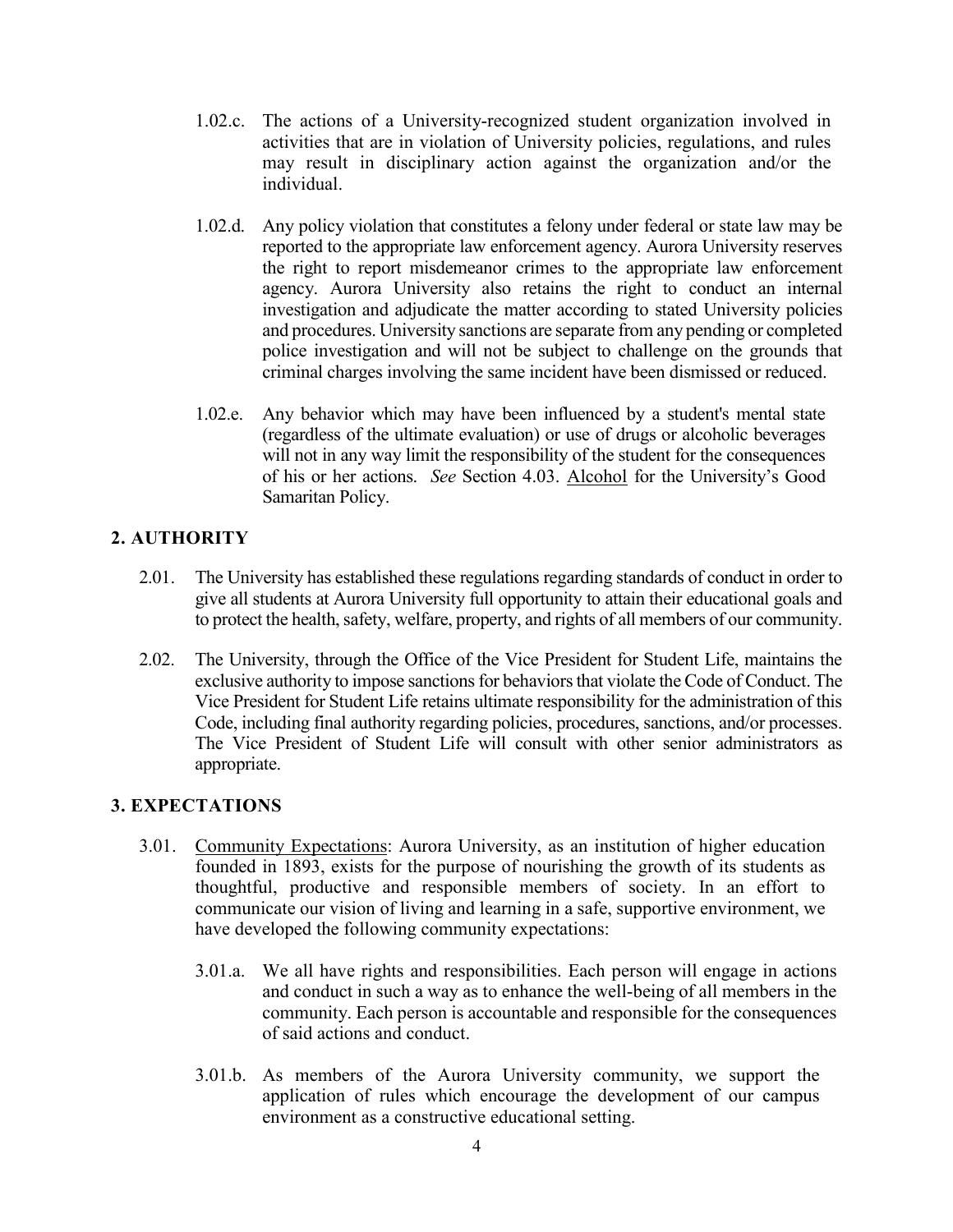- 3.01.c. Community responsibility consists of actively supporting the physical, emotional, intellectual, and spiritual well-being of one another.
- 3.01.d. As we participate in this community, we strive for open mindedness, sensitivity, justice, and equality.
- 3.01.e. We are fortunate to attract a diverse student body. To further each person's understanding of the world around them, we challenge each person to value the differences in one another.
- 3.01.f. We expect that students accept their responsibility to respect and protect the rights and properties of our extended community, including our Aurora University neighbors, businesses, and the residents of the cities of Aurora, Williams Bay, and Woodstock.
- 3.02. Academic and Social Expectations: Academic and social expectations emphasize more specific commitments to one another. Your assistance is needed to enhance our fundamental principles of academic freedom, equality of opportunity, and human dignity.
	- 3.02.a. Students will share with faculty the responsibility for academic integrity.
	- 3.02.b. Students will treat all members of the campus community with dignity and respect.
	- 3.02.c. Students will act with concern for the safety and well-being of all members of the campus community.
	- 3.02.d. Students will observe federal, state, and local laws and University policies, regulations, and rules.
	- 3.02.e. Students will assume responsibility for their conduct on the University campus and at campus-sponsored events.
	- 3.02.f. Students will refrain from any conduct which adversely affects personal or community well-being.
	- 3.02.g. Students will support all members of the campus community through constructive confrontation and dialogue.

#### **4. CODE OF CONDUCT**

The following actions/behaviors shall constitute violations of the Code of Conduct. Any student found responsible for a violation of this Code will be subject to disciplinary sanctions, as described later in this document.

4.01. Abuse of Student Conduct System: Engaging in abuse of the student conduct system. This includes, but is not limited to: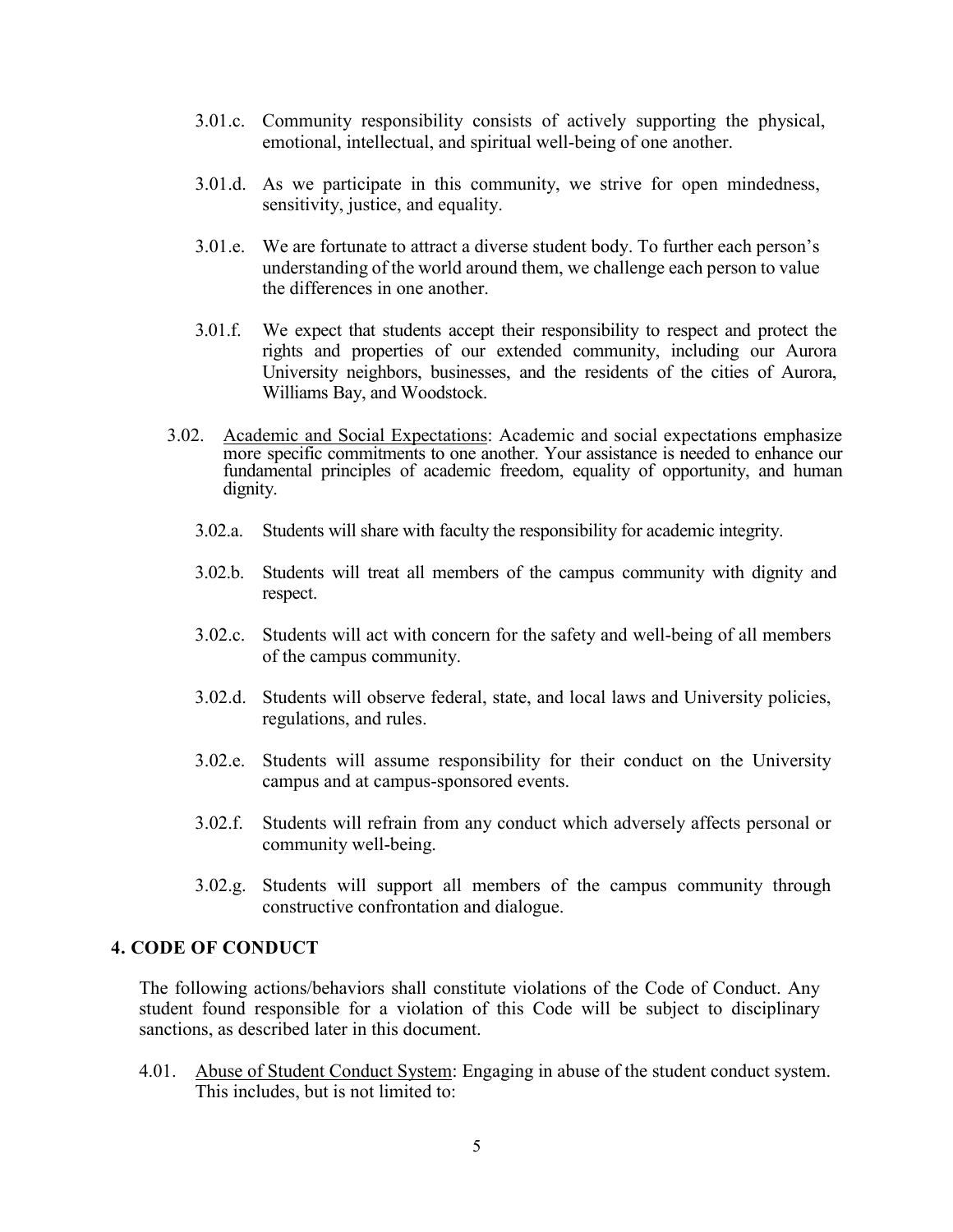- 4.01.a. Providing false information during a student conduct proceeding.
- 4.01.b. Disrupting or interfering with a student conduct proceeding.
- 4.01.c. Instituting a student conduct complaint knowingly without cause.
- 4.01.d. Attempting to interfere in a person's proper participation in, or use of, the student conduct system, including harassing or inappropriately attempting to influence any person engaged in reporting, investigating or adjudicating an incident or hearing prior to, during, and/or after the incident or hearing.
- 4.02. Aiding and Abetting: Aiding and abetting another person in committing an act that violates the Code of Conduct.
- 4.03. Alcohol: Violations associated with alcohol use include, but are not limited to any student or University-recognized student organization:
	- 4.03.a. Using, possessing, manufacturing, or distributing alcoholic beverages on an Aurora University campus, regardless of age.
	- 4.03.b. Illegally using, possessing, or distributing alcoholic beverages at any off-campus University-sponsored event.
	- 4.03.c. Appearing on campus perceptibly under the influence of alcohol, particularly when there is a danger to self, others, or property or there is unreasonable annoyance to others, or causing a disturbance off campus as a result of being under the influence of alcohol.
	- 4.03.d. Hosting an event/situation in your room/suite that involves a violation of the University Alcohol Policy.
	- 4.03.e. Hosting a guest who is found responsible for a violation of the University Alcohol Policy.
	- 4.03.f. Providing/purchasing for or distributing alcohol to any individual below the age of 21 years.
	- 4.03.g. Possessing empty alcohol containers, regardless of consumption location.
	- 4.03.h. Possessing alcohol paraphernalia including but not limited to keg tappers, beer bongs, and flasks.
	- 4.03.i. Attempting to illegally purchase alcohol.

**The University has a Good Samaritan Policy, which is designed to protect the health and safety of students who may need medical attention as a result of excessive alcohol or marijuana consumption or the use of other controlled substances. If you receive**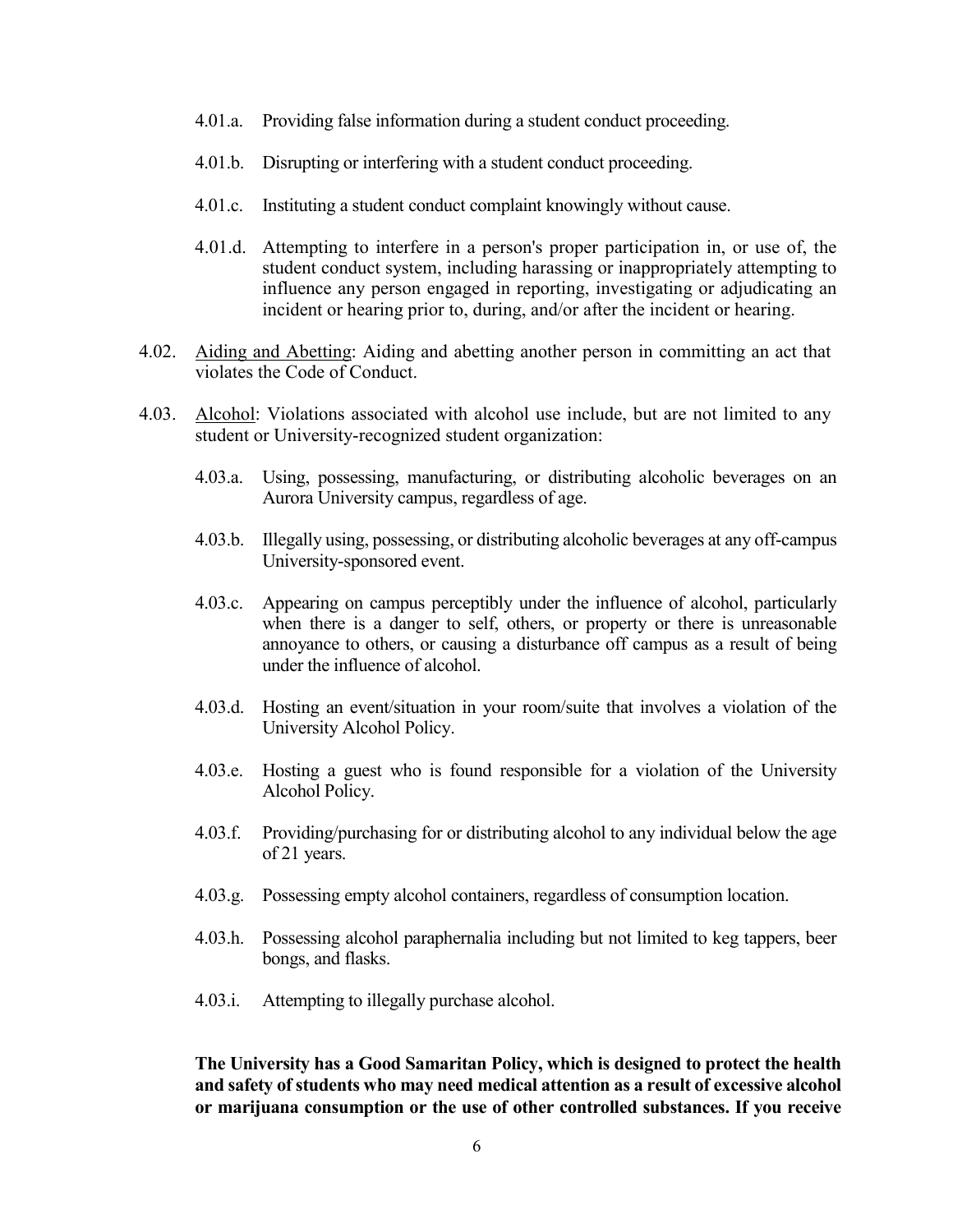**attention or seek medical assistance for a peer as a result of the abuse of alcohol or controlled substances, you may not be subject to formal disciplinary action for violating University policy as set forth in Policy Statement G, which is available at the close of this document.**

**Refer to Policy Statement E (Alcohol, Marijuana and Other Controlled Substances) and Policy Statement F (Off-Campus Behavior) for additional information.** 

- 4.04. Arson: Intentionally and/or maliciously starting fires or committing other acts of arson.
- 4.05. Assault: Committing any violent physical or verbal attack against another person or group; attempting to inflict offensive physical contact or bodily harm on a person that puts the person in immediate danger of or in apprehension of such harm or contact.
- 4.06. Bicycles: Storing bicycles in any inside building location other than a student's individual residence hall room; mounting a bicycle to a wall or ceiling; riding a bicycle within a University building.
- 4.07. Building/Hall Sports: Ball bouncing/kicking/throwing, or any activity deemed a physical sport, except appropriate activity in designated athletic locations; wrestling, engaging in water fights or utilization of squirt guns, and other forms of horseplay/rough-housing.
- 4.08. Cleanliness/Health/Safety: Failing to maintain community/residence hall rooms in clean and sanitary condition without excessive clutter; failure to place trash and recycling in designated bins.
- 4.09. Complicity: Being present during the planning or commission of any violation of the Code of Conduct. Students who anticipate or observe a violation of the Code of Conduct are expected to remove themselves from association or participation and are encouraged to report the violation.
- 4.10. Other Controlled Substances: Using, possessing, attempting to purchase, or distributing any state or federally controlled substance except as expressly permitted by law, any prescribed drug not prescribed to you personally, or drug paraphernalia including but not limited to bongs, grinders, hookahs, marijuana pipes, roach clips, edibles, vaping pens and cartridges that contain THC and/or scales.

**Refer to Policy Statement E (Alcohol, Marijuana, and Other Controlled Substances), which is available at the close of this document, for additional information.** 

4.11. Damage to Property: Examples of damage to property include but are not limited to: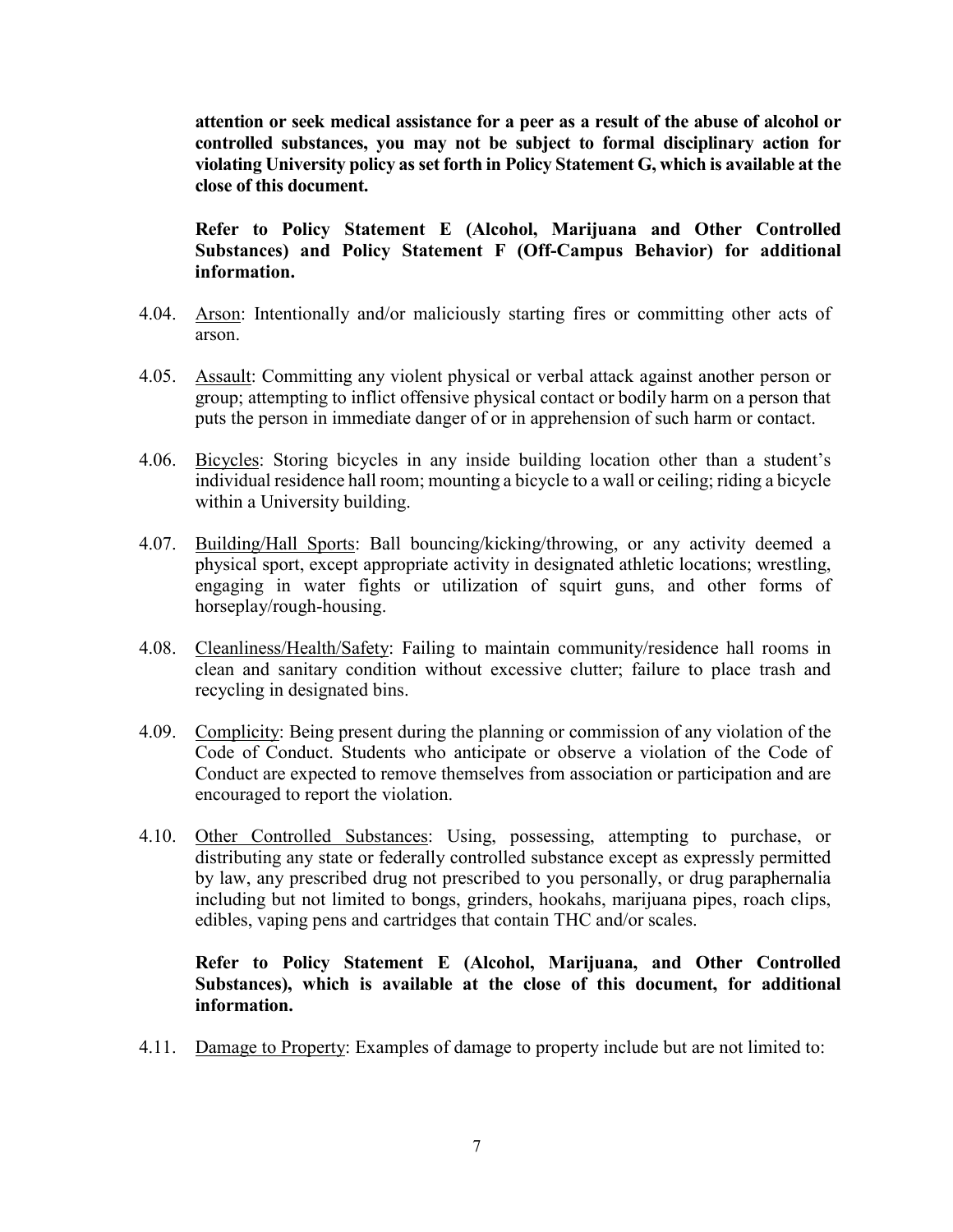- 4.11.a. Engaging or participating in acts of destroying, damaging or defacing property of the University, University vendors, members of the University community, or any others.
- 4.11.b. Damage to property done with malicious intent.
- 4.11.c. Tampering with or changing locks to University-owned facilities without authorization.
- 4.12. Darts and Dartboards: Possessing, hanging, or using darts and/or dartboards in residence hall rooms.
- 4.13. Dating Violence, Domestic Violence: The University's policies and procedures regarding dating violence and domestic violence are contained in **Policy Statement A1: Title IX Sexual Harassment Policy, available [here](https://aurora.edu/documents/policies/title-ix-policy.pdf) and Policy Statement A2: Policy Prohibiting Discrimination, Sexual Misconduct and Interpersonal Violence, available [here.](https://aurora.edu/documents/policies/policy-prohibiting-discrimination.pdf)**
- 4.14. Disorderly Conduct: Committing any of the following:
	- 4.14.a. Engaging in disorderly conduct or fighting, including, but not limited to, acts that breach the peace, are unruly and/or destructive, or are lewd, indecent, or obscene.
	- 4.14.b. Assembling to commit or intending to commit any unlawful act by force; carrying out or planning to carry out any action which has the potential to disturb or threaten the public peace, even without unlawful intention; or conducting oneself in a disorderly manner so as to disrupt or threaten to disrupt the public peace, even without unlawful purpose.
- 4.15. Disruption of University Activities: Interrupting or disturbing the day-to-day academic and operational functions of the University or committing intentional acts that obstruct, disrupt, or physically interfere with the use of University premises, buildings, or passages.
- 4.16. Endangering Behavior: Physical abuse of any person or any action that threatens or endangers the emotional well-being, health, or safety of any person.
- 4.17. Failure to Comply: Committing any of the following:
	- 4.17.a. Failing to comply with the directions of or obstructing University employees acting in the performance of their duties.
	- 4.17.b. Failing to positively identify oneself to a University employee when requested to do so (the preferred form of identification is a current, valid University identification card).
	- 4.17.c. Failing to comply with the sanction(s) imposed under the Code of Conduct.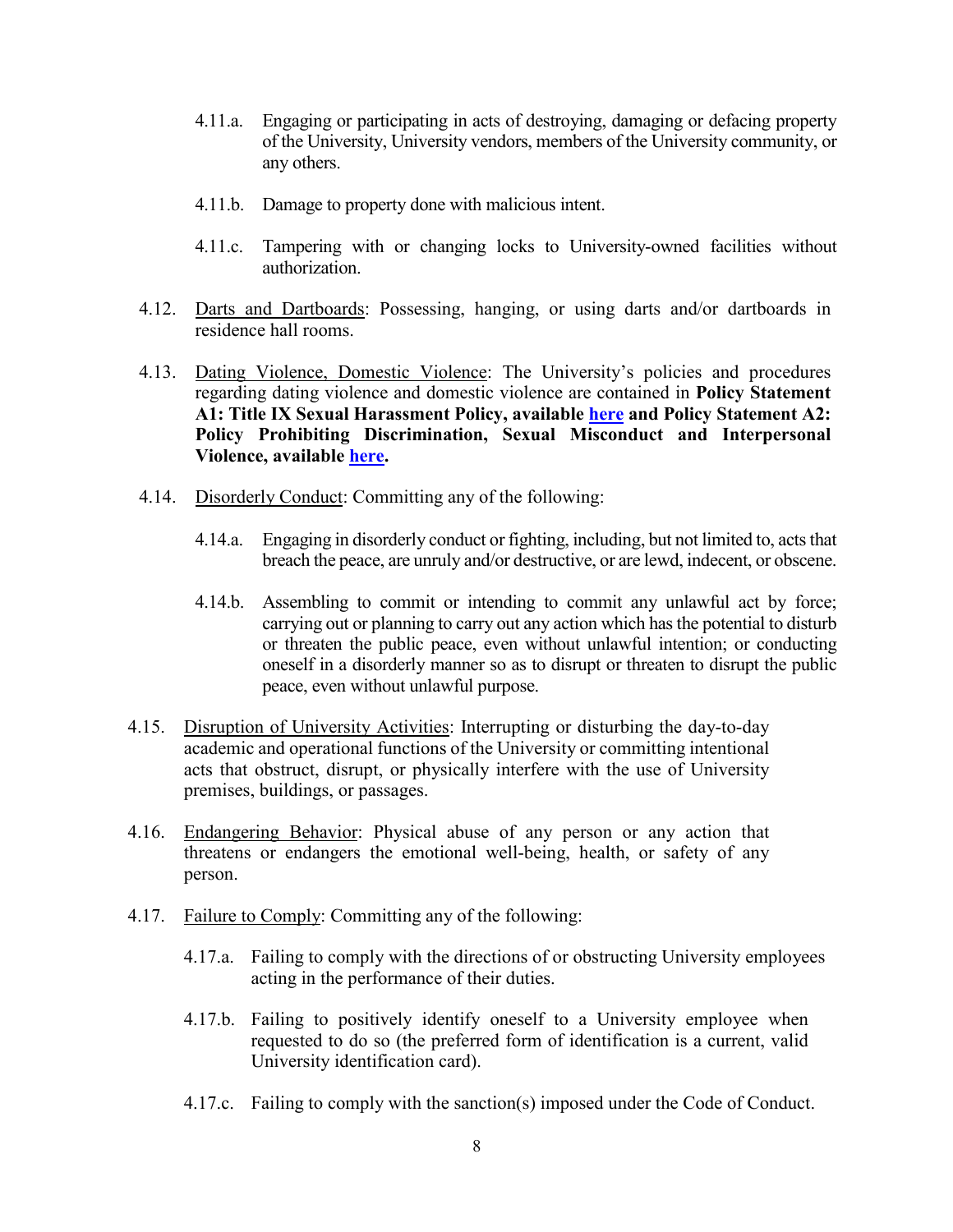- 4.17.d. Failing to adhere to health and safety directives of the University: willful or reckless failure or refusal to comply with University health & safety directives, or with modifications to University operations, schedules, activities, residence hall and meal plan arrangements, academic requirements, policies, or procedures, where such directives or modifications are implemented to help protect the safety and security of the campus environment.
- 4.18. False Representation: Providing false information to the University. This includes, but is not limited to:
	- 4.18.a. Making false reports of a fire, bomb threat, or other dangerous condition; causing or contributing to the cause of a false fire alarm; failing to report a fire, or interfering with the response of University or municipal officials to emergency calls.
	- 4.18.b. Furnishing false information to any University employee or office.
	- 4.18.c. Forging, altering, or misusing any University document, record, or instrument of identification.
	- 4.18.d. Tampering with the election of any University-recognized student organization.
	- 4.18.e. Attempting to represent the University, any recognized student organization, or any official University group without the explicit prior consent of the officials of that group.

Providing false information during a student conduct proceeding is prohibited under 4.01.a, Abuse of Student Conduct System.

- 4.19. Federal, State or Local Laws: Violating federal, state, or local laws on University premises or while in attendance at University sponsored or supervised events or committing off-campus violations of federal, state, or local law that adversely affect the reputation of the University, the safety of the campus community, and/or the pursuit of its objectives.
- 4.20. Fire Hazards: Violations associated with fire hazards include, but are not limited to:
	- 4.20.a. Possessing or using, without proper authorization, flammable materials or hazardous substances on University property, including, but not limited to candles, incense, caustic/toxic chemicals, and other materials designed to burn.
	- 4.20.b. Possessing or utilizing hazardous electrical appliances in the residence halls, including but not limited to air conditioners, cooking appliances that include but are not limited to toasters, toaster ovens, and grills; any appliance with an open heating surface including, but not limited to hot plates, electric grills, and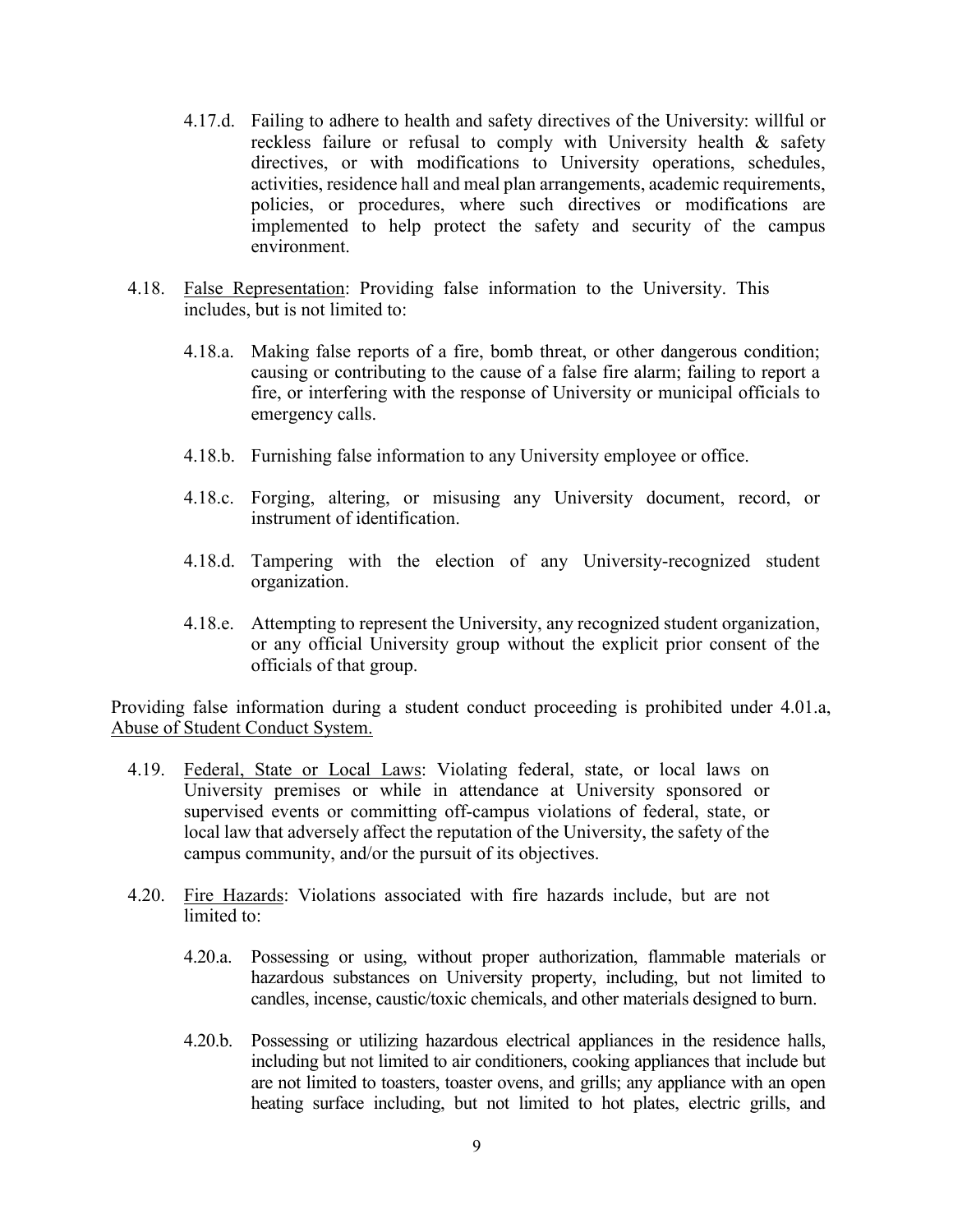improperly-used coffee pots, electric blankets, microwave ovens using greater than 700 watts, refrigerators greater than 4.0 cubic feet, or space heaters.

- 4.20.c. Using any form of extension cord or multiple outlet (octopus adapter) except for approved UL strips/surge protectors; or running any cords under doorways or carpeting.
- 4.20.d. Covering more than 50% of a residence hall room door or walls with material, in violation of fire safety regulations; covering walls or ceilings with fabric, fabric-like, or plastic wall coverings or adornments, including but not limited to, tapestries, towels, or sheets.
- 4.20.e. Possessing halogen lights or neon signs in the residence halls.
- 4.20.f. Possessing live Christmas trees in the residence halls.
- 4.20.g. Possessing hover boards (i.e., hands free scooters or Segway's) is prohibited in the residence halls, as well as throughout the campus community.
- 4.21. Furniture: Committing any of the following:
	- 4.21.a. Removing public area furniture from its designated location.
	- 4.21.b. Damaging, painting, or removing University-provided residence hall furniture (bed, chair, desk, dresser, mattress, or wardrobe).
	- 4.21.c. Possessing water beds and/or building/possessing lofts in the residence halls.
	- 4.21.d. Improperly stacking residence hall furniture on top of each other in a way other than the furniture was designed to stack.
- 4.22. Gambling: Gambling for money or other items of value on University property or at University-sponsored events.
- 4.23. Harassment: Committing any of the following, knowing or having reasonable grounds to know that it will or potentially could tend to alarm, anger, harm, or disturb others, or provoke an assault or breach of peace. This policy includes written and verbal forms of harassment. Online community users (i.e. Facebook and Twitter) are subject to the same policy as e-mail and other communication.
	- 4.23.a. Engaging in actions which harass, threaten, or otherwise endanger the health or safety of any person.
	- 4.23.b. Intimidating, demeaning, or injuring an individual physically, mentally, or emotionally.
	- 4.23.c. Engaging in a course of conduct or repeatedly committing acts that alarm or seriously annoy another person and which serve no legitimate purpose.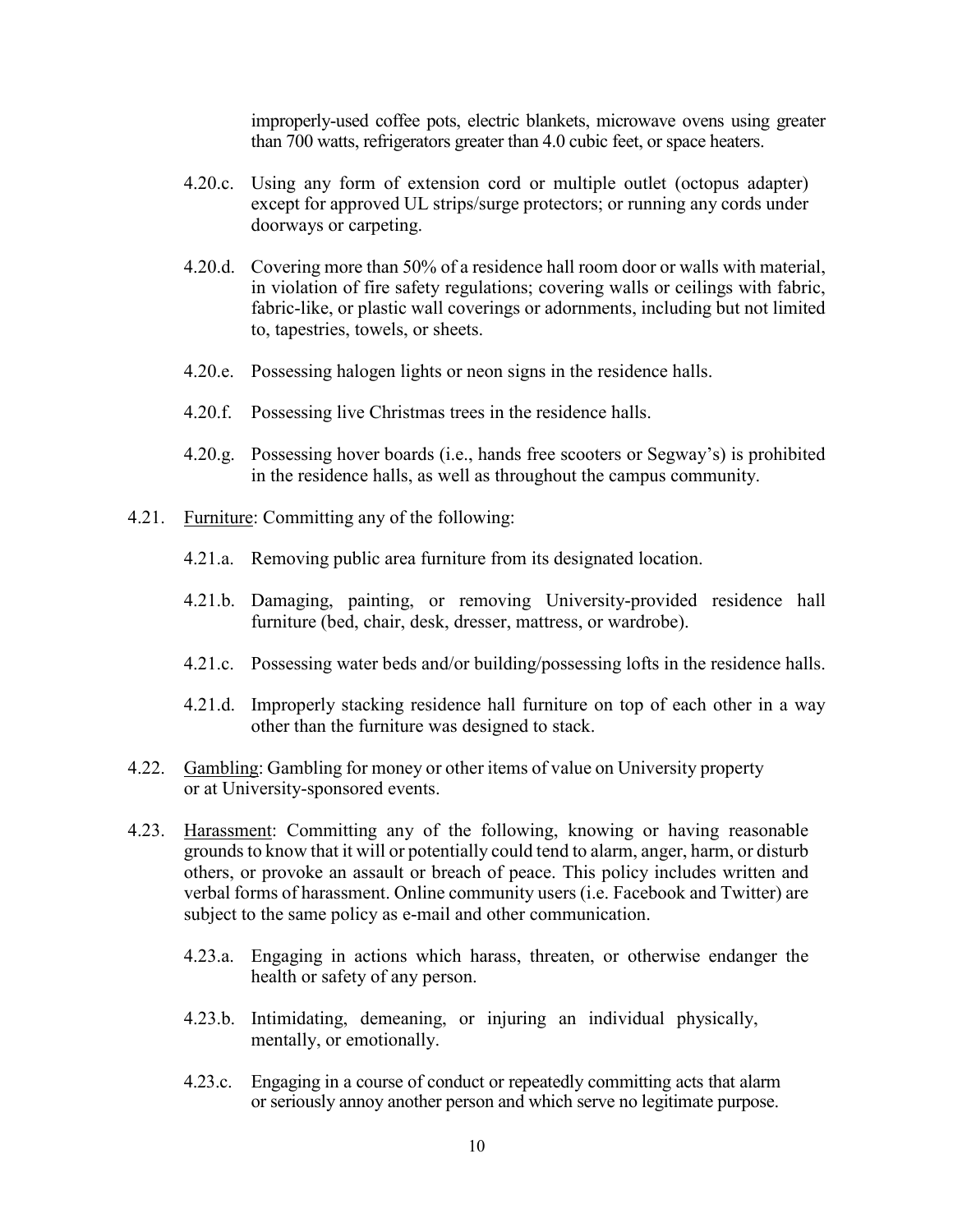- 4.23.d. Stalking behavior in which an individual intentionally, willfully, maliciously, and/or repeatedly engages in conduct directed at an individual which alarms, threatens, torments, terrorizes, or serves no legitimate purpose.
- 4.24. Hate Motivated/Bias Based Incidents: Conduct directed at an individual on the basis of age, race, ethnicity, gender, sexual orientation, religion, socioeconomic status or ability with intention to intimidate, demean, or injure an individual(s) physically, mentally, or emotionally.

**The University's policies and procedures regarding sexual harassment are contained in Policy Statement A1: Title IX Sexual Harassment Policy, available [here,](https://aurora.edu/documents/policies/title-ix-policy.pdf) and Policy Statement A2: Policy Prohibiting Discrimination, Sexual Misconduct, and Interpersonal Violence, available [here.](https://aurora.edu/documents/policies/policy-prohibiting-discrimination.pdf) The University's policies and procedures regarding discrimination and harassment based on race, color, national origin, ancestry, sex/gender, gender identity, sexual orientation, age, religion, disability, pregnancy, veteran status, marital status, familial status, genetic information, or any other status protected by applicable federal, state or local law are contained in Policy Statement A2: Policy Against Discrimination, Sexual Misconduct, and Interpersonal Violence, available [here.](https://aurora.edu/documents/policies/policy-prohibiting-discrimination.pdf)** 

**Also refer to Policy Statement B (Zero Tolerance), available [here,](https://aurora.edu/documents/policies/zero-tolerance-policy.pdf) Policy Statement C (Computer Use), available [here](https://aurora.edu/documents/policies/computer-use-policy.pdf) and Policy Statement J (Online Communities), which is available at the close of this document, for further information related to Harassment and Hate Motivated/Bias Based Incidents.** 

4.25. Hazing: Committing any intentional, knowing or reckless act, occurring on or off any Aurora University campus, by one person alone or acting with others, directed against a student, that endangers the mental or physical health or safety of a student for the purpose of pledging, being initiated into, affiliating with, holding office in or maintaining membership in any organization or athletic team whose members are or include students at an educational institution. A person commits an offense if the person engages in hazing, encourages another to engage in hazing, knowingly permits hazing to occur or has knowledge of hazing and fails to report said knowledge to an appropriate official of the University. It should be noted that it is not a defense to prosecution of an offense that the person against whom the hazing was directed consented to or acquiesced in the hazing activity.

### **(Refer to the Aurora University Student Organization Handbook for additional information regarding hazing.)**

- 4.26. Life Safety: Committing any of the following:
	- 4.26.a. Discharging, causing to be discharged or tampering with fire and life safety equipment, including but not limited to altering or misusing any firefighting equipment, safety equipment, or emergency device.
	- 4.26.b. Attaching items to or hanging items from smoke detectors or sprinkler heads.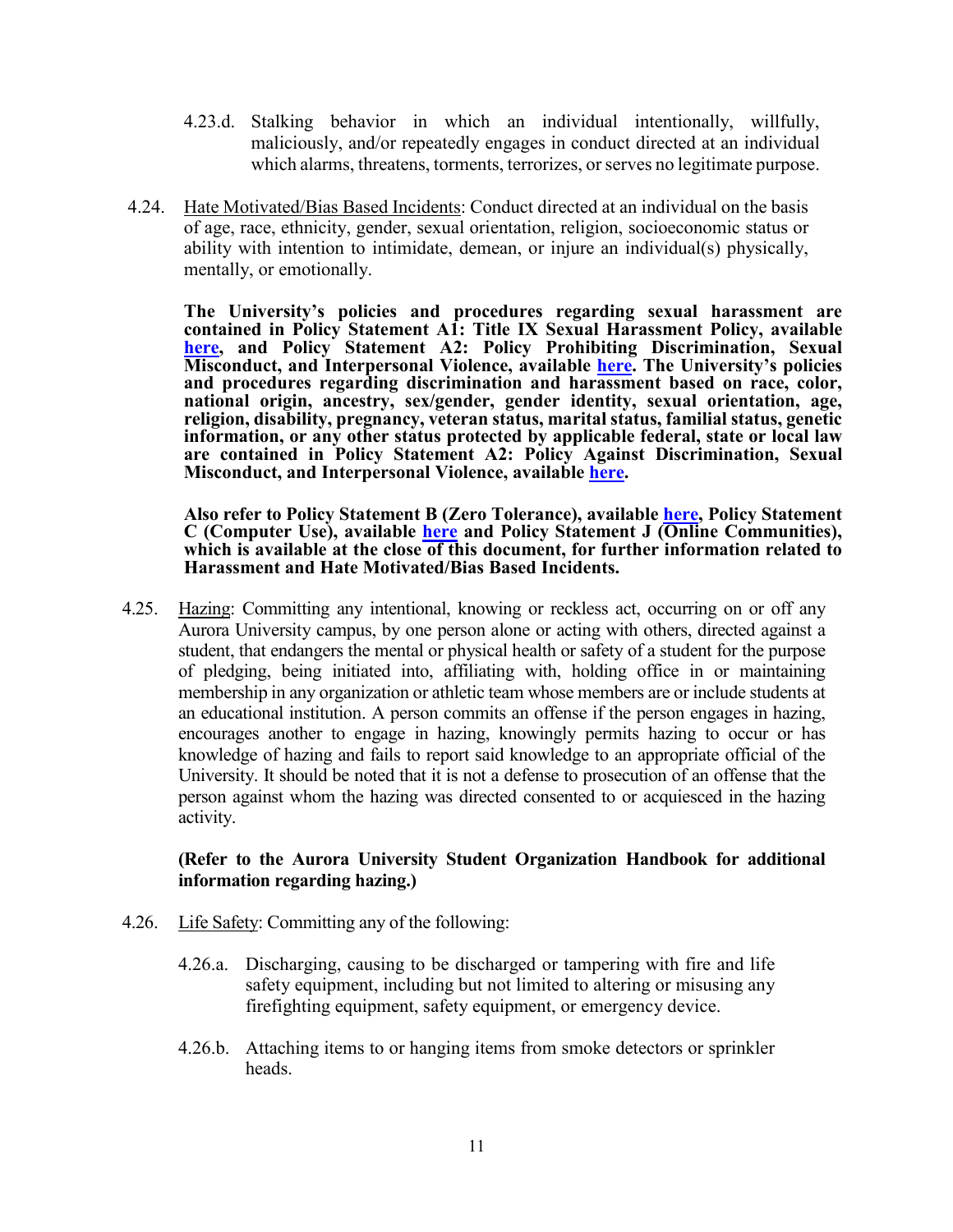- 4.26.c. Exiting through alarmed doors; propping open exterior or interior doors that allow access to a locked facility.
- 4.26.d. Failing to exit a University building during a fire alarm.
- 4.26.e. Failing to evacuate a University building in a timely manner during an emergency, as instructed by a University Official or Emergency Personnel.
- 4.50. Marijuana: Violations associated with marijuana use include, but are not limited to any student or University-recognized student organization:
	- 4.50.a. Using, possessing, manufacturing, or distributing marijuana on the Aurora University campus, regardless of age.
	- 4.50.b. Illegally using, possessing, or distributing marijuana at any off-campus University-sponsored event.
	- 4.50.c. Appearing on campus perceptibly under the influence of marijuana, including when there is a danger to self, others, or property or there is unreasonable annoyance to others, or causing a disturbance off campus as a result of being under the influence of marijuana.
	- 4.50.d. Hosting an event/situation in a residence hall room or suite that involves a violation of the University Marijuana Policy.
	- 4.50.e. Serving as a host to a guest responsible for a violation of the University Marijuana Policy.
	- 4.50.f. Providing/purchasing for or distributing marijuana to any individual below the age of 21 years.
	- 4.50.g. Possessing marijuana paraphernalia including but not limited to bongs, grinders, hookahs, marijuana pipes, roach clips, edibles, vaping pens and cartridges that contain THC, and/or scales.
	- 4.50.h. Attempting to illegally purchase marijuana.

**The University has a Good Samaritan Policy, which is designed to protect the health and safety of students who may need medical attention as a result of excessive alcohol or marijuana consumption or the use of other controlled substances. If you receive attention or seek medical assistance for a peer as a result of the abuse of alcohol or controlled substances, you may not be subject to formal disciplinary action for violating University policy as set forth in Policy Statement G in this document, which is available at the close of this document.** 

**Refer to Policy Statement E (Alcohol, Marijuana and Other Controlled Substances) and Policy Statement F (Off-Campus Behavior) at the close of this document for additional information.**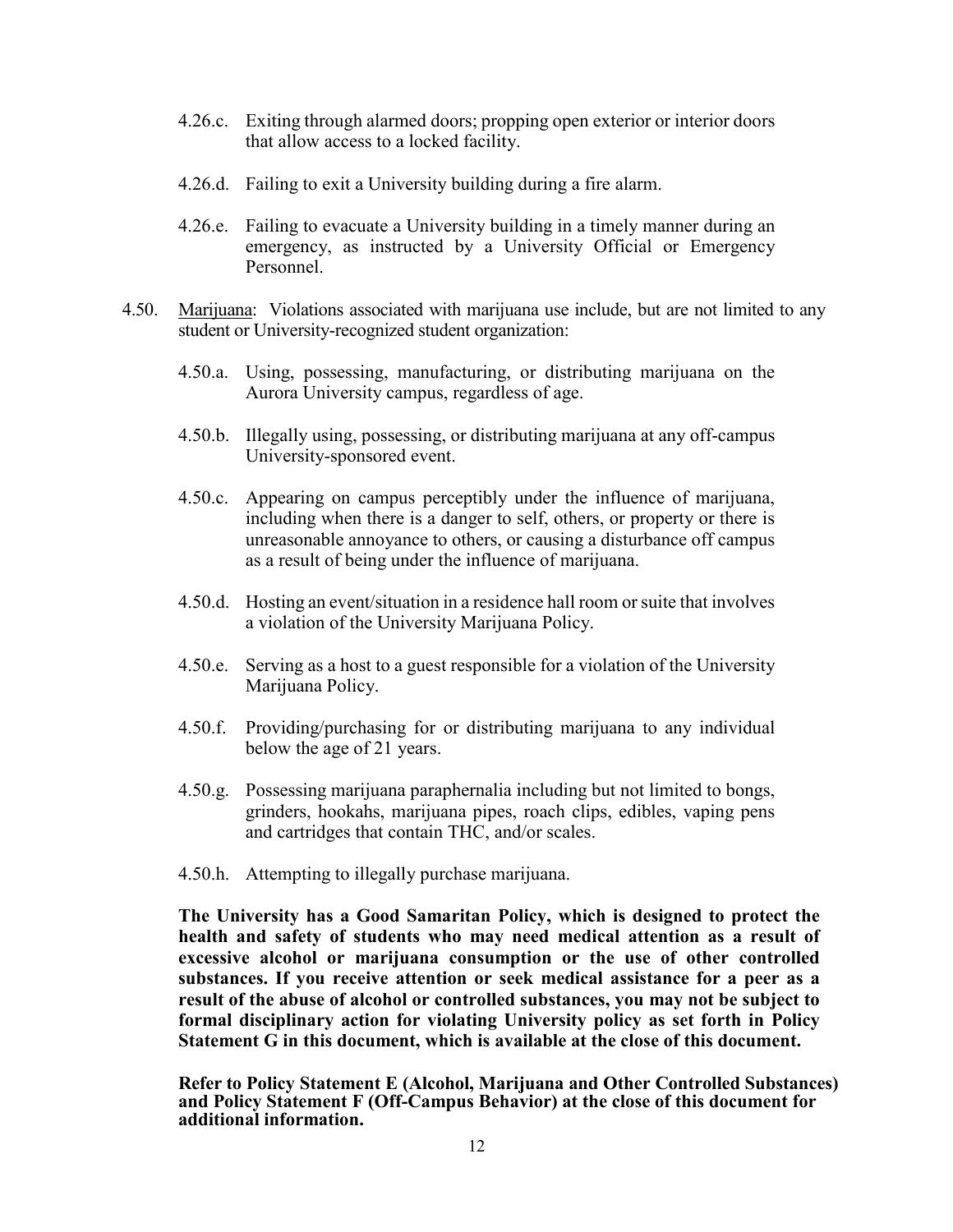4.27. Off-Campus Housing - Community Disturbance: Unreasonably disrupting or interfering with the rights of neighbors at off-campus locations, including, but not limited to, failure to abide by applicable University policies, regulations, and rules as well as local, state, and federal laws.

#### **Refer to Policy Statement F (Off-Campus Behavior), which is available at the close of this document, for additional information regarding off-campus conduct.**

4.28. Off-Campus Housing - Dereliction of Property: Failing to maintain an off-campus residence according to city ordinance including, but not limited to, improper disposal of trash, inadequate maintenance of lawn and landscaping, and illegal parking.

#### **Refer to Policy Statement F (Off-Campus Behavior), which is available at the close of this document, for additional information regarding off-campus conduct.**

- 4.29. Pets: Possessing animals or pets in the residence halls other than approved certified service animals or support animals and fish in aquariums over 10 gallons. Unapproved animals or pets found in the residence halls must be removed within 24 hours.
- 4.30. Pranks: Engaging in mischievous or malicious tricks or acts that cause or have the potential to cause damage, distress, or harm.
- 4.31. Quiet/Courtesy Hours: Engaging in actions on campus that interfere with a student's right to study, at any time; producing excessive noise (i.e. stereos, video games, televisions, or voices raised to a level not confined within the individual residence hall room) during quiet hours (Sunday-Thursday, 11 PM to 10 AM and Friday-Saturday, 1 AM to 10AM, or 24 hours a day from the Saturday prior to final exams through residence hall semester closing).
- 4.32. Retaliation: Retaliation exists when action is taken or made, personally or through a thirdparty against an individual because the individual has made a report or filed a formal complaint, testified, assisted, or participated or refused to participate in any manner in the complaint process. Retaliation includes threatening, intimidating, coercing, discriminating, harassing, or any other conduct that would discourage a person from reporting or participating in any aspect of the grievance process.

### **Refer to Policy Statement A1: Title IX Sexual Harassment Policy, available [here](https://aurora.edu/documents/policies/title-ix-policy.pdf) and Policy Statement A2: Policy Prohibiting Discrimination, Sexual Misconduct and Interpersonal Violence, available [here,](https://aurora.edu/documents/policies/policy-prohibiting-discrimination.pdf) for further information regarding the University's policies regarding retaliation.**

- 4.33. Roller Blading/Skateboarding: Improperly using roller blades, scooters, or skateboards on University property, e.g. use of roller blades in a University building, performing stunts/tricks on scooters or skateboards.
- 4.34. Room Alterations/Decorations: Violations associated with decorations in residence hall rooms include, but are not limited to:
	- 4.34.a. Making structural changes to a residence hall room.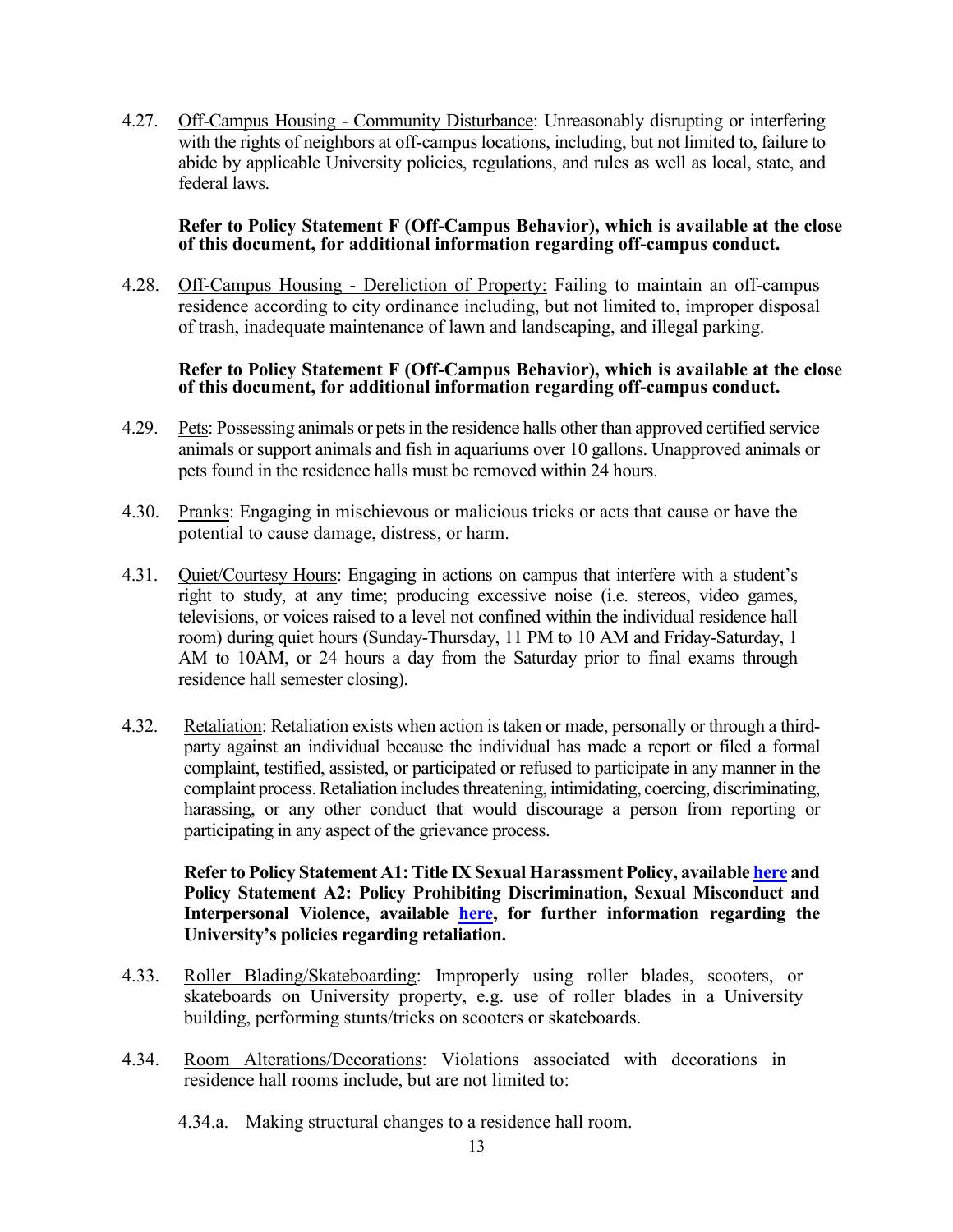- 4.34.b. Display/hanging of offensive or inappropriate materials or materials that promote alcohol/controlled substances.
- 4.34.c. Utilizing duct tape, nails, tacks, and/or hooks other than properlyutilized temporary adhesive hooks.
- 4.34.d. Painting room walls, ceilings, or floors.
- 4.35. Sexual Assault, Sexual Violence, and Sexual Exploitation: The University's policies and procedures regarding sexual assault, sexual violence, and sexual exploitation are contained in Policy Statement A1: Title IX Sexual Harassment Policy, available at (link) and Policy Statement A2: Policy Prohibiting Discrimination, Sexual Misconduct, and Interpersonal Violence, available at [link].
- 4.36. Sexual Harassment: The University's policies and procedures regarding sexual harassment are contained in Policy Statement A1: Title IX Sexual Harassment Policy, available at [link] and Policy Statement A2: Policy Prohibiting Discrimination, Sexual Misconduct, and Interpersonal Violence, available at [link].
- 4.37. Signs, Pictures, and Posters: Possessing traffic or street signs; displaying signs, pictures, and/or posters as residence hall window displays.
- 4.38. Smoking/Tobacco: Aurora University is a tobacco free campus. Smoking or the use of cigarettes, electronic cigarettes, cigars, pipes, vape pipes, other forms of tobacco, including, but not limited to, smokeless or chewing tobacco on the University campus is prohibited. This includes when a student is representing Aurora University in an official capacity (e.g. travel to and from practice or competition, attending an off-campus activity), including when traveling in University vehicles.
- 4.39. Solicitation: Engaging in unauthorized canvassing or solicitation on University property and product sales parties such as for cosmetics or household goods.
- 4.40. Stalking: The University's policies and procedures regarding stalking are contained in Policy Statement A1: Title IX Sexual Harassment Policy, available at [link] and Policy Statement A2: Policy Prohibiting Discrimination, Sexual Misconduct, and Interpersonal Violence, available at [link].
- 4.41. Theft: Engaging in acts of theft or possessing without authorization goods belonging to other members of the community, including, but not limited to, University furniture, University property, and/or food and other items not designated as "carry-out" by dining services.
- 4.42. Trespass: Engaging in prohibited entry or presence on University property or in University-owned facilities.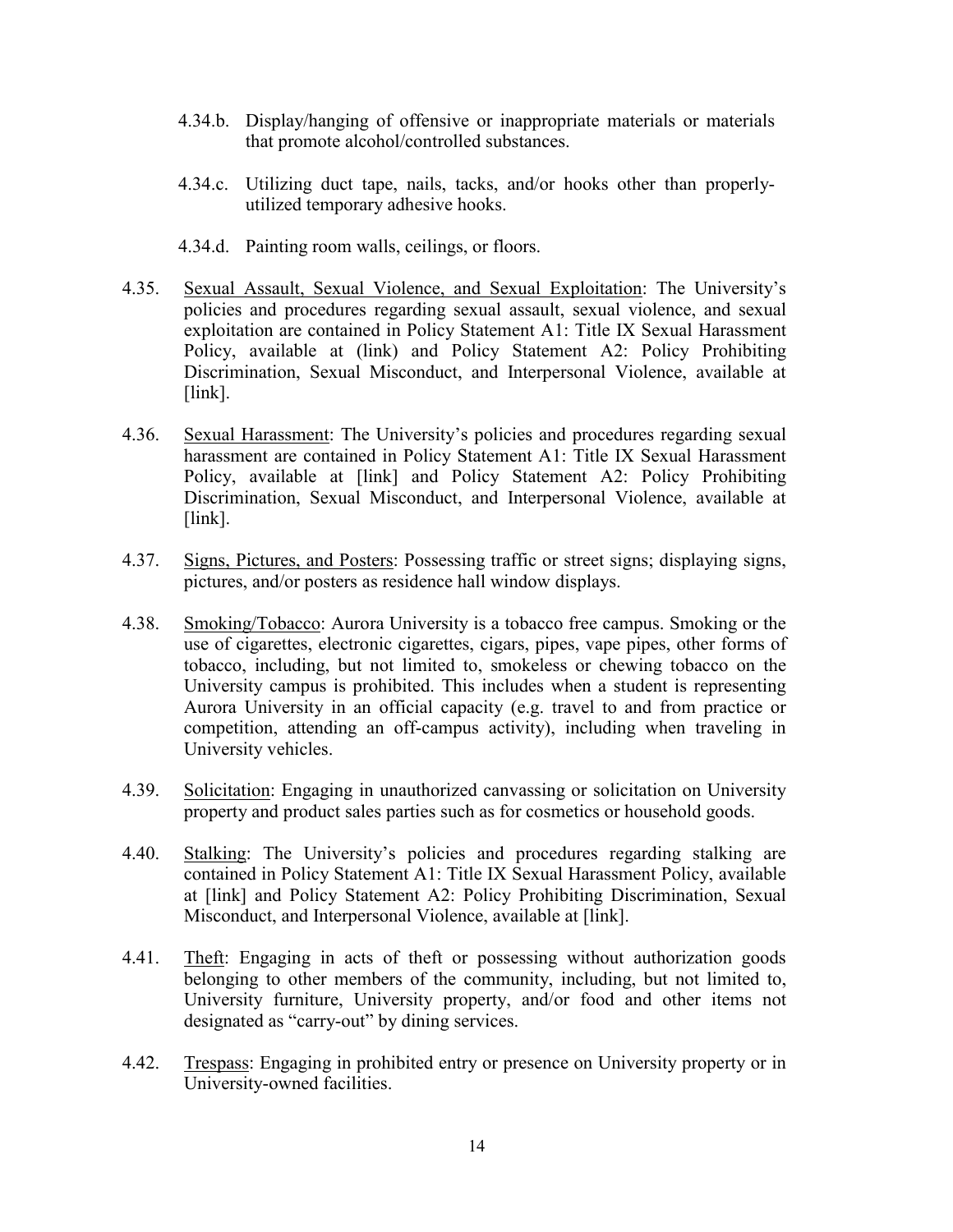- 4.43. Unauthorized Use/Possession of Keys/ID Cards: Possessing, lending or duplicating keys to any University building or facility without authorization by appropriate University officials; possessing, lending, or duplicating a University ID card without authorization by appropriate University officials.
- 4.44. Unauthorized Exit/Entry: Entering or exiting illegally, improperly, without authorization, or during non-contract periods without proper registration, any room or facility which you are not authorized to enter/exit, including alarmed exit doors; granting residence hall access to non-residents including, but not limited to, tailgating.
- 4.45. University Policies and Services: Violating published University policies rules, or regulations of University departments including, but not limited to, Residence Life, Student Activities, Information Technology Services, Dining Services, Campus Public Safety and the Library.
- 4.46. Vehicles: Parking in a way that constitutes a hazard or an inconvenience to pedestrians or the operators of other vehicles; blocking sidewalks, driveways, or building access; parking on or driving across grounds or athletic fields; driving recklessly; major vehicle repairs; storage of motorized vehicles including, but not limited to, mopeds, motorcycles, in a building.
- 4.47. Visitation: Violations associated with visitation in the residence halls and on campus include, but are not limited to:
	- 4.47.a. Any person not assigned by Residence Life to live within the residence halls present in a residence hall room without permission of the host's roommate(s).
	- 4.47.b. Visitors involved in any policy violation (visitor may be removed/banned from campus and hosts held responsible for the visitor's actions).
	- 4.47.c. Visitors from off campus or other residence halls who are not escorted by their host; visitors in a residence hall room not in the presence of their host.
	- 4.47.d. Visitors present during quiet hours not registered following the procedures established by Residence Life. To register, complete the form on Spartan Net: [https://aurora.campuslabs.com/engage/submitter/form/step/1?Guid=3c](https://aurora.campuslabs.com/engage/submitter/form/step/1?Guid=3ce036ad-92ac-484b-bfe4-b3e14d31876f) [e036ad-92ac-484b-bfe4-b3e14d31876f](https://aurora.campuslabs.com/engage/submitter/form/step/1?Guid=3ce036ad-92ac-484b-bfe4-b3e14d31876f)
	- 4.47.e. Visitors under age 18 present in the residence halls, with the exception of immediate family members during the hours of 8 AM to 8 PM or approved recruitment overnight visits sponsored by the University. Please note individuals in violation of this policy will be escorted out of the residence halls and parents/legal guardians will be contacted.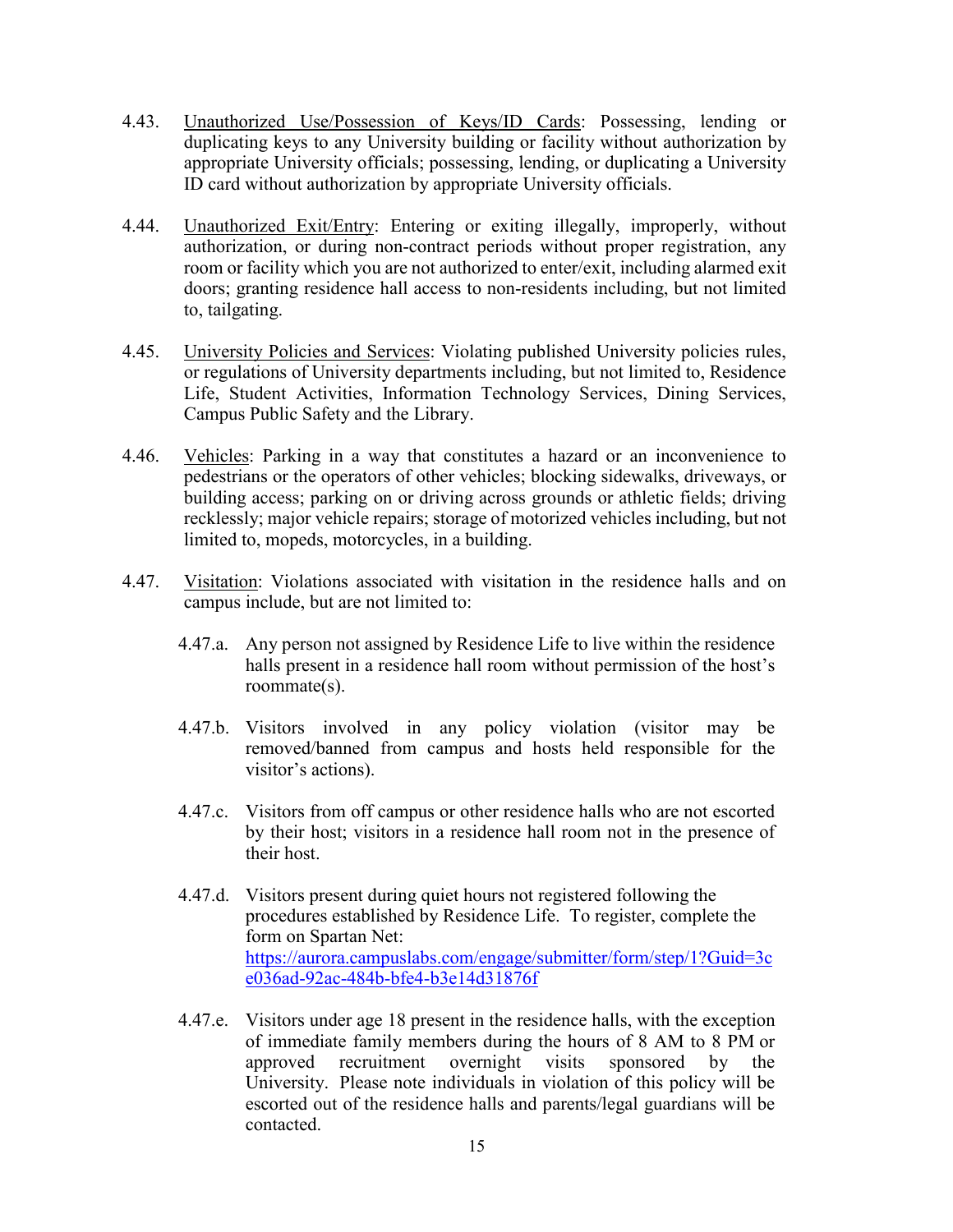- 4.47.f. A host with more than one overnight visitor or a visitor present more than three nights per seven-day period; visitors, including students from any other residence hall room, staying overnight more than three nights per seven-day period.
- 4.48. Weapons: Possession, keeping or use that carelessly, recklessly or intentionally harms or intends to harm another person of a weapon, firearm, dangerous instrument, fireworks, hazardous substance or noxious materials on campus, including in any vehicle. Violations include but are not limited to:
	- 4.48.a. Possessing weapons including, but not limited to, handguns, rifles, BB guns, pellet guns, air guns, spring-guns or other instruments or weapons in which the propelling device is a spring, air, piston or CO2 cartridge or other similar devices, antique and ornamental weaponry, weapon replicas, holsters and other weapons paraphernalia, and bows and arrows.
	- 4.48.b. Possessing dangerous instruments including, but not limited to, potassium cyanide or other deadly substances, explosives, explosive devices, gunpowder, firearm ammunition (used or unused), flammable petroleum fuels, knives with a blade length of three inches or more, clubs, and martial arts weaponry.
- 4.49. Windows and Roofs: Occupying or storing items on any outdoor window ledge or roof area; entering, leaning out of, throwing items from, or exiting through windows; or opening or removing screens from windows.

### **5. EMERGENCY REMOVAL AND OTHER RESTRICTIONS**

- 5.01. For alleged violations of the Code of Conduct, emergency removal and other restrictions, including but not limited to, interim suspension, a no contact directive with another student, immediate removal from the residence halls, reassignment to alternate housing, and/or restrictions from designated residence halls or campus facilities or events on a temporary basis may be imposed by the University. Emergency removal or other restrictions will be assigned only after the University 1) conducts an individualized safety assessment, and 2) when there is reason to believe that the student poses a threat to harm oneself or others, will damage college property, or disrupt normal college operations.
- 5.02. The University shall make an effort to meet with the student prior to imposing any restriction and to inform the student of the alleged violation(s) and of the reasons for the proposed restriction. During this meeting, the student will be afforded an opportunity to make a verbal statement or provide a written statement to respond to the alleged violation(s) and possible restriction(s). If the student fails to attend a scheduled meeting and/or provide a statement or it is not feasible to meet with the student in a timely manner, the University will proceed with its individualized safety assessment and determination regarding any restriction(s).
- 5.03. If the University determines that an emergency removal or restriction is appropriate, the student will be provided written notice of the emergency removal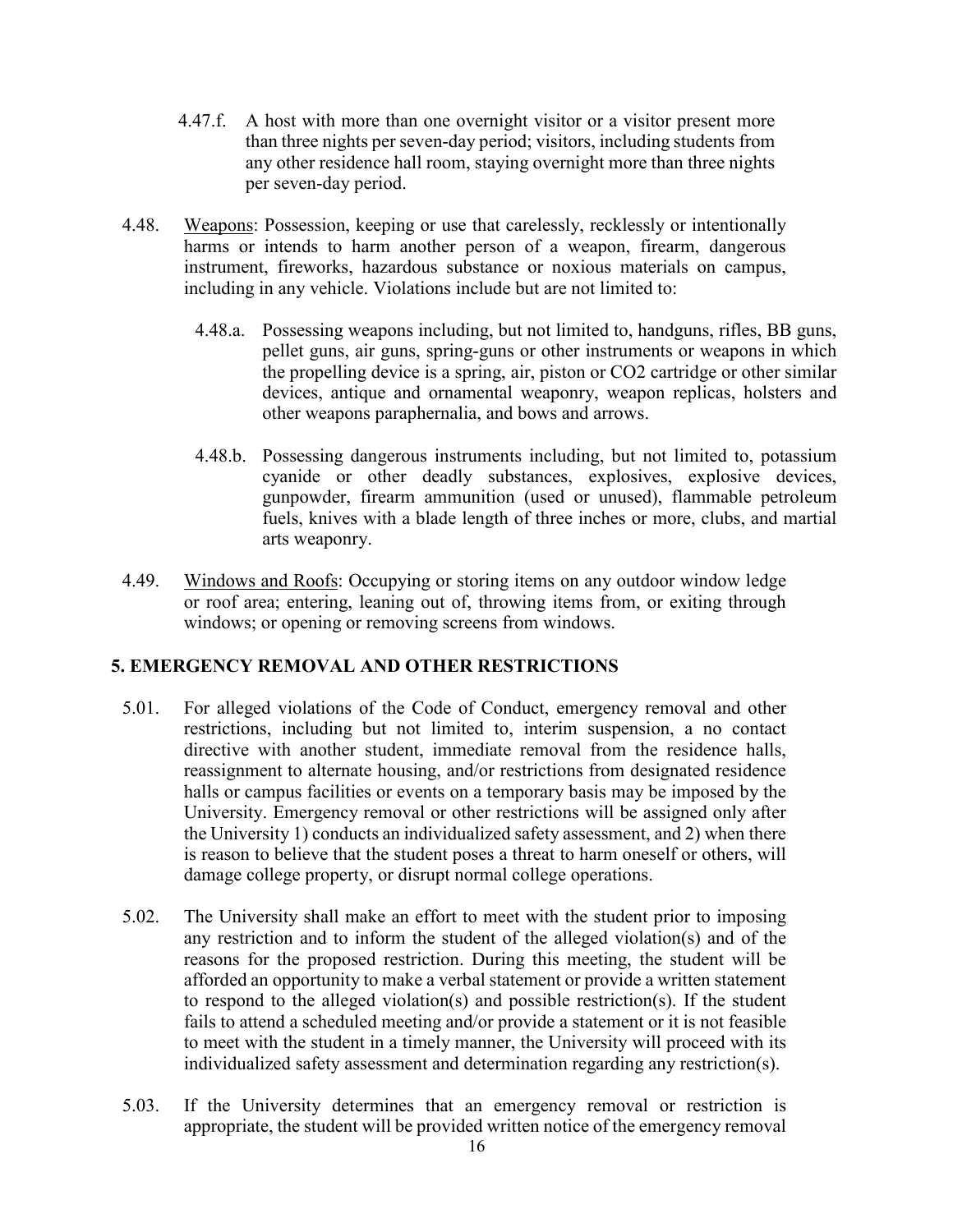or restriction via the student's University email or any other appropriate means. An emergency removal or restriction will become effective immediately upon the University sending or providing notice to a student.

- 5.04. Emergency removal or restriction(s)s are a temporary resolution that will be imposed pending disciplinary or criminal proceedings, or medical evaluation.
- 5.05. A student may submit an appeal of the University's emergency removal determination to the Vice President for Student Life. The appeal must be submitted in writing within three (3) business days of the date of the notice of the emergency removal. Failure to submit an appeal within three (3) business days will result in the waiver of the right to appeal.

## **6. ADMINISTRATIVE HEARING PROCESS**

- 6.01. Any student, faculty, staff member or guest is expected to complete and submit an incident report if they are a victim of or a witness to a violation. This report provides information pertinent to the allegation. The individual filing the incident report may be expected to appear at any subsequent hearing related to the matter. Guests may file an incident report with any member of the Campus Public Safety staff. Faculty, staff, and students are expected to report any violation of the Code of Conduct. Faculty, staff, and students may use the "Report It!" form available on SpartanNet.
- 6.02. Administrative hearing officers have the authority to conduct administrative hearings.
- 6.03. The administrative hearing officer will review the report and conduct an initial inquiry to, determine 1) whether the alleged conduct constitutes a Code of Conduct violation or multiple violations; and 2) the information sufficiently warrants proceeding with the student conduct process. If the administrative hearing officer determines proceeding with the student conduct process is appropriate, the hearing officer will notify the student(s) of the charge(s) and conduct fact-finding as appropriate. Based on the information available, the administrative hearing officer may rescind any charge deemed without basis.
	- 6.03a. The administrative hearing officer's fact-finding will be based on the review of relevant, reliable, and material information and evidence.
- 6.04. The administrative hearing officer will promptly notify the student of alleged Code of Conduct violation(s) and provide the student an opportunity to meet to respond to and discuss the allegation(s).
- 6.05. If a student fails to respond to the notice to meet with administrative hearing officer within five (5) business days, a hold will be placed on the student's account prohibiting the student from engaging in registration or graduation activities. The student conduct process will proceed in the student's absence.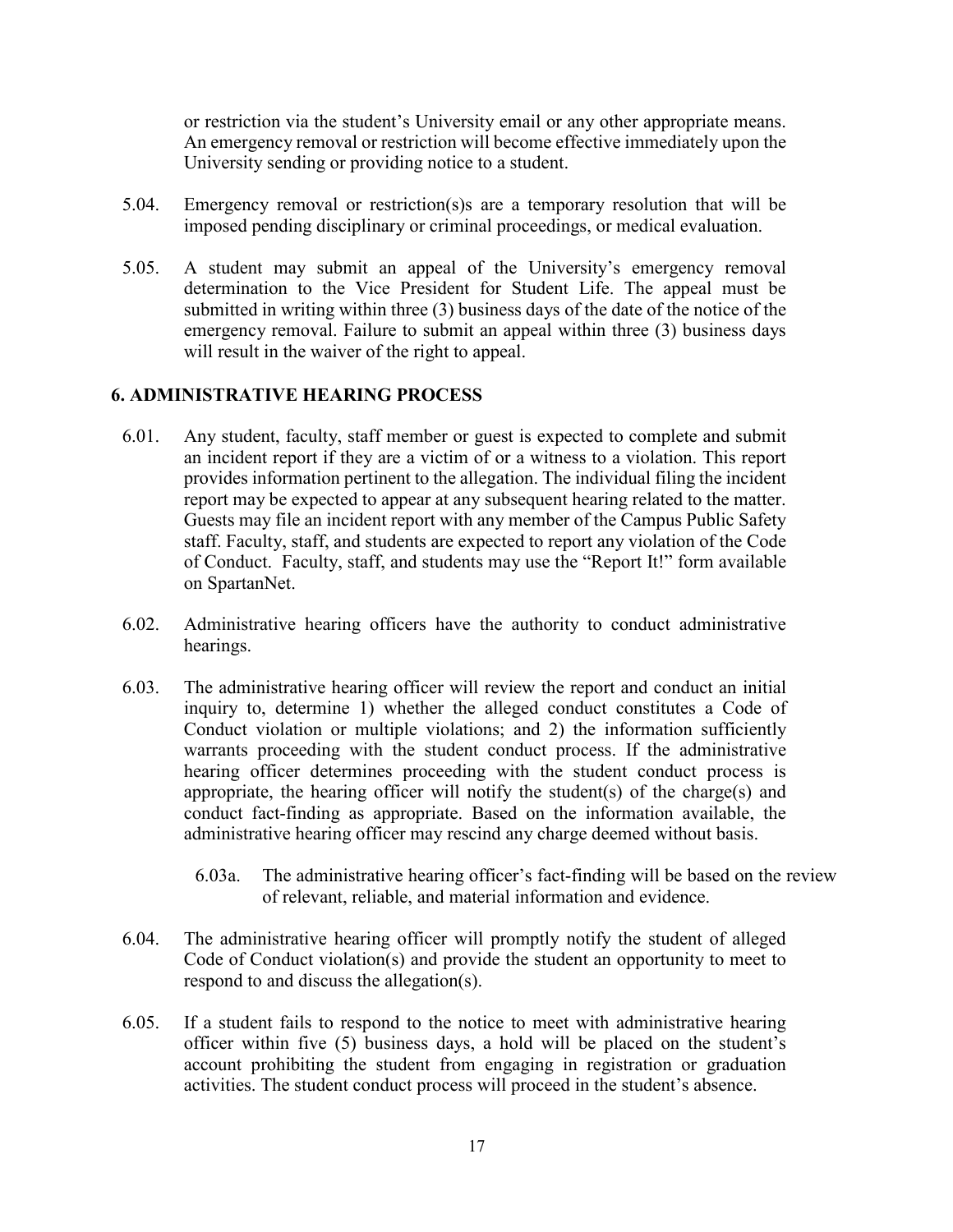- 6.06. The administrative hearing officer will determine whether or not the student is responsible for the alleged policy violations and, if so, impose appropriate sanctions, educational requirements, and/or other appropriate steps. The administrative hearing officer will communicate the finding and any applicable sanctions and any other requirements in writing to the student.
- 6.07. Student conduct process correspondence, including the notification of alleged Code of Conduct violations and the administrative hearing officer's determination, will be sent via the student's University email. In addition, notice may be provided in person if deemed appropriate by the administrative hearing officer.
- 6.08. Fact-finding into alleged policy violations may be conducted individually or collaboratively by an administrative hearing officer and/or the Director of Campus Public Safety or designee. Aurora University reserves the right to involve civil authorities in investigations.
- 6.09. Any pending criminal investigation or criminal proceeding may have some impact on the timing of the administrative hearing officer's fact-finding, but the administrative hearing officer will proceed with the administrative hearing officer's fact-finding based on the circumstances involved in the matter. The University reserves the right to proceed with or resolve its administrative hearing process prior to the completion of any criminal investigation or criminal proceeding.
- 6.10. Students are presumed not responsible for the alleged misconduct until a determination regarding responsibility is made final.
- 6.11. The purpose of student conduct proceedings is to provide a fair evaluation of an accused student's responsibility for violating the Code of Conduct. The standard used to determine whether the Policy has been violated is the "preponderance of the evidence" standard. In other words, based on the information and evidence obtained during the fact-finding, it is more likely than not that the student(s) violated the Code of Conduct.
- 6.12. If the student is found responsible, the administrative hearing officer will track the student's completion of any assigned sanctions, educational requirements, or other conditions.
- 6.13. If a student voluntarily accepts the alleged Code of Conduct violations as presented and waives any right to further review, the student may accept the administrative hearing officer's determination.

### **7. SANCTIONS**

7.01. In determining a sanction(s) and any other appropriate requirements, an administrative hearing officer will consider relevant factors, including the nature of the offense, the severity of any damage, injury, or harm resulting from the offense, the student's current demeanor, and the student's past disciplinary record, if any. Sanctions and other appropriate requirements are intended to promote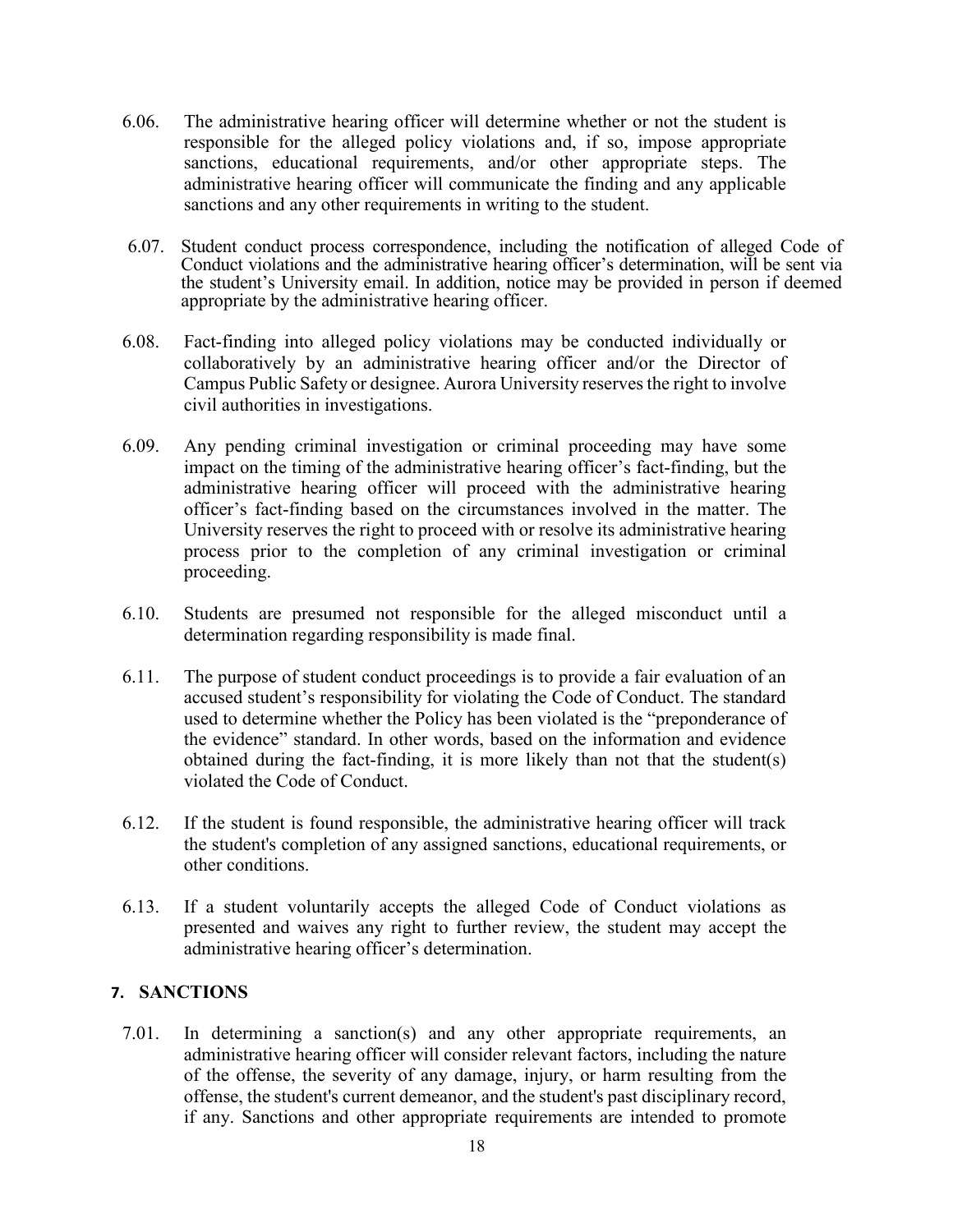student learning, and to aid in the development of the student and the community as a whole.

- 7.02. Any assigned sanctions or other requirements should be completed appropriately based on the guidelines in the mandated timeframe to avoid additional disciplinary consequences.
- 7.03. The following are sanctions which may be imposed for a violation of the Code of Conduct. The disciplinary actions listed in this section are not meant to be allinclusive but serve as guidelines which may be imposed in any combination.

### **(Refer to Policy Statement A1: Title IX Sexual Harassment Policy, available [here,](https://aurora.edu/documents/policies/title-ix-policy.pdf) and A2: Policy Prohibiting Discrimination, Sexual Misconduct and Interpersonal Violence, available [here,](https://aurora.edu/documents/policies/policy-prohibiting-discrimination.pdf) for information on Sanctions specific to those policies.**

- 7.03.a. Expulsion: Permanent separation from the University. Students who have been expelled may not be on campus without specific written permission of the Dean of Student Life or designee. If an expelled student is found on campus without permission for any reason, local authorities will be contacted and the student will be charged with criminal trespass.
- 7.03.b. Suspension: Separation of the student from the University for a specified period of time. The student will not participate in University-sponsored activities and may not be on campus without specific written permission of the Dean of Student Life or designee. If any suspended student is found on campus for any reason without permission, the local authorities will be called and the student will be charged with criminal trespass.
- 7.03.c. Loss of On-Campus Housing: The student is suspended from the residence halls, either on a temporary or permanent basis. Normally, a student who receives this sanction by the appropriate hearing body or administrative hearing officer is entitled to 48 hours to vacate their University housing facility. However, consistent with Section 5 (Emergency Removal and Other Restrictions), the University may complete an individualized safety assessment and remove a student from campus or impose other restrictions in less than 48 hours.
- 7.03.d. Loss of Extracurricular Privileges: A student may lose the privilege of participating in extracurricular activities and/or running for or holding office in any student group or organization as part of a disciplinary sanction. This includes, but is not limited to, participation in athletic, music, and dramatic events, programs, groups, and teams.
- 7.03.e. Disciplinary Probation: A specified period of time during which the student is removed from good disciplinary standing. Any additional violations during the probationary period may result in more severe consequences, up to and including expulsion. Students who fail to meet the terms of disciplinary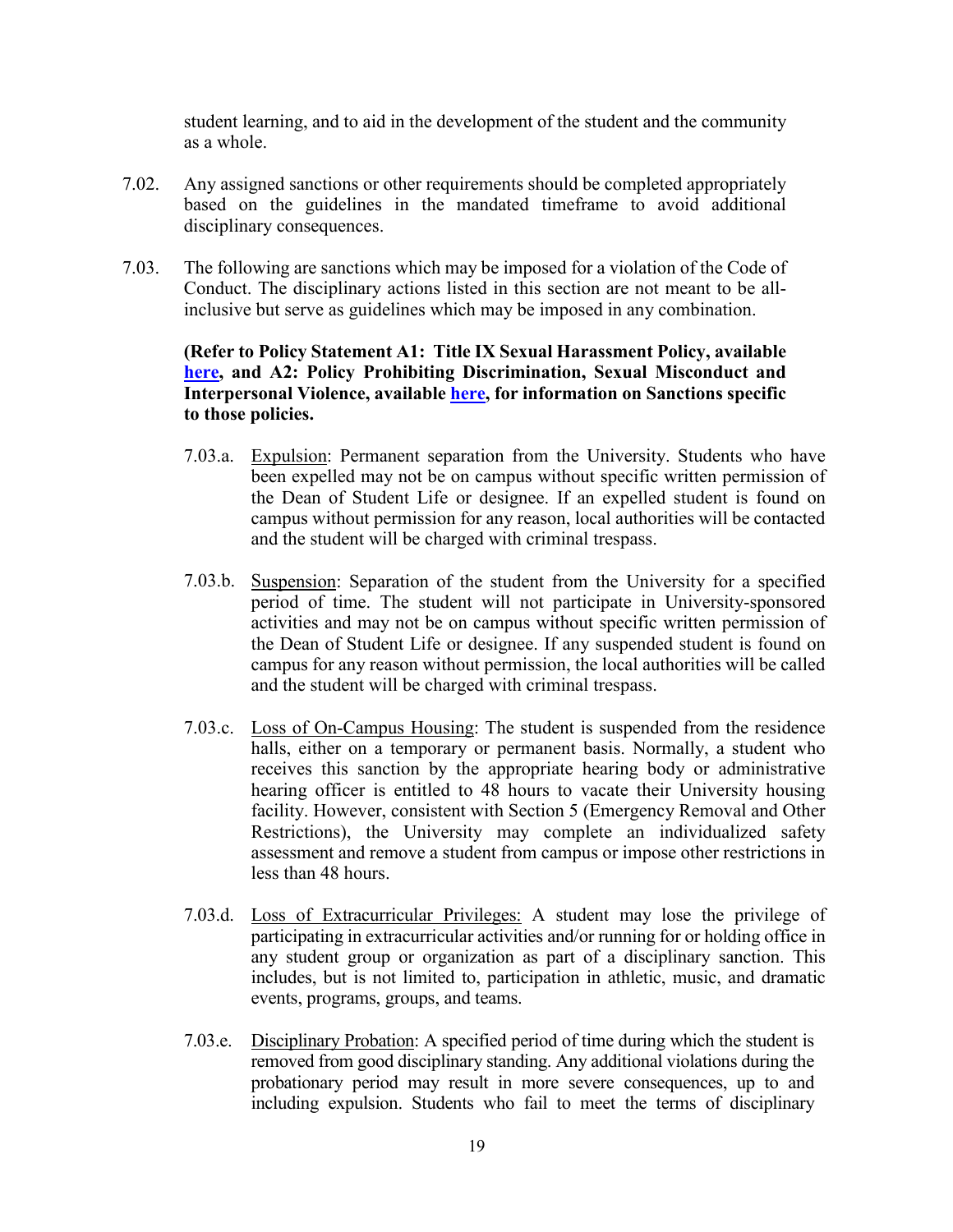probation may lose the privilege of living in the residence halls for the following academic year.

- 7.03.f. Disciplinary Admonition: A written warning to the student that the cited behavior is not in accordance with the Code of Conduct. The student is warned that further misconduct may result in more severe disciplinary action.
- 7.03.g. Parental/Guardian Notification: The Dean of Student Life or designee will notify via email, U.S. Mail, or telephone call a student's parents/guardians of violations of the controlled substances policy, alcohol policy, or other serious violations/situations.

#### **(Refer to Policy Statement D at the close of this document for the Aurora University Parental Notification Policy.)**

- 7.03.h. Fine: The student will pay a monetary fine to the University.
- 7.03.i. Restitution: In cases of damage, destruction, defacement, theft, injury, or unauthorized use of property, restitution to the University or to an individual may be required. In cases of restitution to the University, the charge will be posted directly to the student's account. Payments not received by the deadline will result in late charges being incurred. All Student Accounts policies will apply in the case of restitution.
- 7.03.j. Educational: The student will complete a research project, paper, community program, bulletin board, online judicial educator program, etc.
- 7.03.k. Loss of Contact: Loss of contact may be imposed when a student is found responsible for such violations as harassment, assault or similar offenses against an individual. Students who receive this sanction may not initiate contact with a particular individual(s) in person, by telephone, electronic communication, voice mail, in writing, by friends on their behalf, or by any other means, anywhere on campus. This sanction usually is imposed for the tenure of the student found responsible.
- 7.03.l. No Trespass Notice: As the result of an expulsion or suspension from the University, a student may be prohibited from being on University property. A visitor found in violation of University policies may also be prohibited from being on University property. In such cases, Campus Public Safety will issue a No Trespass Notice, banning the individual from campus. Campus Public Safety will notify the University community and provide instructions on how to respond should a banned individual be seen on campus. Banned individuals are subject to arrest by Campus Public Safety or local authorities.
- 7.03.m. Other Sanctions: Other sanctions may be imposed instead of or in addition to those specified above, including but not limited to the following: community service; mandated counseling or therapy; relocation to another University living area; trespass from specified University premises; loss of specified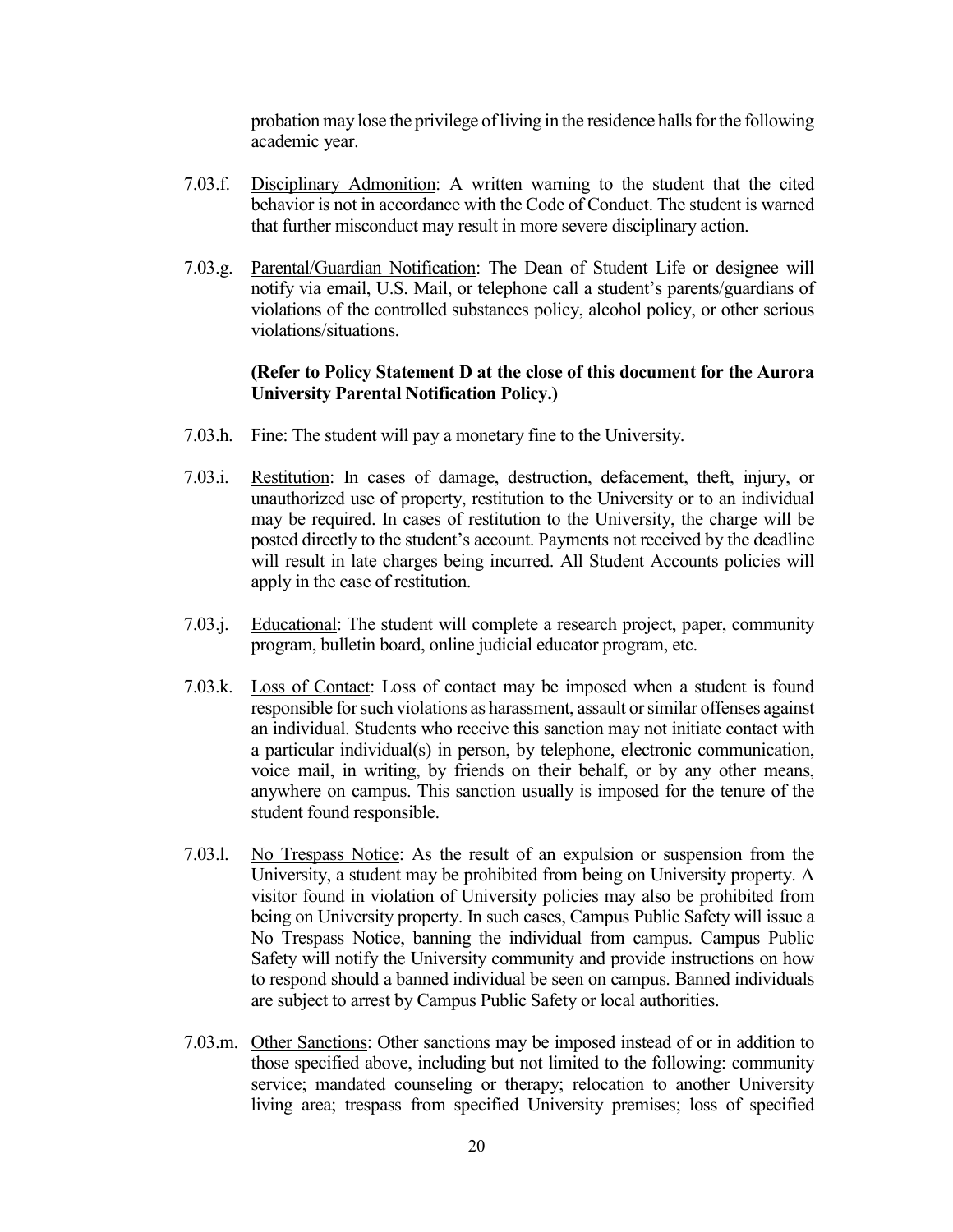University privileges; or assignment of a failing grade in an academic course. The imposition of such sanctions must be related to the nature of the violation.

7.03.n. Registration Hold: A hold will be placed on a student's registration if the student fails to complete a sanction. Holds are intended to be temporary until either the sanction or the conduct process is complete. A student who fails to complete a sanction does not remain in good disciplinary standing and is not entitled to readmission pending further proceedings. If a student fails to complete an imposed sanction, a notation will be included on the student's transcript. If a student withdraws prior to official resolution of an allegation, a notation indicating the alleged Code of Conduct violation(s), the date of the report of the alleged violations, and the date of student's withdrawal will be included on the student's transcript.

### **8. ADMINISTRATIVE HEARING APPEALS**

8.01. Students may appeal the Code of Conduct violation determination of an administrative hearing officer. A letter of appeal must be submitted in writing to the designated appeals officer within seven (7) calendar days from the date of notification of the official determination. The appeals officer will render a decision within fourteen (14) calendar days. Failure to appeal within the allotted time will render the original determination final. **(Refer to Policy Statement A1: Title IX Sexual Harassment Policy, availabl[e here,](https://aurora.edu/documents/policies/title-ix-policy.pdf) and Policy Statement A2: Policy Prohibiting Discrimination, Sexual Misconduct and Interpersonal Violence, available [here,](https://aurora.edu/documents/policies/policy-prohibiting-discrimination.pdf) for information on Appeals specific to violations of these policies.** 

The designated appeals officer will be included in the determination notification.

- 8.02. Students who file an appeal may request a meeting with the appeals officer. Depending on the circumstances involved in each case and appeal issues, such a meeting may or may not be granted subject to the discretion of that official.
- 8.03. Appeal decisions will be based solely upon the record of the original proceeding, upon the written appeal, and upon the meeting with the student, if held.
- 8.04. Assigned sanctions and other requirements are not subject to appeal. Only one appeal may be heard per case and are based on the following grounds for appeal:
	- 8.04.a. An erroneous finding of fact contrary to the substantial weight of the evidence;
	- 8.04.b. Incorrect interpretation of a policy or of the responsibilities of the hearing officer;
	- 8.04.c. Bias on the part of the administrative hearing officer which materially affected the hearing; and/or
	- 8.04.d. New evidence material to the case that was not available at the time of the hearing.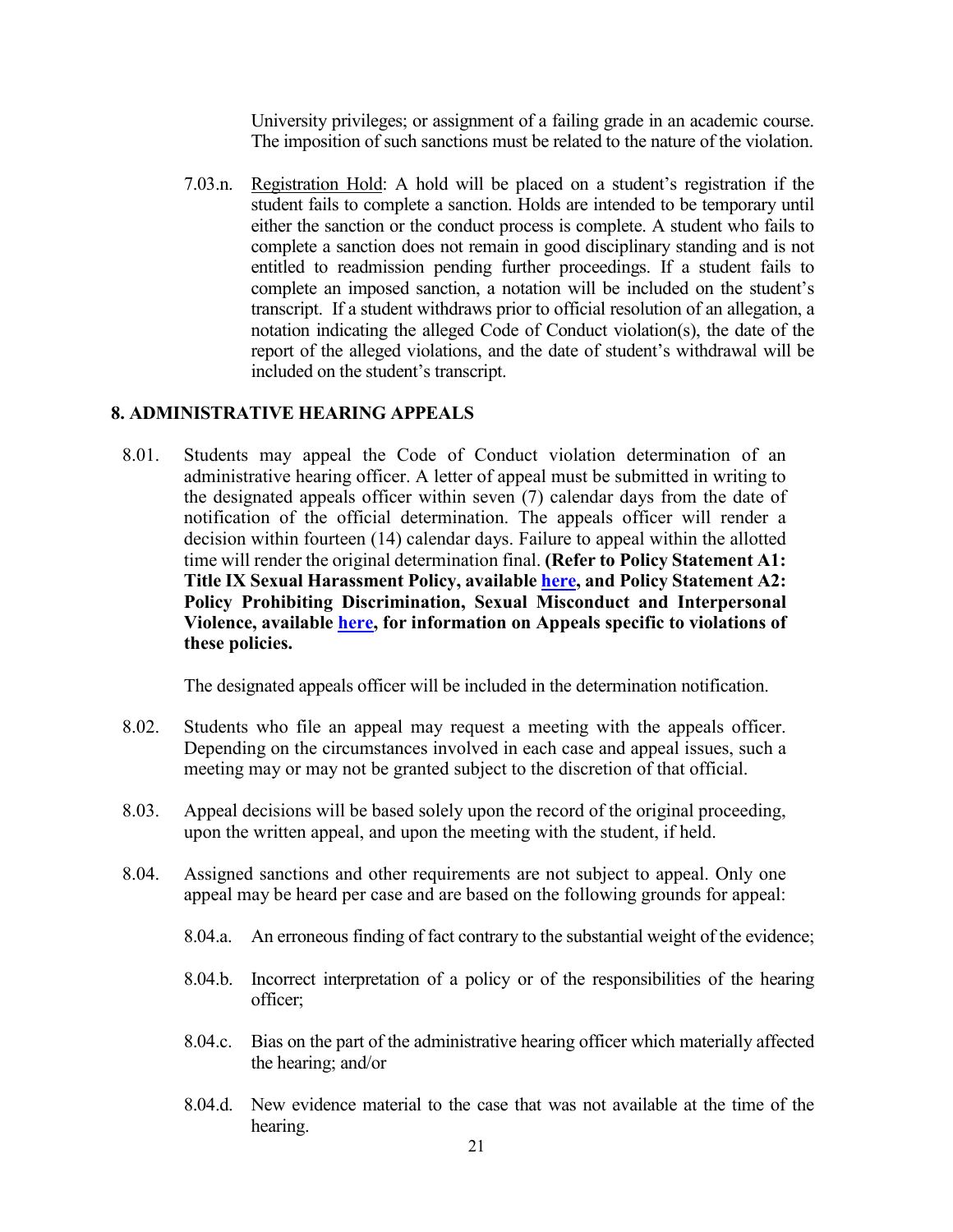- 8.05. After receiving an appeal and reviewing all available information, the appeals officer may elect to:
	- 9.05.a. Deny the appeal and, in doing so, affirm the finding and the sanction originally determined;
	- 9.05.b. Grant the appeal and, in doing so, reverse the finding and sanction originally determined or dismiss the case;
	- 9.05.c Remand the case to the original administrative hearing officer with recommendations; or
	- 9.05.d. Order a new student conduct process with a new administrative hearing officer.
- 8.06. The decision of the appeals officer is final and is not subject to additional appeal.
- 8.07. The imposition of sanctions will be deferred during the pendency of appellate proceedings, unless, based on the circumstances involved in the matter, the appeals officer determines otherwise.

### **9. DISCIPLINARY FILES AND RECORDS**

- 9.01. Case referrals will result in the development of a disciplinary file in the name of the accused student. All resolutions (responsible, not responsible, and/or charges rescinded) will be noted in the disciplinary file.
- 9.02. The files of students found responsible for any charges against them will be retained as disciplinary records for seven years from the date of the letter providing notice of final disciplinary action.
- 9.03. Disciplinary sanctions may be expunged or amended by the Dean of Student Life or designee for good cause, upon written petition. Factors to be considered in review of such petitions shall include:
	- 9.03.a. the present demeanor of the student.
	- 9.03.b. the conduct of the student subsequent to the violation.
	- 9.03.c. the nature of the violation and the severity of any damage, injury, or harm resulting from it.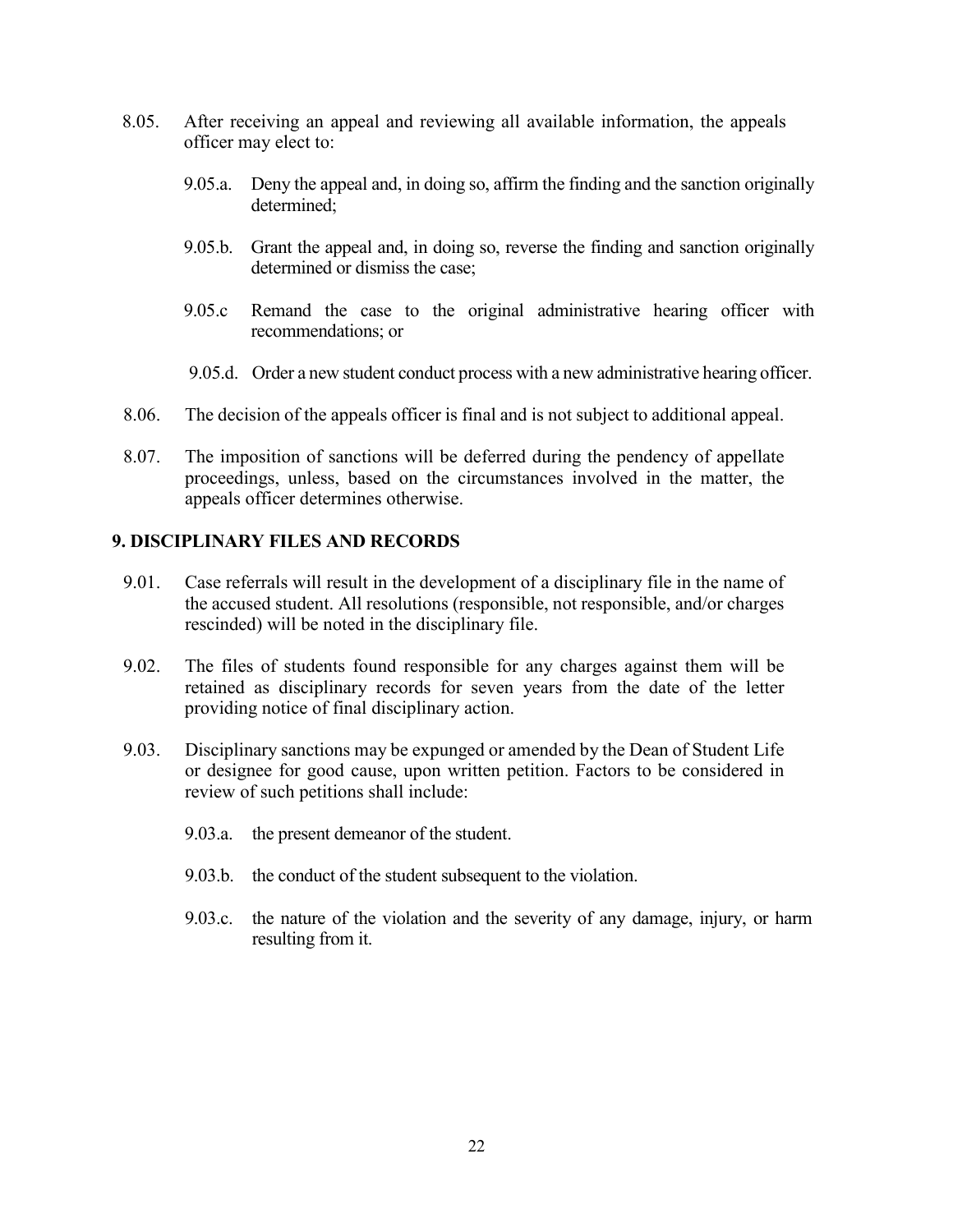# **POLICY STATEMENT A-1: Title IX Sexual Harassment Policy**

The University's Policy Statement A-1: Title IX Sexual Harassment Policy is available [here.](https://aurora.edu/documents/policies/title-ix-policy.pdf)

### **POLICY STATEMENT A-2: Policy Prohibiting Discrimination, Sexual Misconduct, and Interpersonal Violence**

The University's Policy Statement A-2: Policy Prohibiting Discrimination, Sexual Misconduct, and Interpersonal Violence is available [here.](https://aurora.edu/documents/policies/policy-prohibiting-discrimination.pdf)

# **POLICY STATEMENT B: Zero Tolerance**

The University's Policy Statement B: Zero Tolerance is available at [here.](https://aurora.edu/documents/policies/zero-tolerance-policy.pdf)

## **POLICY STATEMENT C: Aurora University Computer Use Policy**

The University's Policy Statement C: Aurora University Computer Use Policy is available [here.](https://aurora.edu/documents/policies/computer-use-policy.pdf)

### **POLICY STATEMENT D: Parental Notification Policy**

Aurora University recognizes that students have specific rights and expectations in terms of their privacy. When a student enters postsecondary education, the rights afforded by the Family Educational Rights and Privacy Act (FERPA) transfer to the student, regardless of his or her age. At the same time, Aurora University understands that parents often play a central role in the continued moral education and development of college students. In accordance with the Family Educational Rights and Privacy Act, the University has established the following guidelines for the release of student education records.

The Vice President for Student Life or other University representative may release student education records (or personally identifiable information contained in such records) to a parent or guardian without a student's prior consent for the following reasons:

- University officials may determine that it is necessary to disclose personally identifiable information from a student's education records to appropriate parties to address a health or safety emergency. A health or safety emergency exists when there is an articulable and significant threat to the health or safety of a student or other individuals. Some examples of situations that might constitute a health and safety emergency include, but are not limited to: a natural disaster, a terrorist attack, a campus shooting, the outbreak of an epidemic disease, life-threatening illness or injury, or a suicide attempt.
- If the University determines that the student has committed a disciplinary violation relating to the use or possession of alcohol or a controlled substance, and the student is under the age of 21 at the time of disclosure to the parent.
- If the University determines that the student has committed a disciplinary violation relating to a crime of violence or non-forcible sex offense, the University may disclose the final results of the disciplinary process. The final results include the name of the student, the violation committed, and any sanction imposed by the institution against the student. Other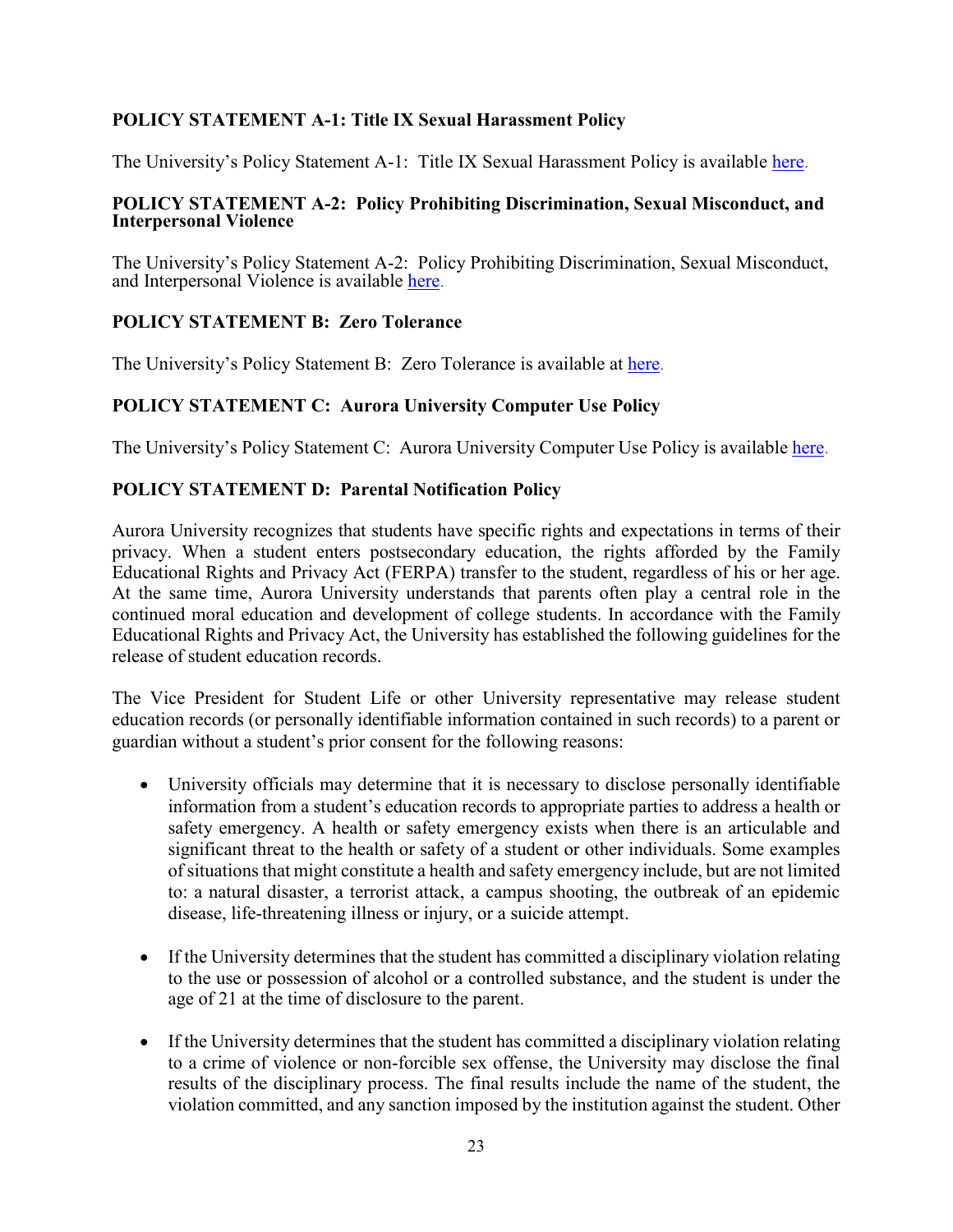information, including the name of any alleged victim who is a student, may not be disclosed without the prior written consent of the student victim. A crime of violence means any one of the following offenses, or attempts to commit the following offenses: arson, assault offenses, burglary, criminal homicide (murder, non-negligent or negligent manslaughter), destruction, damage, or vandalism of property, kidnapping or abduction, robbery, and forcible sex offenses. A non-forcible sex offense means statutory rape or incest.

- Information may also be released to a parent when the student is the parent's dependent for tax purposes. The University must be provided with a copy of the parent's most recent tax return before any covered information may be disclosed.
- In addition, law enforcement records are not covered by FERPA; therefore, Campus Public Safety may contact the parents of a student who has been arrested on campus or in connection with an investigation.

Aurora University is dedicated to the development and success of each student and hopes to work in partnership with parents in this essential enterprise. If you have any questions or concerns about this policy, please contact Ann Almasi-Bush, Dean of Student Life, at (630) 844-4578.

# **POLICY STATEMENT E: Alcohol, Marijuana and Other Controlled Substances**

The Drug-Free Schools and Communities Act Amendments of 1989, Public Law 101-226, require that, as a condition of receiving funds or any other form of financial assistance under any Federal program, an institution of higher education must adopt and implement a program to prevent the unlawful possession, use, or distribution of state and/or federal illicit drugs and alcohol by students and employees. Aurora University supports this requirement and will maintain an alcohol-free and drug-free environment in the workplace, on the campus, and for all University-sponsored events.

Aurora University prohibits the unlawful manufacture, possession, purchasing, distribution, or use of state and/or federal illicit drugs and/or alcohol by students and employees. This includes the use of medical marijuana. This policy applies both to on-campus and off-campus activities, including social activities held by University-recognized student organizations. Additionally, Aurora University prohibits the manufacture, possession, distribution or use of alcohol, marijuana and other controlled substances on the Aurora University campuses, including the residence halls.

As an educational institution, Aurora University expects its students to behave in a mature and responsible manner. As an alcohol and drug-free campus, alcohol, marijuana and other controlled substances are not permitted on campus, no matter the student's age. When a student fails to follow this policy, the University considers such a violation to be serious. The sanctions given for alcohol/marijuana/other controlled substances violations represent a commitment to providing learning outcomes that will help the student to understand the impact of their behavior not only on themselves but also on the University community.

In accordance with state and federal law, the University prohibits the use, possession, purchasing or distribution of any state or federally controlled substance or drug paraphernalia except as expressly permitted by law. When a student fails to abide by this policy, the University considers such a violation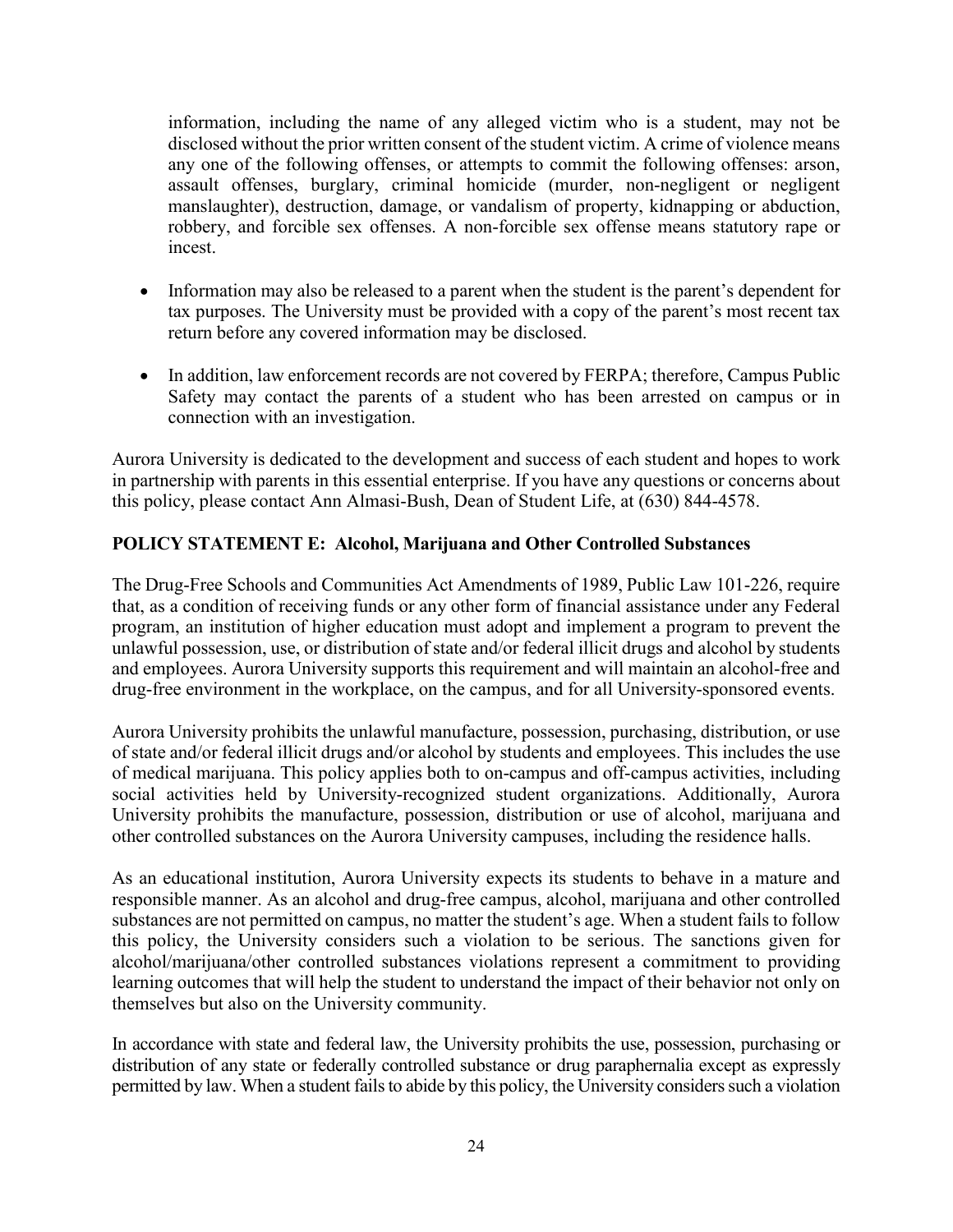to be serious and the student will be subject to disciplinary action. **The University also reserves the right to pursue criminal action against the offending student(s).** 

Student Life works in conjunction with other areas on campus, such as Athletics, who also reserve the right to respond to student conduct situations with their own processes.

Please note that other policies violated in conjunction with an alcohol/marijuana/other controlled substances violation may result in additional sanctions.

# Sanctions for Alcohol/Marijuana

# **CLASS ONE**

- **Disciplinary Admonition.** Notification that the student will face additional disciplinary action should the student be held responsible for future policy violations.
- **Educational.** The student will complete online Judicial Educator modules as assigned within ten days.
- Fine. The student will pay a fine of \$100.
- **Parental Notification.** The Dean of Student Life or designee will notify the parents/guardians of students under the age of 21 of the violation.
- **Supplemental.** Additional sanctions as deemed appropriate by the disciplinary hearing officer.

# **CLASS TWO**

- **Disciplinary Probation.** The student will be placed on disciplinary probation for a period no less than one full semester in addition to the current semester.
- **Educational.** The student will complete an educational sanction, as directed by the disciplinary hearing officer.
- **Fine.** The student will pay a fine of \$200.
- **Counseling Referral.** The student will meet with a member of the Counseling Services staff to discuss their alcohol/marijuana use.
- **Parental Notification.** The Dean of Student Life or designee will notify the parents/guardians of students under the age of 21 of the violation.
- **Supplemental.** Additional sanctions as deemed appropriate by the disciplinary hearing officer.

# **CLASS THREE**

- Loss of On-Campus Housing. The student will have their housing contract cancelled.
- **Outside Involvement.** The student will be prohibited from representing the University in a leadership capacity.
- **Assessment.** The student will complete an alcohol/marijuana screening assessment through a University-approved resource at their own expense within three weeks and will complete any recommendations within a time period specified by the assessor.
- Fine. The student will pay a fine of \$300.
- Parental Notification. The Dean of Student Life or designee will notify the parents/guardians of students under the age of 21 of the violation.
- **Supplemental.** Additional sanctions as deemed appropriate by the disciplinary hearing officer.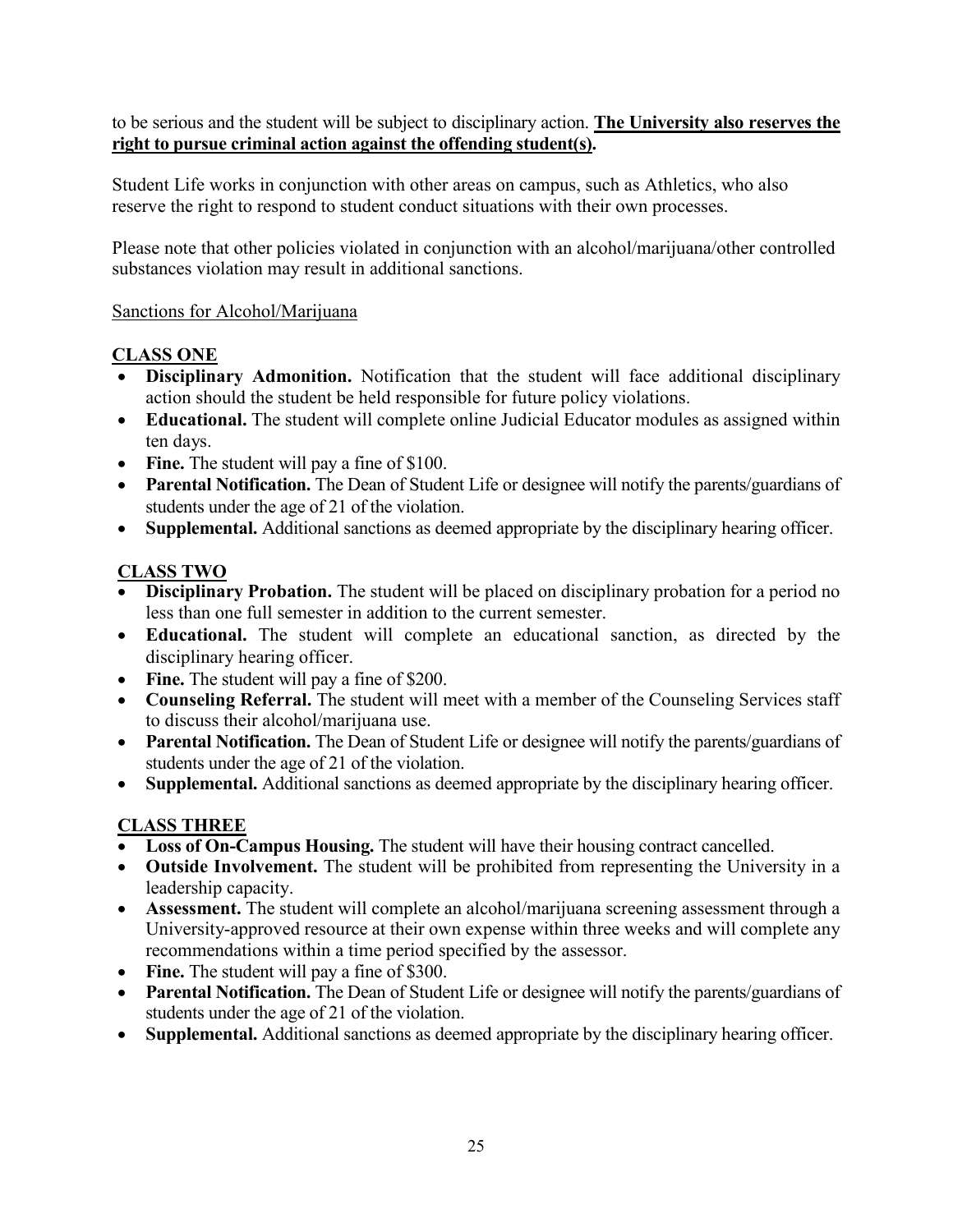# **CLASS FOUR**

- **Suspension.** The student will be suspended from Aurora University for a minimum of one full semester in addition to the current semester.
- **Parental Notification.** The Dean of Student Life or designee will notify the parents/guardians of students under the age of 21 of the violation.
- **Supplemental.** Additional sanctions as deemed appropriate by the disciplinary hearing officer.

When not included in a Class, assessments, counseling, and educational requirements may be required for violations related to alcohol/marijuana use, as appropriate.

# Sanctions for Other Controlled Substance Violations

Under state laws, penalties for the delivery of controlled substances may be increased if the conduct occurred on or near school grounds.

# *CLASS ONE*

- **Loss of On-Campus Housing (Deferred).** Further disciplinary concerns/additional violations of University policy will result in the student facing suspension from the residence halls at Aurora University.
- **Probation.** The student will be placed on disciplinary probation for the remainder of his/her time as a student at Aurora University.
- **Educational.** The student will complete an educational sanction, as directed by the disciplinary hearing officer. The student then will schedule assessment meetings with Counseling and Psychological Services and Health Services.
- **Fine.** The student will pay a fine of \$200.
- **Community Service.** The student will complete ten hours of community service.
- **Parental Notification.** The Dean of Student Life or designee will notify the parents/guardians of students under the age of 21 of the violation.
- **Supplemental.** Additional sanctions as deemed appropriate by the disciplinary hearing officer.

# *CLASS TWO*

- **Loss of On-Campus Housing.** The student will have his/her housing contract cancelled, either for a designated period of time or permanently.
- **Assessment.** The student will complete a controlled substance screening assessment through a University-approved resource at the student's own expense within three weeks and will complete any recommendations within a time period specified by the assessor.
- Fine. The student will pay a fine of \$300.
- **Parental Notification.** The Dean of Student Life or designee will notify the parents/guardians of students under the age of 21 of the violation.
- **Criminal Report.** Campus Public Safety will issue a "Notice to Appear" in court or criminal complaint **in response to the criminal violation.**
- **Supplemental.** Additional sanctions as deemed appropriate by the disciplinary hearing officer.

# *CLASS THREE*

- **Suspension/Expulsion.** The student will be suspended or expelled from Aurora University.
- Fine. The student will pay a fine of \$400.
- **Parental Notification.** The Dean of Student Life or designee will notify the parents/guardians of students under the age of 21 of the violation.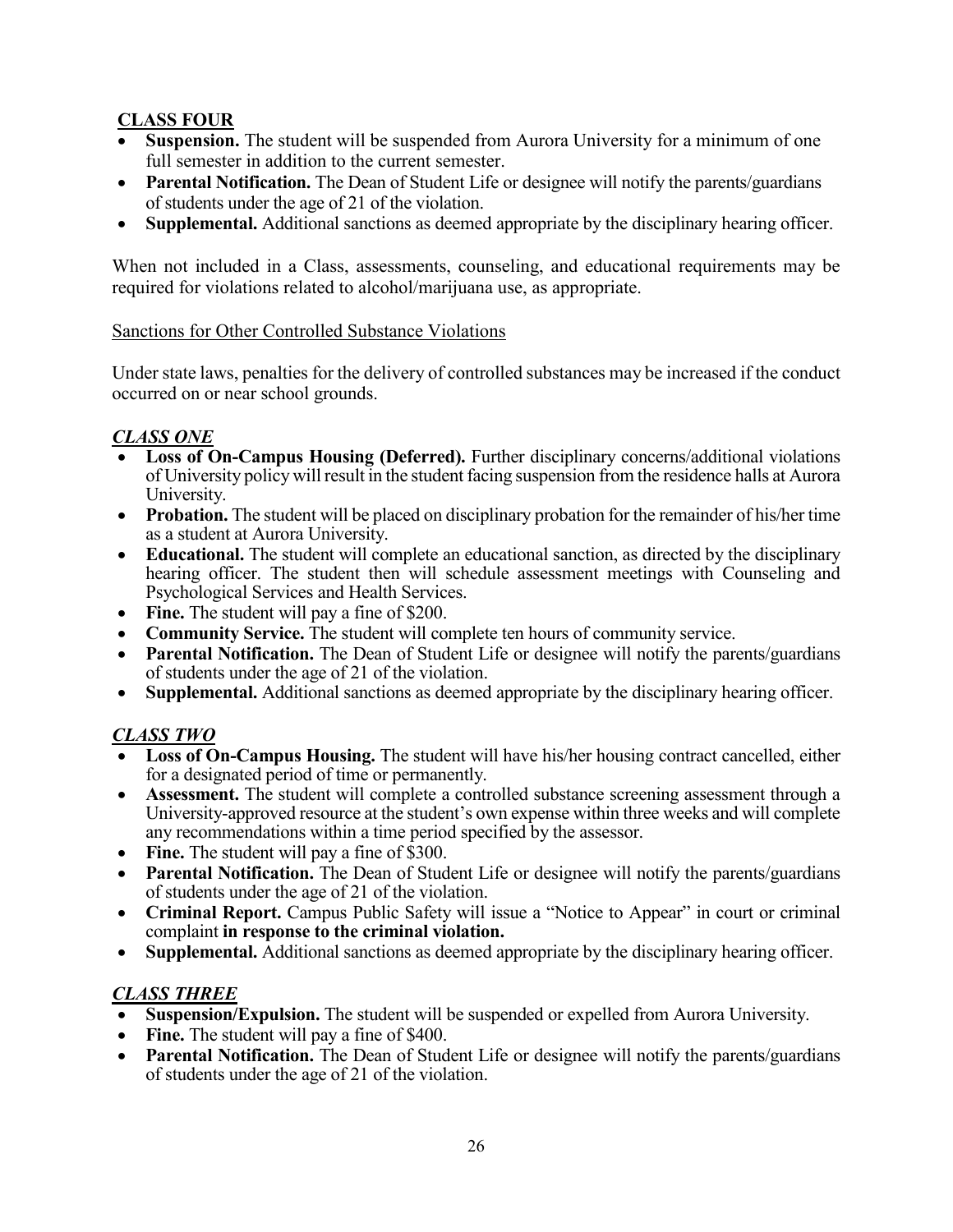- **Criminal Report.** Campus Public Safety will issue a "Notice to Appear" in court or criminal complaint in response to the criminal violation.
- **Supplemental.** Additional sanctions as deemed appropriate by the disciplinary hearing officer.

When not included in a Class, counseling, and educational requirements may be required for violations related to controlled substance use, as appropriate.

### Effects of Using Alcohol, Marijuana and Other Controlled Substances

Substance and alcohol abuse not only affects the users, it affects their loved ones and those with whom they work, live, or attend class. Abusers can be unpleasant and dangerous. Substance/alcohol abuse can cause impaired eyesight, slower reaction time, lessened concentration, and poor judgment. In addition, it can affect the safety, motivation, and attitude of the abusers and those they are around.

Students should be aware of the health risks associated with the use of illicit drugs and alcohol. Student employees in supervisory roles, such as Resident Assistants, will be provided with training in the recognition of or early warning signs of drug/alcohol abuse. Informational materials will be made available to students and staff through the Office of Student Life.

# **POLICY STATEMENT F: Off-Campus Behavior**

Many of Aurora University's undergraduate students live off campus. Students choosing to live off campus are asked to provide their current local address and contact information to the University. Any community is comprised of a mixture of residents, often including senior citizens, families with children, and single professionals. In the communities surrounding Aurora University, student residents are considered to be representatives of the University, even at their off-campus residences. As a result, the University is concerned about the impact of students' conduct in the community.

We ask students to be considerate of their neighbors. Students should recognize that their schedules may differ considerably from other residents' schedules and be considerate of community issues such as noise, parking, trash, property maintenance and alcohol or illicit drug usage. It is the student's responsibility to know and follow local ordinances.

General expectations include the following:

- Check your lease to determine who is responsible for lawn maintenance and trash. It is important that you keep your home and yard clean and managed.
- Park cars in the street legally, or in your driveway, not on the lawn; keep parked cars to a minimum and do not infringe on the ability of others to get in and out of their driveways without their view being obstructed.
- Be aware that loud music or cars, shouting individuals, or increased traffic will disrupt your neighbors.
- Take care of your pets. Barking dogs or other wandering pets are disruptive and a safety hazard. Pets such as dogs should be leashed unless in a fenced area. Always clean up after your pet.
- Take responsibility for your guests and ask them to respect your neighbors' property and quality of life.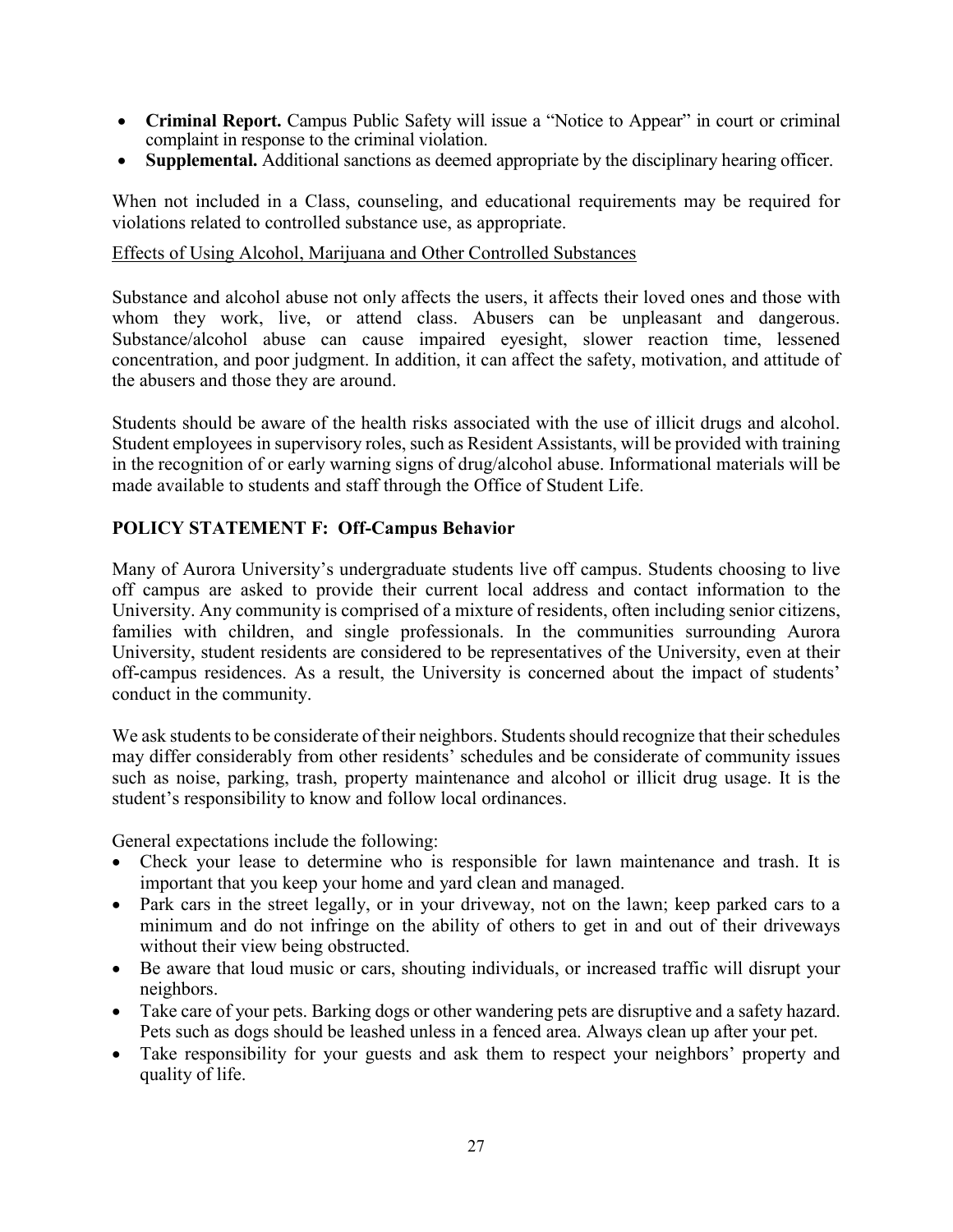## **Aurora Campus**

# Enforcement of Off-Campus Housing Policies:

The University's Campus Public Safety Department is committed to the safety and well-being of the Aurora University community.<sup>[2](#page-28-0)</sup> Campus Public Safety is also committed to being a good neighbor with those who live in neighborhoods surrounding Aurora University.

*Neighborhood Contact*: Campus Public Safety asks residents of the University neighborhoods to contact them directly with concerns related to neighborhood disturbances and/or dereliction of property involving current Aurora University students. Upon receiving information, Campus Public Safety officers, possibly in conjunction with Aurora or Williams Bay Police Officers, will respond and contact the Aurora University students implicated to attend to the concern and investigate as necessary.

*Campus Public Safety Response*: When Campus Public Safety officers are informed of an activity that may be in violation of Aurora University policies and local City of Aurora or Williams Bay ordinances or state law, contact will be made with students present at the off-campus address. Examples of this include, but are not limited to:

- Noise complaints
- Possible underage drinking or marijuana consumption
- Criminal damage to property
- Domestic calls/complaints
- Assault
- Battery
- Any other circumstances which would prompt a Campus Public Safety officer who is on patrol to make contact with an off-campus Aurora University student.

# Sanctions for Off-Campus Housing Policy Violations

**Community Disturbance.** Unreasonably disrupting or interfering with the rights of neighbors at off-campus locations, including, but not limited to, failure to abide by applicable University policies and rules as well as local, state and federal laws.

# **AURORA UNIVERSITY STUDENT/TENANT SANCTIONS**

|                  | Documented underage drinking or<br>$\text{mariju}$ ana – NO | Documented underage drinking or<br>$\text{mariju}$ ana – YES |
|------------------|-------------------------------------------------------------|--------------------------------------------------------------|
| 1st offense      | Probation; attendance required at the                       | Probation; Online Judicial Educator,                         |
| <i>in either</i> | next Good Neighbor presentation (with                       | \$100 fine; Parental notification;                           |
| column           | an additional \$100 fine if student                         | attendance required at the next Good                         |

<span id="page-28-0"></span><sup>2</sup> The Aurora University Department of Campus Public Safety located in Aurora, IL is a police department recognized by the State of Illinois. The Department of Campus Public Safety has the right to conduct criminal investigations involving off-campus behavior of Aurora University students and/or Aurora University property.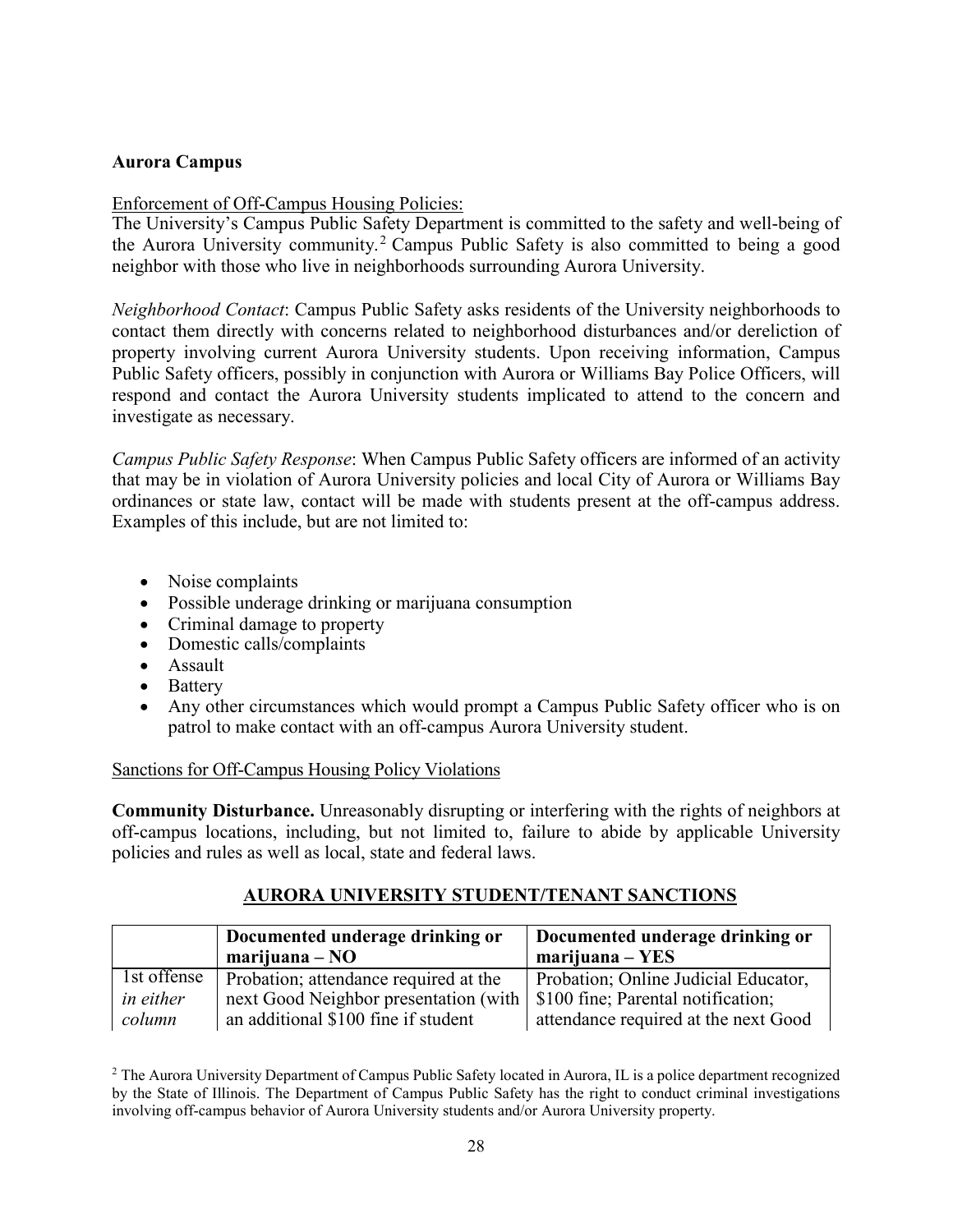|             | chooses not to attend)                 | Neighbor presentation (with an<br>additional \$100 fine if student<br>chooses not to attend) |
|-------------|----------------------------------------|----------------------------------------------------------------------------------------------|
| 2nd offense | Probation to suspension; \$100 fine;   | Probation to suspension; \$200 fine;                                                         |
| in either   | Parental notification; attendance      | Parental notification; attendance                                                            |
| $column *$  | required at the next Good Neighbor     | required at the next Good Neighbor                                                           |
|             | presentation (with an additional \$100 | presentation (with an additional \$100                                                       |
|             | fine if student chooses not to attend) | fine if student chooses not to attend)                                                       |

| 3rd offense      | Suspension to expulsion; Parental | Suspension to expulsion; Parental |
|------------------|-----------------------------------|-----------------------------------|
| <i>in either</i> | <b>Notification</b>               | notification                      |
| column           |                                   |                                   |

\* A second offense for either tenants or non-tenants may result in the student being restricted from serving in a leadership capacity on campus (e.g. team captain, executive board of a student organization, peer advisor, etc.)

|                                           | <b>Contributed to community</b><br>disturbance                                                                                                                                                         | Documented underage drinking or<br>marijuana                                                                                                                                                                           |
|-------------------------------------------|--------------------------------------------------------------------------------------------------------------------------------------------------------------------------------------------------------|------------------------------------------------------------------------------------------------------------------------------------------------------------------------------------------------------------------------|
| 1st offense<br><i>in either</i><br>column | Admonition; attendance required at<br>the next Good Neighbor presentation<br>(with an additional \$100 fine if<br>student chooses not to attend)                                                       | Admonition; Online Judicial<br>Educator; Parental notification;<br>\$100 fine; attendance required at<br>the next Good Neighbor<br>presentation (with an additional<br>\$100 fine if student chooses not to<br>attend) |
| 2nd<br>offense* in<br>either<br>column    | Probation; \$100 fine; Parental<br>notification; attendance required at the<br>next Good Neighbor presentation<br>(with an additional \$100 fine if<br>student chooses not to attend)                  | Probation; \$150 fine; Parental<br>notification; attendance required at<br>the next Good Neighbor<br>presentation (with an additional<br>\$100 fine if student chooses not to<br>attend)                               |
| 3rd offense<br><i>in either</i><br>column | Probation to suspension; \$150 fine;<br>Parental notification; attendance<br>required at the next Good<br>Neighbor presentation (with an<br>additional \$100 fine if student<br>chooses not to attend) | Probation to suspension; \$200 fine;<br>Parental notification; attendance<br>required at the next Good<br>Neighbor presentation (with an<br>additional \$100 fine if student<br>chooses not to attend)                 |
| 4th offense<br><i>in either</i><br>column | Suspension to expulsion; Parental<br>notification                                                                                                                                                      | Suspension to expulsion; Parental<br>notification                                                                                                                                                                      |

# **AURORA UNIVERSITY STUDENT/NON-TENANT SANCTIONS**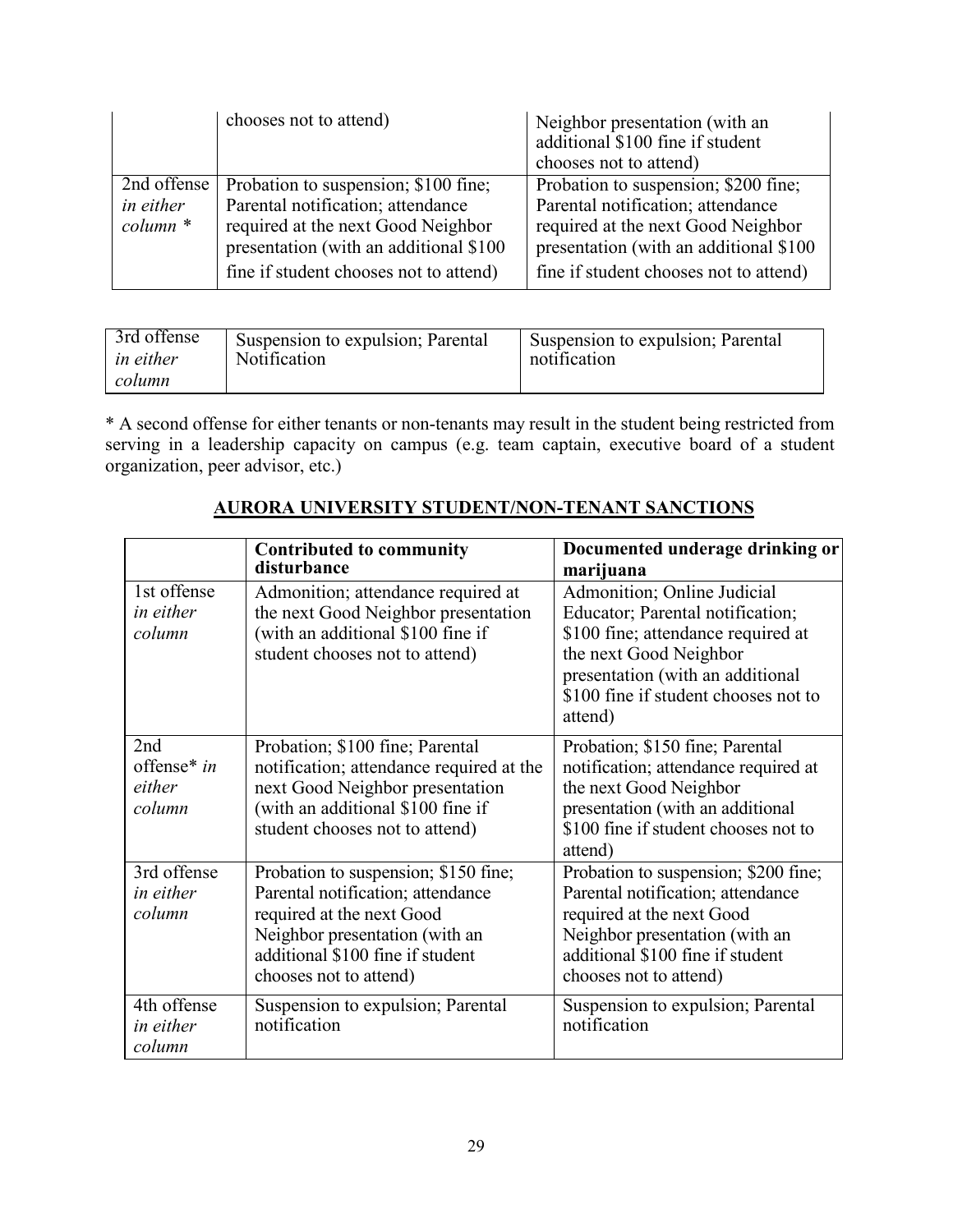\* A second offense for either tenants or non-tenants may result in the student being restricted from serving in a leadership capacity on campus (e.g. team captain, executive board of a student organization, peer advisor, etc.)

**Dereliction of Property** Violation of the City of Aurora ordinance, article IV. Property Maintenance, regarding property maintenance including:

# **AURORA UNIVERSITY STUDENT/TENANT SANCTIONS**

**Improper disposal of trash**, including but not limited to, garbage, inoperable vehicles, junk and trash, rubbish, and weeds.

- *1st Offense: Good Neighbor violation ticket issued; 24 hours to comply with ordinance*
- *2nd Offense: Good Neighbor violation ticket issued; 24 hours to comply with ordinance*
- *3rd and Subsequent Offenses: Good Neighbor violation ticket issued; 24 hours to comply with ordinance; \$50 fine per tenant*

**Inadequate maintenance of lawn and landscaping** including, but not limited to, weeds exceeding a height of eight inches.

- *1st Offense: Good Neighbor violation ticket issued; 48 hours to comply with ordinance*
- *2nd Offense: Good Neighbor violation ticket issued; 48 hours to comply with ordinance*
- *3rd and Subsequent Offenses: Good Neighbor violation ticket issued; 48 hours to comply with ordinance; \$50 fine per tenant*

**Parking illegally** including, but not limited to, parking in prohibited areas, e.g. grass or dirt; parked vehicles in excess of the number allowed for single-family and two-family residential purposes.

- *1st Offense: Good Neighbor violation ticket issued; 24 hours to comply with ordinance*
- *2nd Offense: Good Neighbor violation ticket issued; 24 hours to comply with ordinance*
- *3rd and Subsequent Offenses: Good Neighbor violation ticket issued; 24 hours to comply with ordinance; \$50 fine per vehicle*

# **Other residential ordinances as described by City of Aurora Code**

- *1st Offense: Good Neighbor violation ticket issued; 24 hours to comply with ordinance*
- *2nd Offense: Good Neighbor violation ticket issued; 24 hours to comply with ordinance*
- *3rd and Subsequent Offenses: Good Neighbor violation ticket issued; 24 hours to comply with ordinance; \$50 fine per tenant*

# Request for Assistance

In the event that a student-tenant experiences a situation at their off-campus residence beyond their immediate control, Aurora University provides an option through which assistance can be requested. In situations where student-tenant(s) believe that they need assistance to regain control of the guests at their off-campus residence, the student-tenant should follow these steps:

- 1. Contact the Office of Campus Public Safety at (630) 844-6140.
- 2. Request assistance in removing all guests from the property.
- 3. Provide their name and address.
- 4. Await the arrival of Campus Public Safety; upon arrival, all student-tenants must be prepared to show ID and provide a description of the events leading to the request for assistance.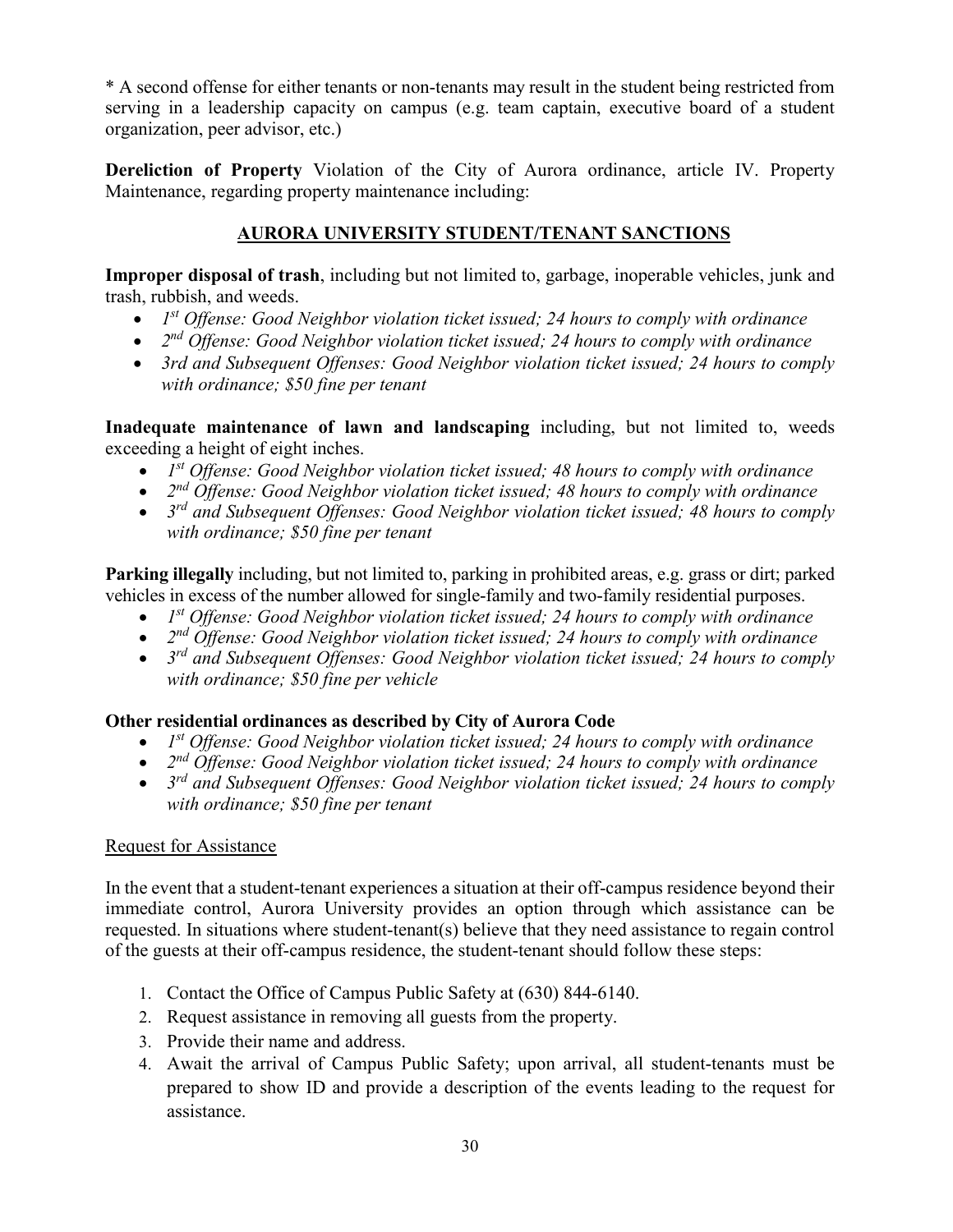5. Schedule a meeting with the Dean of Student Life within 48 hours of the request for assistance.

Seeking assistance in situations beyond your immediate control can be a responsible decision in avoiding a potential disruption to the community. Should a student-tenant choose to take this action, the following adjustments will be made in response to any violation of the Off-Campus Housing policy discovered during the Request for Assistance. If no evidence of a community disturbance, underage drinking, or other illegal activity is found during the Request for Assistance, no citations would be issued. *NOTE: This policy does not impact the response of the local authorities*. Please also refer to Policy Statement G: Good Samaritan Policy.

For violations of the Off-Campus Housing Policy found during a Request for Assistance:

- 1. Student-tenants who are already on probation and face potential suspension or expulsion from the University would be allowed to remain on probation rather than be suspended or expelled in this particular instance.
- 2. Any resulting fine would be charged at 50%; the student(s) would be provided with the option to work off the fine through community service.
- 3. All additional sanctions would apply as described above under "Sanctions for Off-Campus Housing Policy Violations."

Off-campus housing violations are addressed under the Code of Conduct.

Local ordinances can be found at *[\(http://www.aurora-il.org/\)](http://www.aurora-il.org/)* 

#### **George Williams College Campus**

George Williams College students living off-campus are expected to comply with applicable local ordinances and community standards. The University works collaboratively with Williams Bay authorities and will review off-campus housing violations under the Code Conduct.

### **POLICY STATEMENT G: Good Samaritan Policy**

*The following policy is designed to protect the health and safety of students who may need medical attention as a result of excessive alcohol or marijuana consumption or abuse of other controlled substances. If you receive attention or seek medical assistance for a peer as a result of excessive intoxication or serious injury after consuming alcohol, marijuana or other controlled substances, you may not be subject to formal disciplinary action for violating University policy as set forth in greater detail below.*

The health and safety of students are of primary importance at Aurora University. Students must not only consider their own health and safety but also that of their peers. In addition, it is imperative that medical assistance be sought when an individual experiences excessive intoxication or serious injury after consuming alcohol, marijuana, or other controlled substances.

Aurora University recognizes that the potential for disciplinary action by the University may seem like a disincentive to students seeking medical assistance for themselves or other students in incidents related to illegal alcohol, marijuana or other drug use. When a student's health or safety is threatened or appears to be in jeopardy, however, Aurora University wants to encourage all students to take immediate action.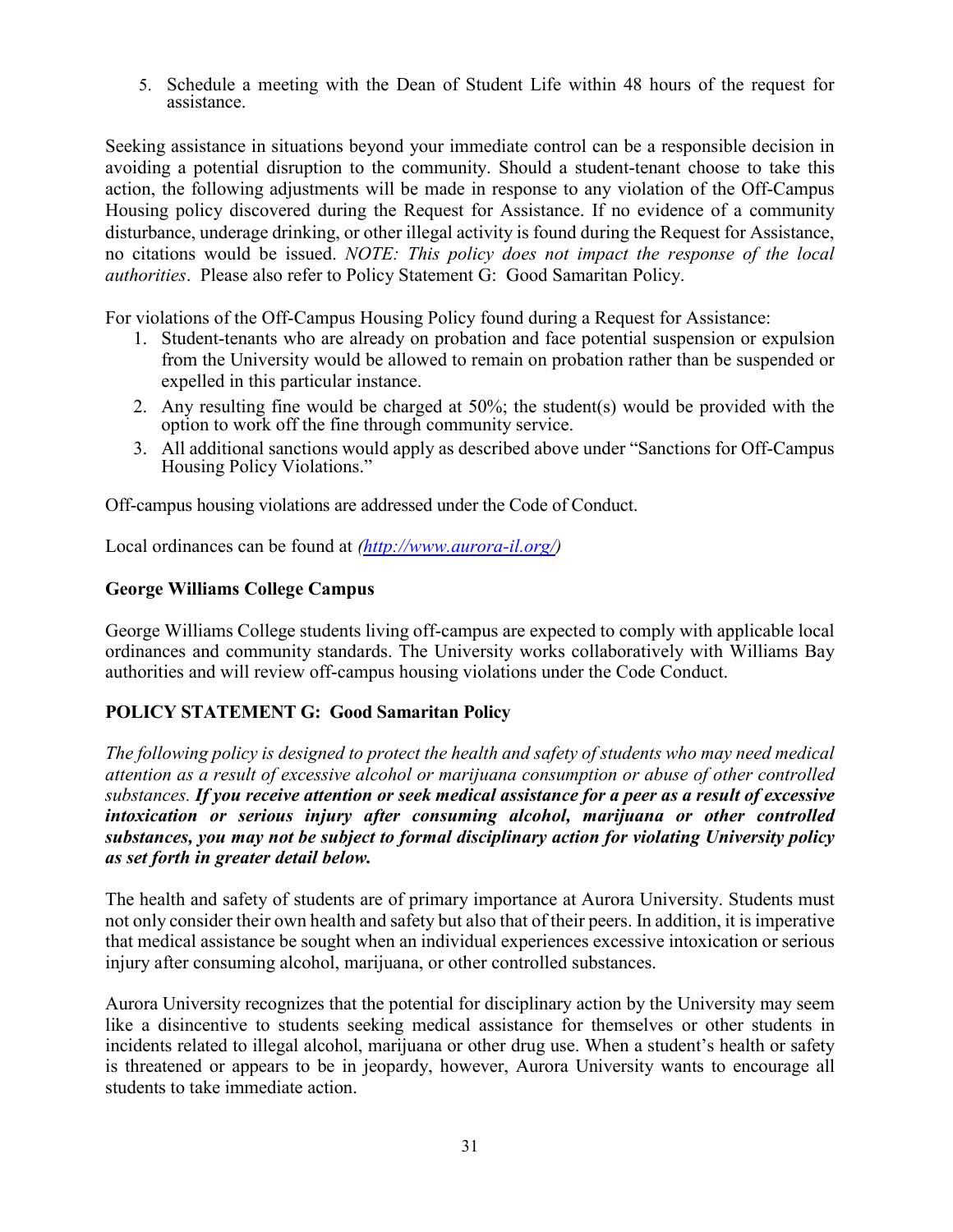## **Students needing or calling for medical assistance during an incident involving alcohol, marijuana or other controlled substances will not be subject to formal disciplinary action by the University for acting in violation of University policy if they follow the steps described below.**

The recipients of medical attention will not be subject to formal disciplinary action if they elect to schedule a meeting with the Dean of Student Life or designee within two working days after the incident. If the student is hospitalized, this meeting must be scheduled within five (5) calendar days after the student's release from the hospital. The student must agree to timely completion of any recommended alcohol, marijuana and/or other drug education, assessment or treatment as determined at this meeting. These recommendations will be based on the University's concern for student health and safety. A student who does not follow these conditions, will not qualify under the Good Samaritan Policy and would be subject to formal disciplinary action.

## **Similarly, any student seeking medical assistance on behalf of a peer will not be subject to formal disciplinary action, regardless of whether the reporting student was in violation of University policy at that time.**

Reporting students will not be subject to formal disciplinary action if they elect to schedule a meeting with the Dean of Student Life or designee within two working days after the incident. If the reporting student was in violation of University policy at the time of the incident, the student must agree to timely completion of any recommended alcohol, marijuana and/or other drug education, assessment or treatment as determined at this meeting. These recommendations will be based on the University's concern for student health and safety. A student who does not follow these conditions will not qualify under the Good Samaritan Policy and will be subject to formal disciplinary action.

To the extent permitted by law, University officials or hospital personnel reserve the right to contact the parents of students that are hospitalized for alcohol, marijuana or other drug abuse or that are unconscious or otherwise in serious physical jeopardy. In these cases, parental notification will be taken as a precautionary measure. More information regarding the University's parental notification is available in **POLICY STATEMENT D: Parental Notification Policy**.

# **POLICY STATEMENT H: Student Leave of Absence Policy**

# **Voluntary Medical Leave of Absence (MLOA)**

The purpose of a voluntary medical leave of absence (MLOA) is to provide a student with time away from Aurora University for treatment of a physical or mental health condition that impairs a student's ability to function successfully or safely as a member of the University community. The authority to grant an MLOA and permission to return from an MLOA resides with the Vice President for Student Life or designee.

Aurora University has designed this policy to ensure that students are given the individualized consideration and support necessary to address their particular circumstances. This policy is designed to provide for a flexible and individualized process to facilitate student requests for MLOA, with the goal of having students return to the University and successfully complete their studies.

This policy is intended for the benefit of students who experience unanticipated medical situations during an academic semester.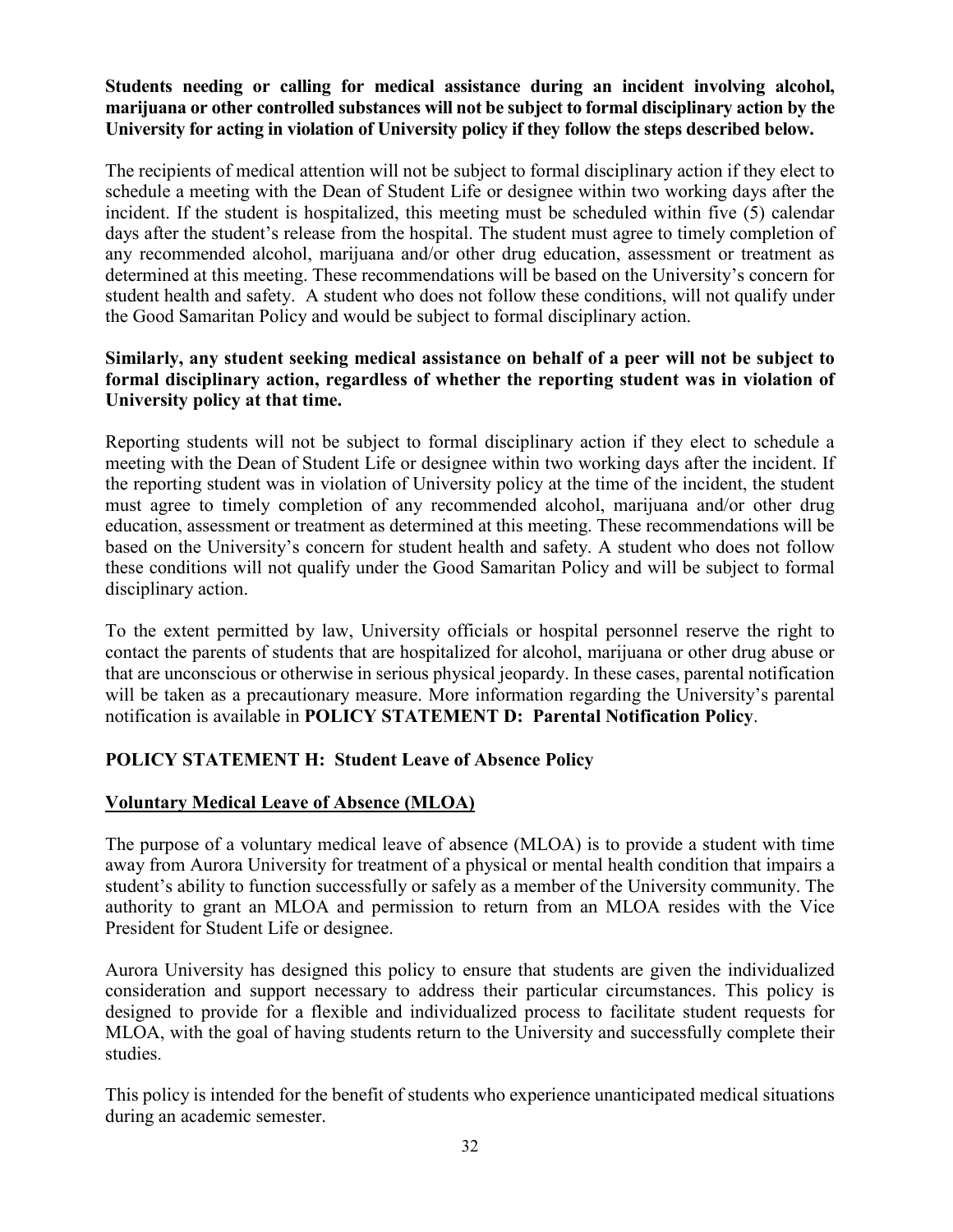This policy does not preclude the University from exercising its discretion to remove or dismiss a student from the University, its programs or activities, or University-owned facilities as a result of the violation of other Aurora University policies or rules. Students with medical or mental health conditions are subject to the same conduct requirements applicable to all Aurora University students and may be subject to appropriate discipline, including removal from the University.

Students who wish to withdraw or take a non-medical Leave of Absence can do so by completing a Leave of Absence/Withdrawal Form, available in the Registrar's Office and the Center for Student Success.

## **MLOA Approval Process**

A student who is experiencing physical or mental health issues that are interfering with his or her academic course work and/or ability to participate in campus life may request MLOA by following the process outlined below.

- **1. Initial Discussion of Potential Accommodations or Leave.** A student experiencing physical or mental health issues that are interfering with his or her academic course work and/or ability to participate in campus life should feel free to contact Health Services, Counseling and Psychological Services, Disability Resource Office, or the Vice President for Student Life to explore whether an MLOA is appropriate. Depending upon the circumstances, the University and student may discuss whether reasonable accommodations, modifications, or academic adjustments are available that may permit the student to continue his or her studies without the need to take MLOA.
- **2. Request for Medical Leave of Absence**. If, after completing the preliminary process above, the student is interested in pursuing a Medical Leave of Absence, the student should fill out and submit to the office of the Vice President for Student Life a **Request for Medical Leave of Absence** form, with appropriate documentation from a licensed physician or mental health professional regarding the student's need to take a medical leave. At the student's request, the University will assist the student in completing the MLOA Request form and contacting different University representatives and offices (such as the Directors of Health Services or Counseling and Psychological Services) who may have useful information or be able to provide documentation that assists in preparation of the Request.
- **3. Vice President for Student Life's or Designee's Determination**. As soon as possible after receiving the Request and documentation, the Vice President for Student Life will notify the student in writing of the Vice President for Student Life's determination. Upon approving a request for a medical leave, the Vice President for Student Life will also inform the student of the status of the student's current coursework and withdrawal from classes. If the student begins such a leave during a semester, the student will generally be assigned "withdrawal" grades without academic penalty for all pending classes (even if the normal deadline for withdrawal has passed). Where a student has made significant academic progress in an enrolled course or courses, however, the student has the option of requesting an "incomplete" in lieu of withdrawal. The determination whether to allow an "incomplete" in these circumstances will be made by the Vice President for Student Life in consultation with the Vice President for Academic Affairs. On-campus residents beginning MLOAs will normally be expected to vacate the residence hall within 48 hours of the granting of a request for MLOA; the University will assist the student in making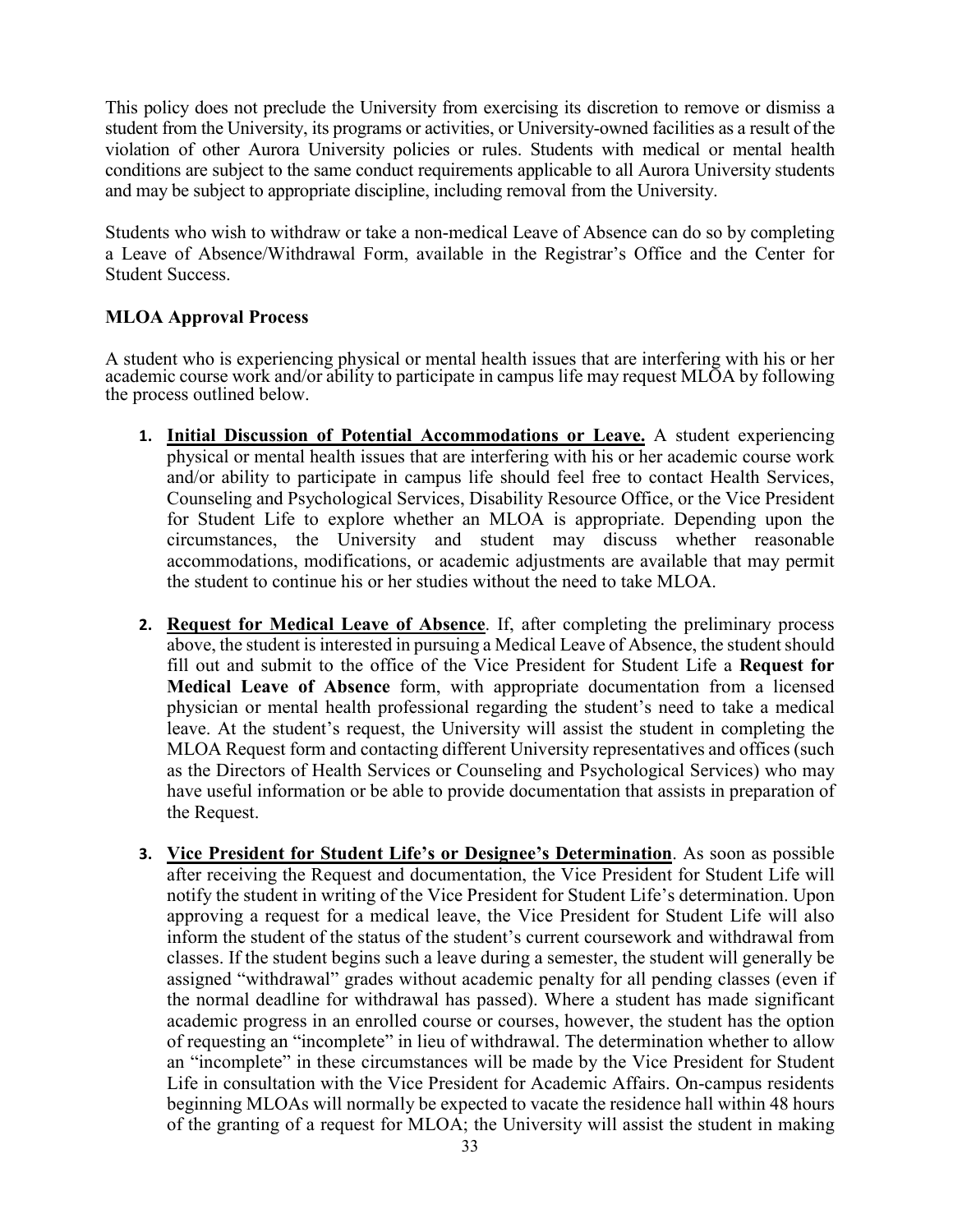such arrangements. Tuition and room charges for a student taking MLOA will be reviewed by the Vice President for Student Life and adjustments will be made to the student's account to provide the student with the greatest benefit financially.

- **4. Timing of Determination.** The Vice President for Student Life will act as quickly as possible in deciding whether to grant a Request for MLOA, so that any student experiencing difficulties due to a medical or mental health condition may promptly begin his or her requested leave and obtain the support the student needs.
- **5. Timing of Request for MLOA**. To obtain an MLOA for the current semester, students are encouraged to request an MLOA and complete a **Request for Medical Leave of Absence** form on or before the final day of classes. However, the University may, in its discretion, grant a retroactive MLOA.

## **Involuntary Leave of Absence**

It is the policy of Aurora University to foster a campus environment that is conducive to learning, promotes the University's educational purposes, maintains reasonable order, and protects the rights and safety of all members of the University community. In extraordinary circumstances the University may place a student on an involuntary leave of absence or take other appropriate action for reasons of personal or community safety, subject to the procedure outlined below.

This policy does not preclude the University from exercising its discretion to remove or dismiss a student from the University, its programs or activities, or University-owned facilities as a result of the violation of other Aurora University policies, procedures, rules, or regulations. Students with medical or mental health conditions are subject to the same conduct requirements applicable to all Aurora University students and may be subject to appropriate discipline, including removal from the University.

A student may be required to take an involuntary leave of absence from Aurora University and/or be involuntarily removed from the University's programs, activities, or facilities if the University determines that, for any reason, (a) the student presents a danger to the fulfillment of the mission of the University or to the life, health, welfare, safety, or property of any member of the University community or other person; or (b) the student's conduct renders him or her unable (i) to function safely or effectively in the University's programs, activities, or facilities without harming himself or herself, harming one or more other individuals, causing a disruption, or (ii) to be helped by mental or physical medical treatment. Such circumstances may include, but are not necessarily limited to, engaging in physical or sexual violence, activity involving illegal drugs or other controlled substances, disruptive conduct, conduct that threatens the safety of others, or conduct that demonstrates an inability to care for oneself.

The procedure outlined below will be initiated (i) only after reasonable attempts to secure a student's voluntary cooperation for a leave of absence have been pursued; or (ii) if a student refuses to agree to, or does not adhere to reasonable conditions established for, the student's return or reinstatement to the University, continued presence on campus, or continued presence in University housing or other University program or activity.

### **Involuntary Leave Process**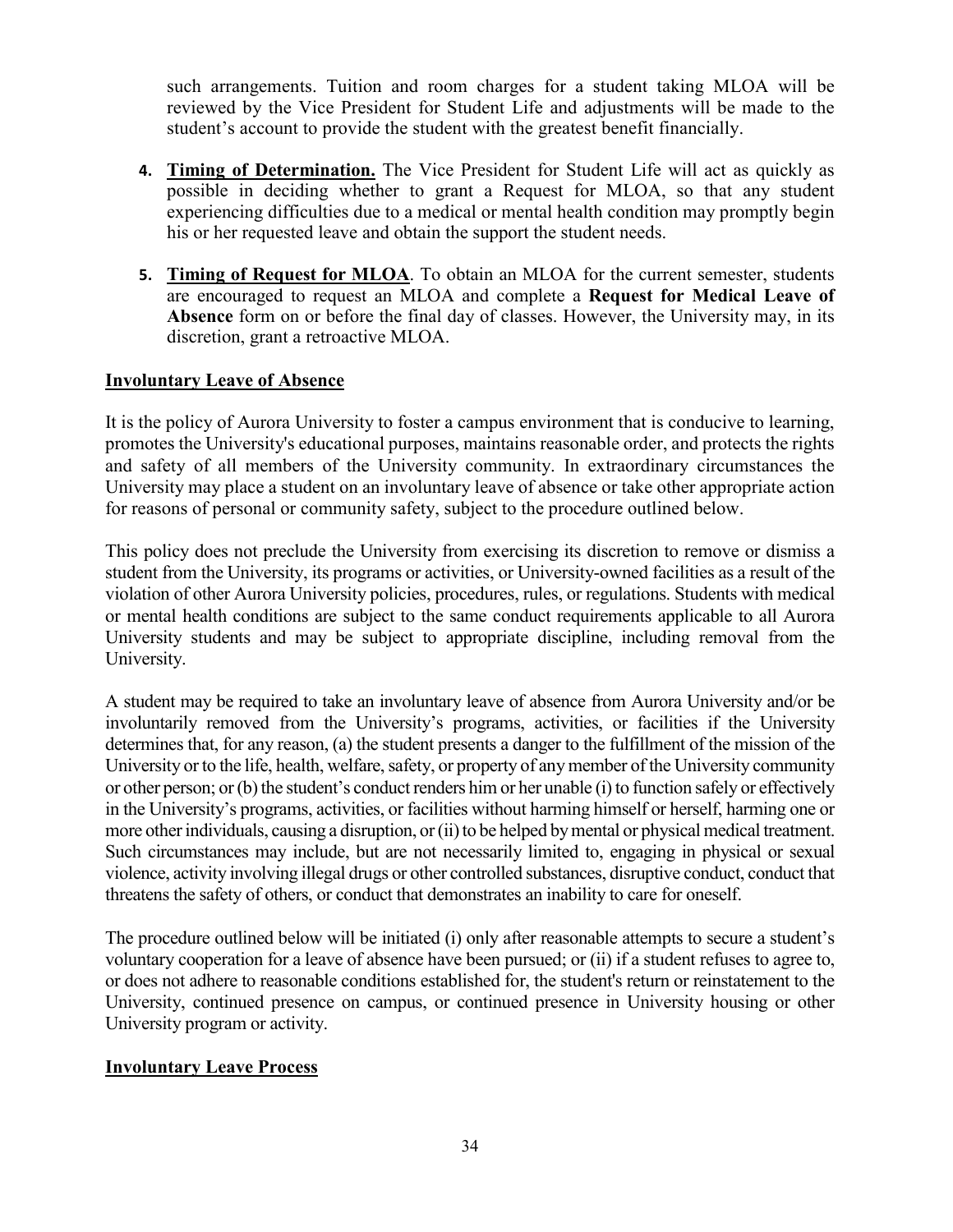The Vice President for Student Life or designee may be alerted to a student's concerning or troubling conduct from a variety of sources on campus and may take action accordingly. If the Vice President for Student Life deems it appropriate, this procedure may be initiated.

- *1. Information gathering.* Upon initiation of this procedure, the Vice President for Student Life will consult on a confidential basis with others in the campus community who have knowledge regarding the student's conduct and circumstances and other appropriate persons with knowledge about the student's condition and circumstances to determine whether the student is able to comply with this policy.
- *2. Initial meeting with student/possible voluntary leave.* If practicable under the circumstances, the Vice President for Student Life will schedule a meeting with the student as part of the information gathering process. The student may be accompanied by a nonattorney advisor. At any time, the Vice President for Student Life may discuss with the student whether the student wishes to take a voluntary leave (i.e. medical leave of absence, leave of absence or withdrawal) and may also attach appropriate reinstatement conditions to the granting of any such leave, to the extent such conditions are deemed necessary or appropriate for purposes of adhering to the conduct standards set forth in this policy.
- *3. Individualized assessment.* Any determination that a student's conduct is inconsistent with the standards set forth in this policy shall be based on an individualized assessment. This assessment shall be based upon the best available objective evidence, which may include medical information provided by the student.
- *4. Interim involuntary leave.* If the University concludes that a student presents an immediate danger: (a) to the fulfillment of the mission of the University or to the life, health, welfare, safety, or property of any member of the University community or other person, or (b) demonstrates a serious inability to function safely or effectively in the University's programs, activities, or facilities without an immediate risk of harming himself or herself or others, the Vice President for Student Life may withdraw the student or restrict the student's access to classes and/or campus for an interim period before a final determination is made.
- *5. Considering an involuntary leave.* If the review process outlined above does not: (a) result in the student's decision to take a voluntary leave, or (b) the Vice President for Student Life's determination that no further proceedings are warranted, the Vice President for Student Life shall then determine whether, under all of the individual circumstances of the case, the University wishes to consider an involuntary leave of absence (or other non-interim involuntary action). If the Vice President for Student Life determines that the matter should be handled as an involuntary leave of absence (or other non-interim involuntary action), Vice President for Student Life shall proceed to make a final determination as follows.
- *6. Final determination.* In making a final determination, the Vice President for Student Life will consider any information obtained during the preliminary review, as well as any other information that the student submits or that the Vice President for Student Life deems relevant. The Vice President for Student Life will also afford the student, who may be accompanied by a non-attorney advisor, an opportunity to be heard to the extent that such a meeting is possible. The Vice President for Student Life may also consult with other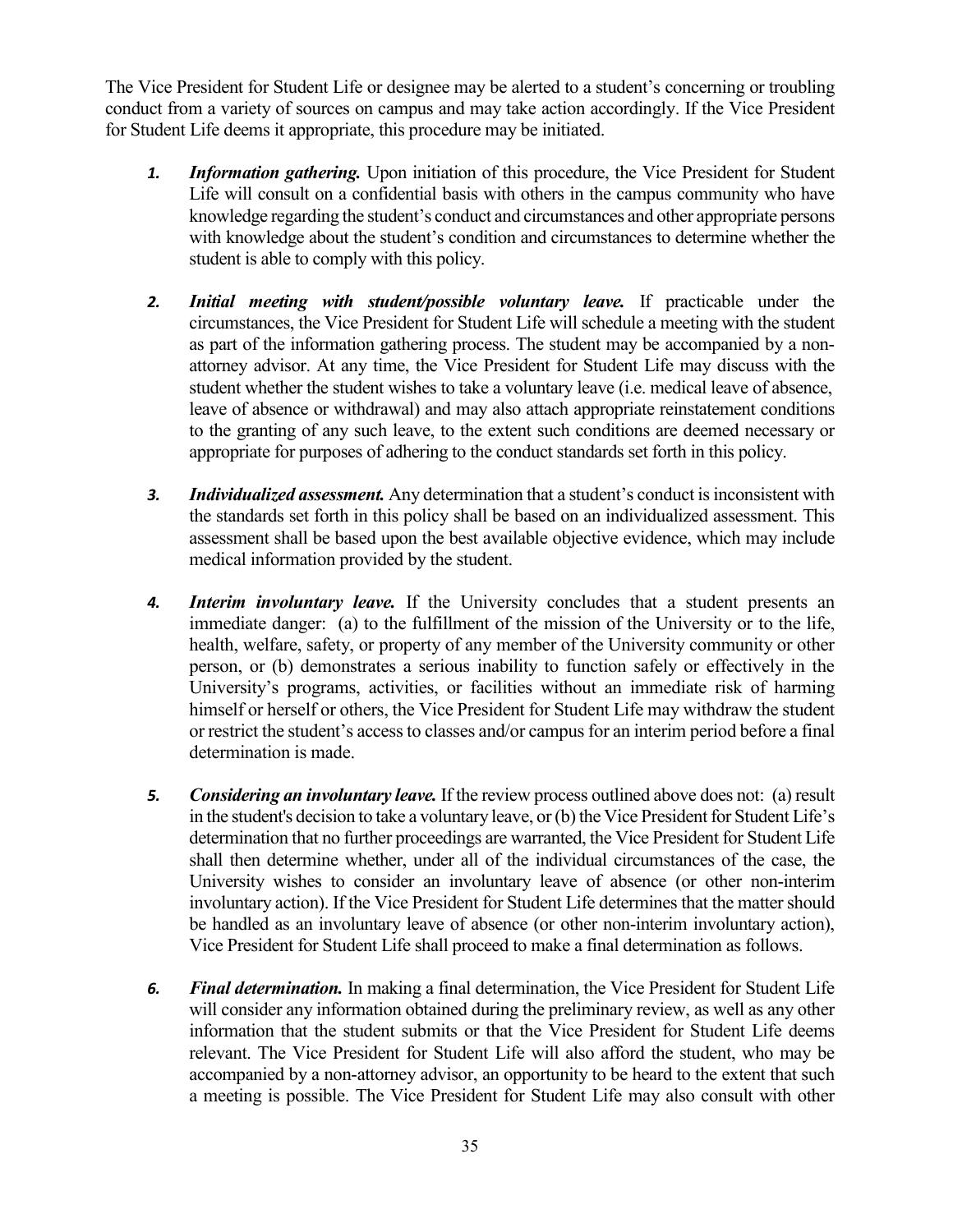University representatives and appropriate health care providers on a confidential basis in making an individualized judgment based upon all of the facts and circumstances.

- *7. Possible evaluation.* As part of this final determination, the Vice President for Student Life may request the student to schedule an evaluation by a qualified, licensed medical and/or mental health professional within and/or outside the University, with the student responsible for any costs of such evaluation and with the results of that evaluation to be shared with the Vice President for Student Life, the student, as well as with Director of Health Services and/or Director of Counseling and Psychological Services, as applicable. The University maintains a list of local treatment providers with experience in conducting these evaluations and will provide the list to the student as a resource. The Vice President for Student Life shall consider the results of this evaluation and other information collected in making a final determination. If the student declines evaluation or to share the evaluation results, the Vice President for Student Life will proceed with the process based on the available information.
- *8. Communicating the final decision.* Any decision by the Vice President for Student Life to require an involuntary leave of absence (or other non-interim involuntary action) shall be communicated to the student in writing via the student's University email address, or another means if appropriate as soon as possible after the decision is rendered. The student has a right to be informed of the pertinent information upon which the decision is based, as well as the contemplated length of the leave, which will be determined on a case-by-case basis.
- *9. Appeal.* Students have the right to appeal the Vice President for Student Life's decision in an involuntary leave situation. Any student appeal should be made in writing to the Senior Vice President for Student Success or designee within five (5) calendar days of the date of the notice of the involuntary leave decision. The grounds for appeal should be set forth in writing. The student may submit supporting documentation or other information in support of the appeal. The Senior Vice President for Student Success or designee will decide the appeal as soon as is practicable and will issue a written decision regarding the appeal. That decision shall be final.

### **Reinstatement after a Leave of Absence**

A student on an approved MLOA or Involuntary Leave of Absence must be reinstated by the Vice President for Student Life before the student may register for classes and resume coursework at Aurora University. Until such time as the student is reinstated by the Vice President for Student Life, a student on an approved MLOA or Involuntary Leave of Absence retains his or her student status with the University per the following stipulations:

• Students on an approved MLOA or Involuntary Leave of Absence for no more than two consecutive semesters (excluding summer) will generally be allowed to return under the catalog that was in effect when they were last enrolled as long as this does not result in an obligation on the part of the University to provide coursework or programs that have been altered or discontinued in the interim.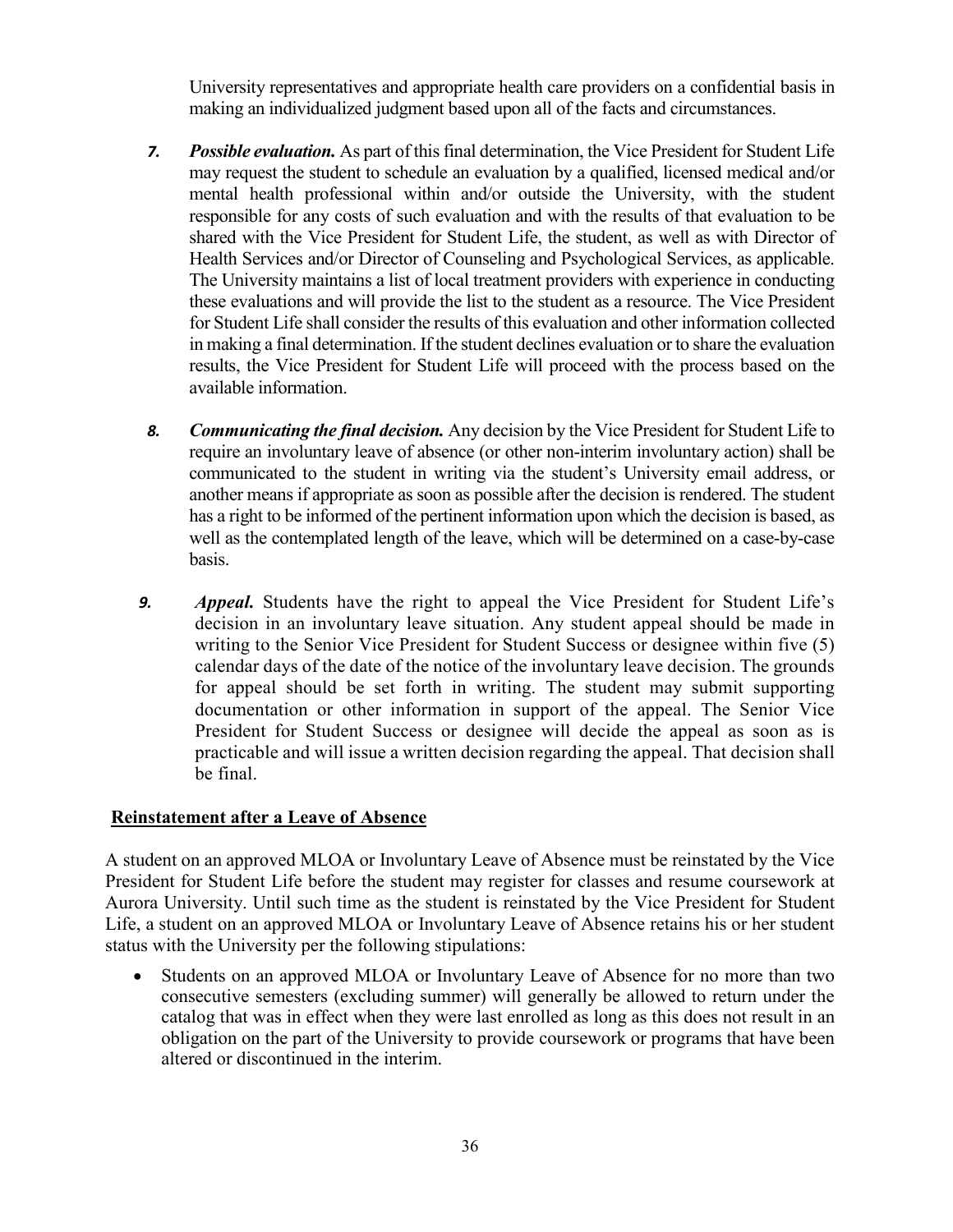- Students on an approved MLOA or Involuntary Leave of Absence for more than two consecutive semesters (excluding summer) will be required to return under the catalog in effect at the time of their return.
- For students who begin an approved MLOA or Involuntary Leave of Absence before the end of the second week of the semester, the counting of consecutive semesters will begin with the current semester. For students who begin a LOA after the end of the second week of the semester, the counting of consecutive semesters will begin with the next semester (excluding summer).
- For students on an approved MLOA or Involuntary Leave of Absence who have existing approved incomplete/deferred grades, the original deadline for completion of work for an X (absence from final exam) or I (incomplete) grade will be maintained unless an extension is approved by the Dean of Academic Administration before or at the time of the approval of the MLOA. Alternatively, the existing X or I grade may also be converted to a W (withdrawal) grade if approved by the Vice President for Student Life in consultation with the Dean of Academic Administration.

When a student is interested in returning to the University following an approved MLOA or Involuntary Leave of Absence, the student should take the following steps to initiate the reinstatement process.

- 1. Contact the Vice President for Student Life. The student should first contact the Vice President for Student Life to communicate the student's interest in returning to the University, as far in advance of the desired return date as is reasonably possible. The student must complete and submit to the Vice President for Student Life a Reinstatement Form (and housing application, if applicable). The University requests that students submit any request for reinstatement and any supporting materials by July 15 for consideration for the Fall Semester and by December 1 for the Spring Semester. Reinstatement is generally not available for the summer session. This schedule will help ensure that the Vice President for Student Life (and other University offices that the Vice President for Student Life chooses to involve, such as Health Services or Counseling and Psychological Services) will have adequate time to review the student's request for reinstatement and make a determination. If materials are received shortly after the applicable deadline, if information is missing, or if the University needs additional time to process the student's request, the University may elect to treat the request as one to return for the following semester rather than the semester originally identified by the student. However, the University will make every effort to be flexible and attempt to honor a student's request to return for the desired semester.
- 2. Information Requested by Health Services and/or Counseling and Psychological Services. Depending upon the circumstances underlying the student's original MLOA or Involuntary Leave of Absence, and pursuant to the Vice President for Student Life's discretion, the Vice President for Student Life may consult with Health Services and/or Counseling and Psychological Services in evaluating a request to return. The University will determine on a case-by-case basis what information, if any, Health Services and/or Counseling and Psychological Services may require to assess a student's readiness to return following a leave of absence. Depending upon the nature and individual circumstances surrounding a particular student's leave of absence, the University may require information demonstrating that the student has the capability to handle day-to-day functioning in the University's academic and living environment, with or without reasonable accommodations. Any decision whether to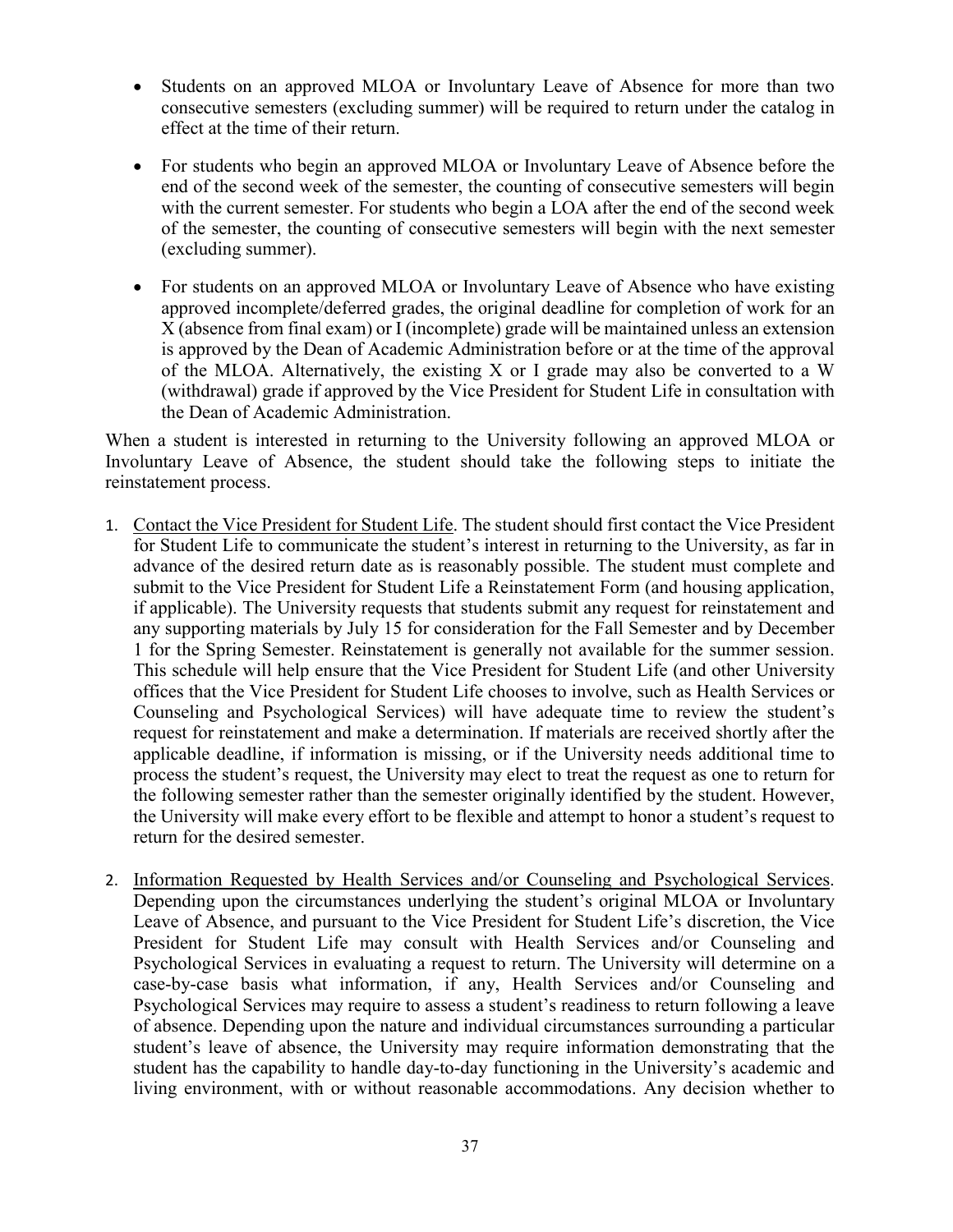require this information will be made on an individualized basis and will be conveyed to the student.

- 3. Vice President for Student Life's Determination. The Vice President for Student Life will evaluate the information provided by Health Services and/or Counseling and Psychological Services, as well as the request provided by the student, and make a determination whether the student may return to the University. Reinstatement is based on the student's readiness to manage a full-time course load (minimum of 12 credits for undergraduates; minimum of 6 credits for graduate students) or a comparable course load to the load that the student managed prior to his or her leave. The Vice President for Student Life will notify the student in writing of the determination via the student's University email address and any other appropriate means. Factors the Vice President for Student Life will typically consider include but are not necessarily limited to:
	- a. Evaluation and recommendation by Health Services and/or Counseling and Psychological Services;
	- b. The student's demonstrated ability to engage in productive and realistic academic planning;
	- c. The student's ability to participate safely and independently in the University's programs and activities;
	- d. The student's personal statement included on the Reinstatement Form;
	- e. Any coursework completed or employment during the MLOA or Involuntary Leave of Absence; and
	- f. Any other factors that the Vice President for Student Life deems relevant under the student's particular circumstances.

*Negative Recommendation.* If, upon review, Health Services and/or Counseling and Psychological Services submits a recommendation to the Vice President for Student Life that a student is not ready to return, or if the Vice President for Student Life otherwise concludes that the student is not ready to return, the student will be advised of this negative determination in writing via the student's email address and any other appropriate means, at which time the University will also explain the concerns underlying the negative determination and, as appropriate, set forth recommendations that will enhance the student's chance of a positive determination the next time the student's request is considered. A student may appeal a negative recommendation to the University by submitting an appeal letter in writing to the Senior Vice President for Student Success or designee within five (5) calendar days of the date of the notice of the negative recommendation. The student may also submit any information the student believes to be relevant to the appeal. The Senior Vice President for Student Success will review the student's submission and notify the student in writing of the University's final determination as to whether the student will be permitted to return as requested.

*Returning Students.* Upon reinstatement, the Vice President for Student Life will notify appropriate campus offices of the student's return to classes and campus.

# **POLICY STATEMENT I: Publicity and Posting**

Publicity for events on the Aurora University campus is allowed for all University-recognized student organizations, clubs, academic classes and departments, and other non-academic Aurora University departments. Advertising for events not affiliated or officially sanctioned by Aurora University will not be approved for posting. All publicity materials designated for non-residence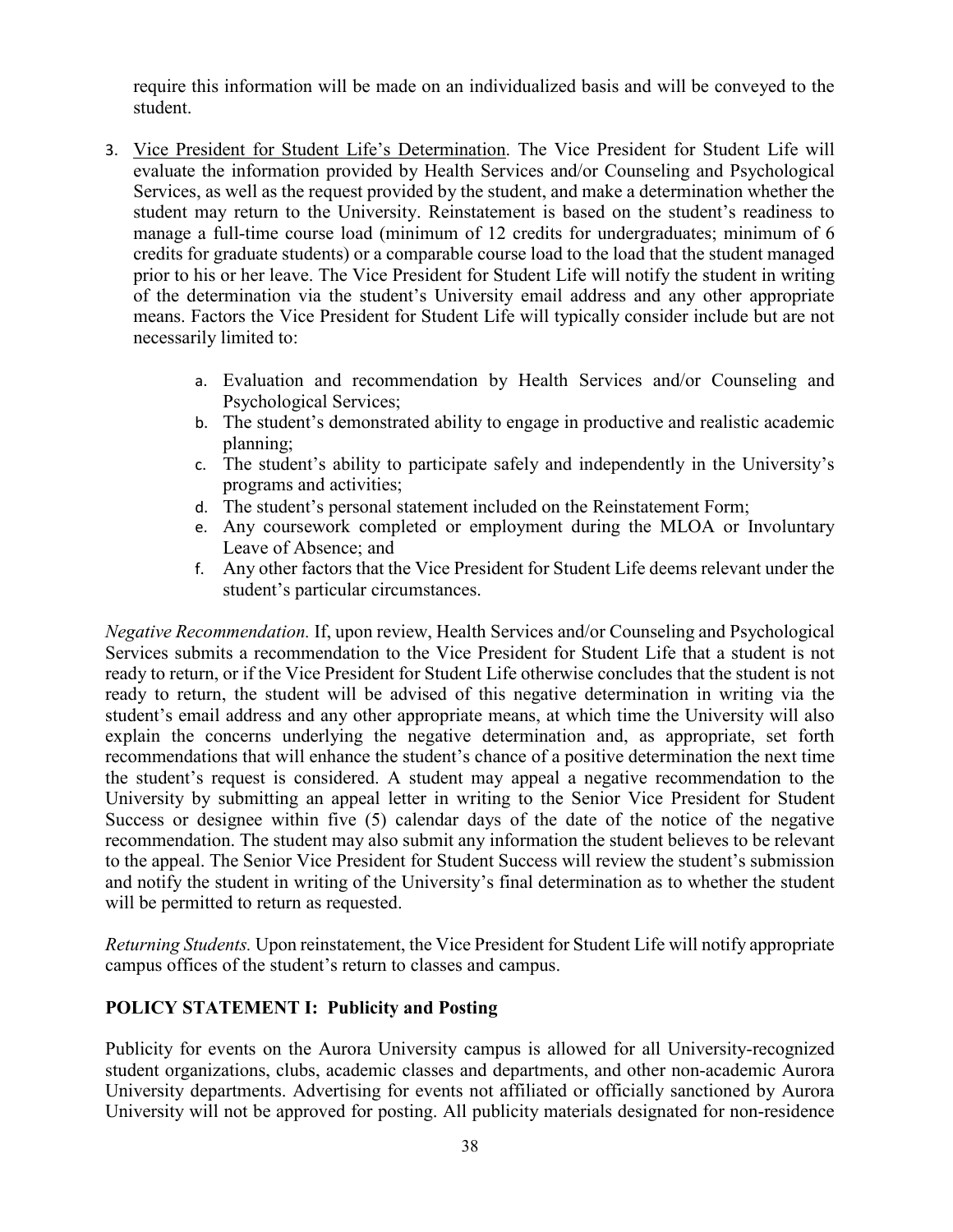hall facilities must be approved by the Office of Student Activities; postings for residence halls must be approved by the Office of Residence Life. Prior to approval for publicity, the event must be approved and the room reservation confirmed.

All publicity materials must indicate the Aurora University-affiliated group sponsoring the event; the date, time, and location of the event; and contact information for the event. It is the responsibility of the sponsoring group to remove all postings within three days of the event. Publicity containing any of the following will not be approved and will be removed immediately, if posted:

- Any reference to illegal substances, unless in connection with an educational message or event.
- Any reference promoting the use of alcohol, unless in connection with an educational message or event.
- Offensive language or images and/or graphic illustrations.
- Language and/or graphic illustrations/images that dehumanize or discriminate against individuals on the basis of race, age, gender, religion, sexual orientation, national or ethnic origin, disability, or any other characteristic protected by Aurora University policy and/or applicable law.
- Any subject matter that would violate local, state, or federal law or Aurora University policy.

Please adhere to the following when posting:

- Materials only may be posted on bulletin boards in hallways and classrooms designated for general use.
- Only staples, tacks, or masking tape may be used to post flyers on bulletin boards.
- Postings may not cover, deface, or remove the posted materials of another organization.

Non-compliance with posting policies will be referred to the Office of Student Activities or the Office of Residence Life, as appropriate. The Office of Student Activities and Office of Residence Life will refer potential conduct violations to the Dean of Student Life.

Please refer to the Office of Residence Life Guidebook for more information on publicity and posting in the residence halls.

# **POLICY STATEMENT J: Online Communities**

Aurora University recognizes that students are using social media platforms such as Facebook and Twitter to connect with one another in positive ways. We encourage students to use these sites responsibly, and to remain aware of the potential for unintended consequences of their activities.

Students should exercise caution in posting identifying information, such as addresses, phone numbers, or date of birth, as those details can be used for identity theft or stalking. Students should be aware that harassment, discrimination, or other prohibited conduct under University policies may be deemed to occur through social media postings. Such conduct may also violate state laws.

Students should also be conscious of the accessibility and near-permanence of content posted online. Photos, status updates, and other materials could be found by employers in the future and may factor into their hiring decisions. Even after items are deleted or placed behind privacy controls, it is still possible for content to be distributed and located.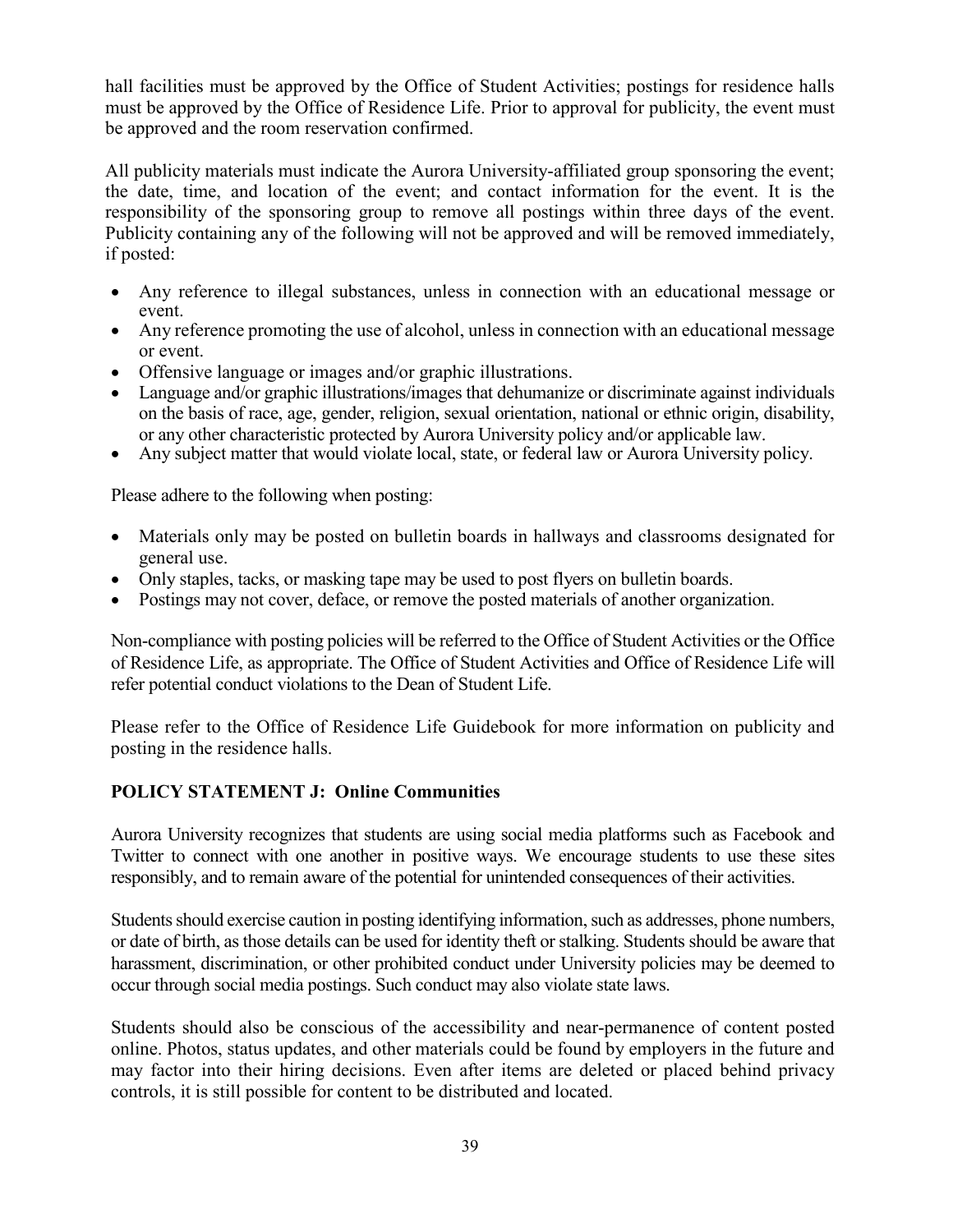Although faculty and staff will not actively monitor Aurora University student use of these platforms, online depictions of policy violations brought to the attention of the University will be subject to investigation and possible disciplinary action.

# **POLICY STATEMENT K: Student Employment Policies**

# Drug-Free Schools and Communities Act

*Implications of the Drug-free Schools and Communities Act Amendments of 1989, Public Law 101- 226 for Student Employees:* 

- Student employees must notify Human Resources of any criminal conviction for a violation occurring in the workplace no later than five days after such conviction.
- Student employees who use prescribed drugs or narcotics during work should report this fact to the Director of Health Services along with acceptable medical documentation.
- Student employees who are experiencing work-related problems resulting from drug, narcotic, or alcohol abuse or dependency may request, or be required to seek counseling help. University sponsored or required counseling is to be kept confidential and is not to influence performance appraisals.
- Any student employee who is abusing drugs or alcohol may be granted a leave of absence to undertake rehabilitation treatment. The student employee will not be permitted to return to work until certification is presented to the Office of Human Resources stating that the student employee is capable of performing his or her job. Failure to cooperate with an agreed-upon treatment plan may result in discipline, up to and including termination. Participation in a treatment program does not insulate a student employee from the imposition of discipline for violations of this or other company policies.
- Alleged violations will be handled on a case-by-case basis. Circumstances surrounding each case will be thoroughly investigated. Sanctions will range from probation to expulsion from the University and referral for prosecution. General procedures if anyone is suspected or alleged to have violated the standards are as follows. It is understood that the University reserves the right to skip any or all steps.
	- 1. Notice in writing of the specific violation that is being charged.
	- 2. A meaningful opportunity to be heard and to present any relevant information in response to the charge.
	- 3. The right to assistance in such proceedings by an advisor of his or her choice.
	- 4. A determination based on clear and convincing evidence that a violation occurred.

Questions regarding this policy should be directed to the Office of Human Resources. The University retains the right to change or terminate this policy at its discretion without notice. For additional information regarding student alcohol policy, please refer to Policy Statement E: Alcohol, Marijuana, and Other Controlled Substances in this handbook.

# **POLICY STATEMENT L: Missing Student Notification**

If a member of the Aurora University community is concerned about the whereabouts of a resident student and believes the student may be missing, the Office of Residence Life or Campus Public Safety should be notified. All resident students will be provided with the option to register a confidential contact person to be notified in the case that the student is determined to be missing